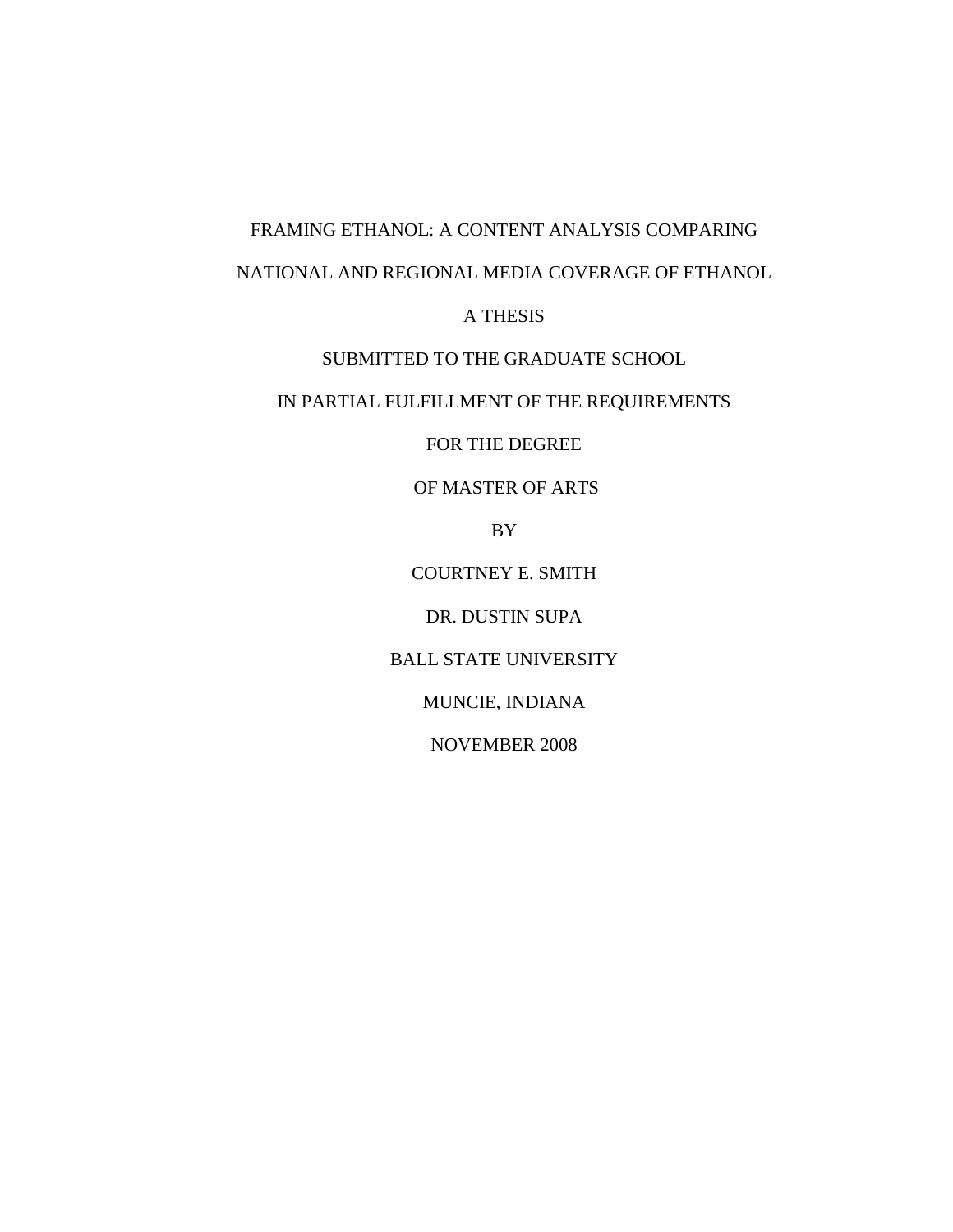# **CONTENTS**

| Chapter        |                                          |  |  |
|----------------|------------------------------------------|--|--|
| 1.             |                                          |  |  |
|                | 2.                                       |  |  |
|                | <b>First Level Agenda Setting</b>        |  |  |
|                | Second Level Agenda Setting              |  |  |
|                | Framing                                  |  |  |
|                | Salience                                 |  |  |
| 3.             |                                          |  |  |
|                | <b>Sampling Procedure</b>                |  |  |
|                | <b>Coding Categories</b>                 |  |  |
|                | <b>Coder Training</b>                    |  |  |
|                | <b>Variables Measured</b>                |  |  |
| $\overline{4}$ |                                          |  |  |
| 5.             |                                          |  |  |
|                | <b>Implications for Public Relations</b> |  |  |
|                | <b>Future Directions</b>                 |  |  |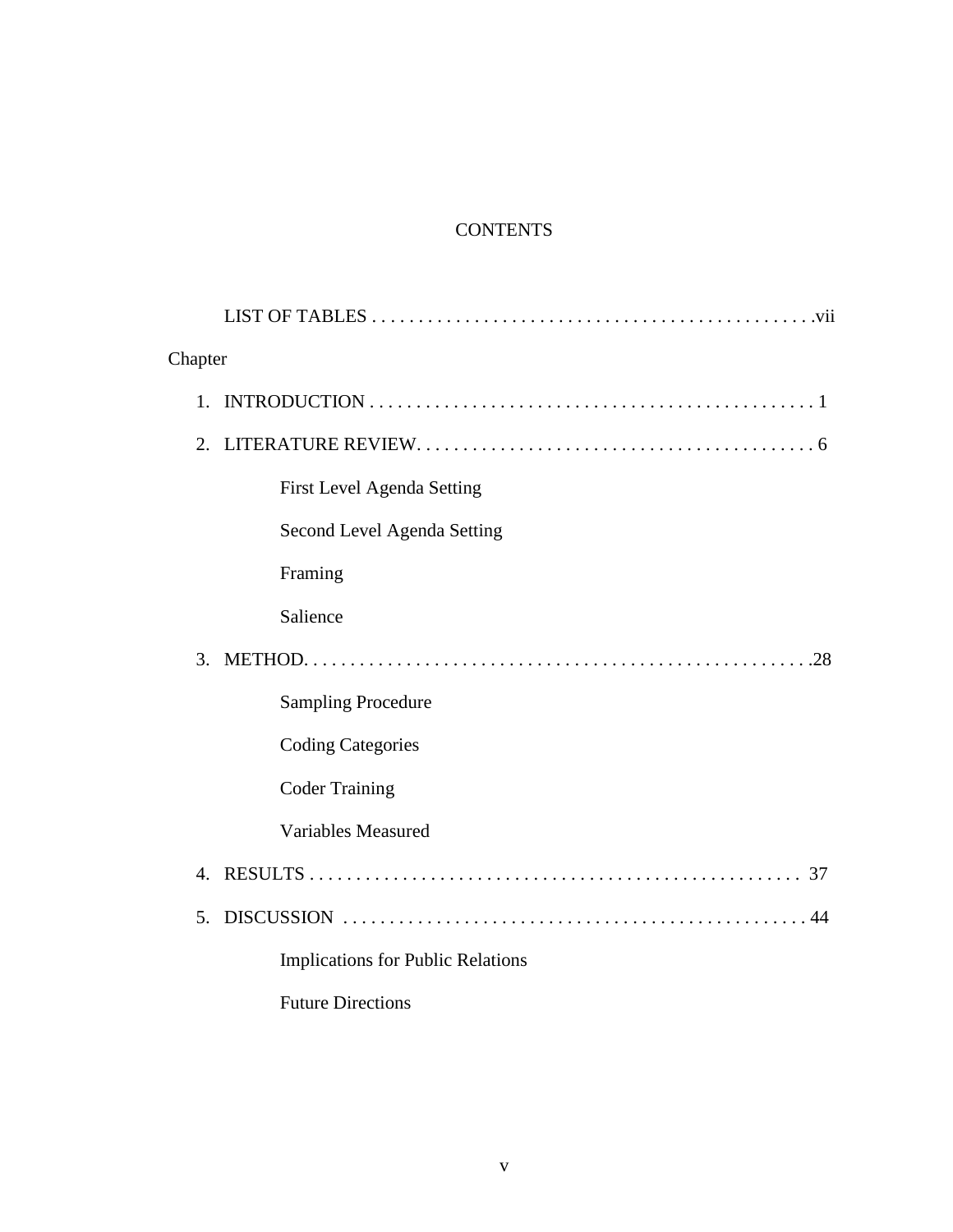Conclusion

# Appendix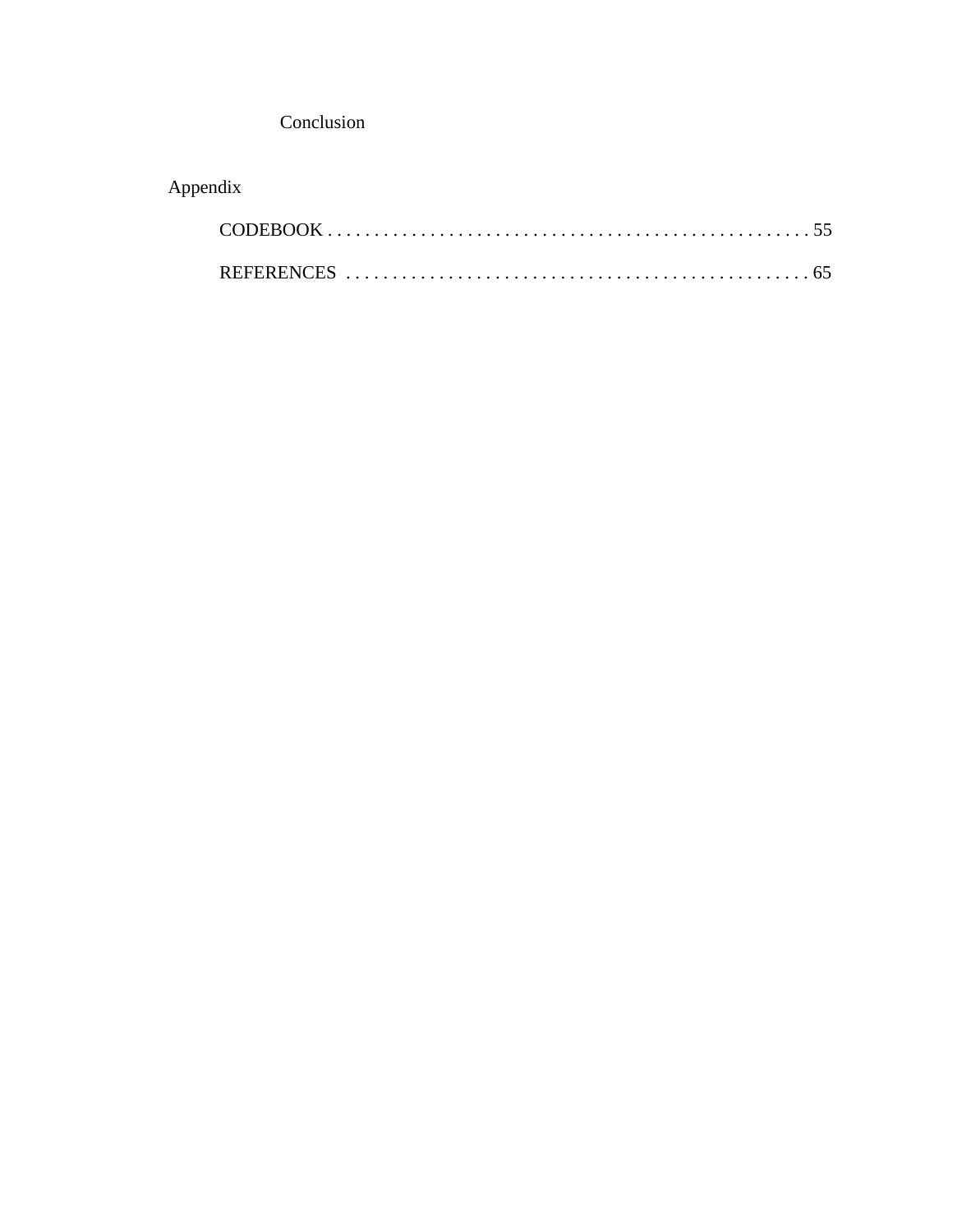### TABLES

| Results of the number of articles collected from each source                          |
|---------------------------------------------------------------------------------------|
|                                                                                       |
| Results of the overall tone in all articles in all newspapers                         |
|                                                                                       |
| Results of the type of sources used in all articles in all newspapers                 |
|                                                                                       |
| Results of the overall theme of all articles in each newspaper                        |
|                                                                                       |
| Results of the newspaper section each article in all newspapers were<br>placed in     |
|                                                                                       |
| Results of the newspaper page number each article in all newspapers were<br>placed on |
|                                                                                       |
| Results of if the term ethanol appeared in article headlines in all<br>newspapers     |
|                                                                                       |
| Results of the type of journalist used in all articles found in all newspapers        |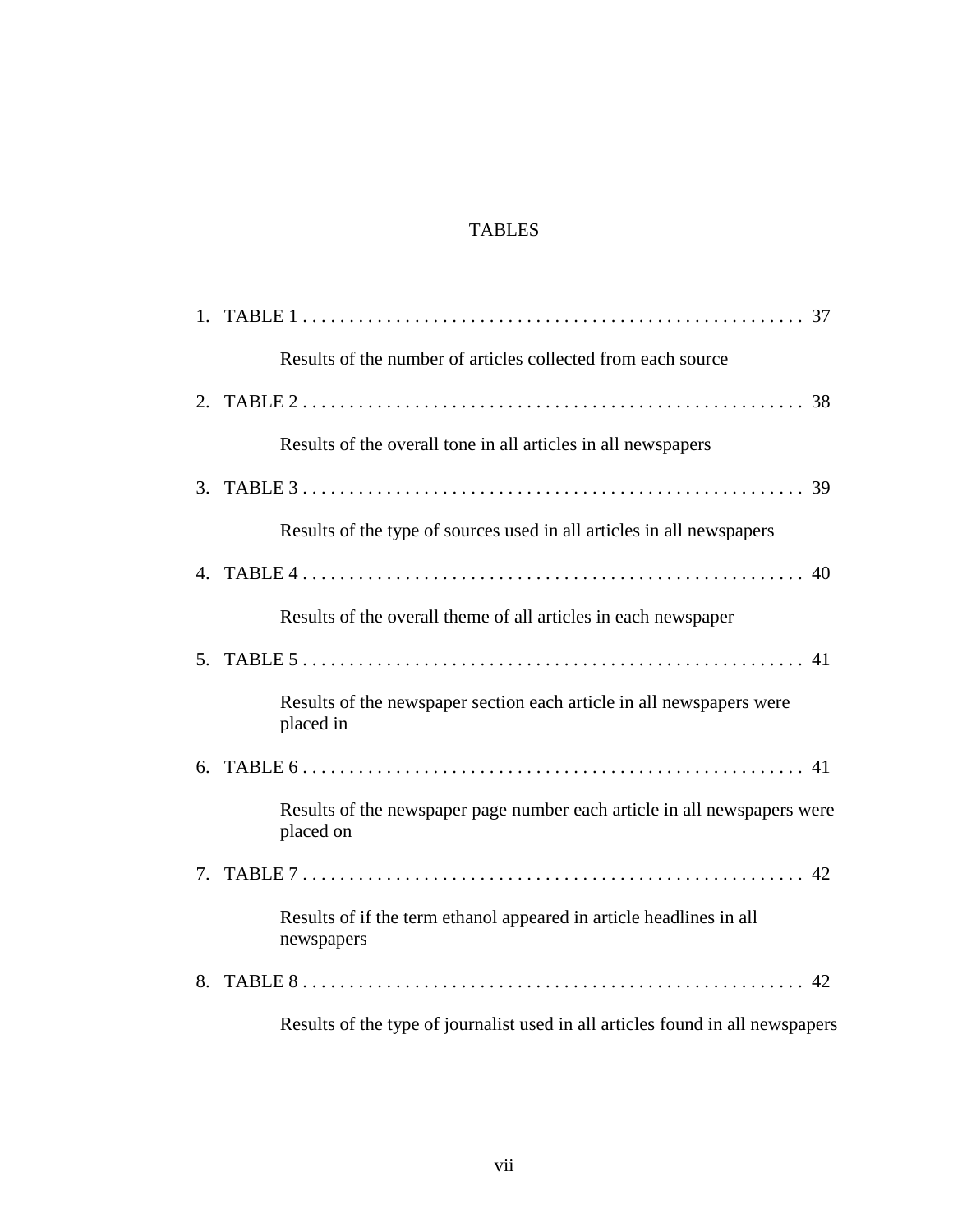#### CHAPTER 1

#### INTRODUCTION

Ethanol, a renewable and alternative fuel made from plant materials, can be found blended with nearly half of U.S. gasoline products such as E-85 (85 percent ethanol and 15 percent petroleum-based gasoline), E-20 (20 percent ethanol and 80 percent petroleum-based gasoline), E-15 (15 percent ethanol and 85 percent petroleum-based gasoline) and E-10 (10 percent ethanol and 90 percent petroleum-based gasoline) (United States Department of Energy 2002). These blends are used primarily as transportation fuels and to power automobiles, including Flex-Fuel vehicles that operate on any grade of ethanol and petroleum blend. In 2007, 6.5 million light-duty Flex-Fuel vehicles were in use in the United States and in 2008, the number of U.S. fueling stations offering E-85 surpassed 1,400 and continues to increase (Alternative Fuels and Advanced Vehicles Data Center 2008).

With the ongoing production of ethanol in 112 refineries, nearly seven billion gallons of grain alcohol were manufactured in 2007 and consumed in the United States, making America the world"s largest ethanol producer. The Advanced Energy Initiative, signed by President George W. Bush, includes the U.S. Department of Energy"s comprehensive plan to increase energy efficiency as well as the use of renewable fuels in the transportation sector. More than \$1 billion in bio-fuels research and development is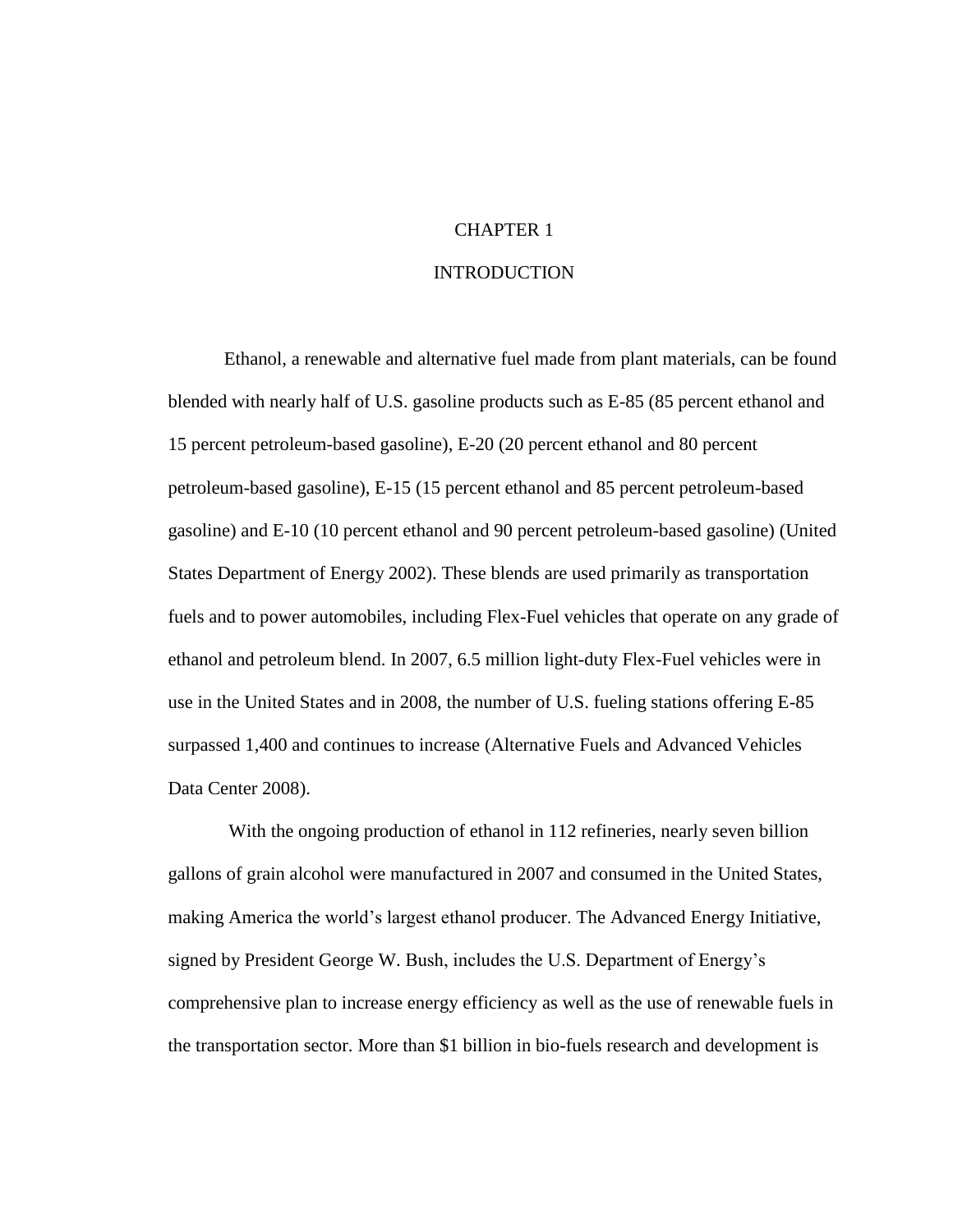being dedicated by the U.S. Department of Energy, and in 2005, Congress enacted a renewable fuels standard mandating refiners to double the amount of ethanol blended into the nation"s gasoline supply by 2012. As a result of these and various federal and state incentives encouraging the use and production of ethanol and E-85 station development, corn-based ethanol production could increase to 15 billion gallons by 2015 (United States Department of Energy 2002).

As ethanol production escalates, debates concerning the positive and negative aspects of ethanol also escalate. Increasing energy security, fueling the economy and reducing greenhouse emissions are among some benefits of ethanol listed by supporters (United States Department of Energy 2002).

Opposing ethanol viewpoints claim ethanol pollutes as much or even more than gasoline, ethanol cannot be produced from corn in large enough quantities to make a real difference as an alternative fuel without disrupting food and feed supplies and more energy goes into producing ethanol than it delivers as a fuel (United States Department of Energy 2002).

"Indeed, ethanol has proved one of the few issues in Washington for which it"s nearly impossible to find a sparring partner" (McCaffrey 2008, 49). Powerful political figures such as Sen. John McCain, who in 2000 gave up on Iowa in his presidential bid because of his opposition to ethanol subsidies, stated the fuel ". . . should be carefully examined." Sen. Hillary Rodham Clinton, who voted against an ethanol mandate, is calling for \$1 billion in ethanol research (McCaffrey 2008, 50).

Now, the grain alcohol that for centuries served as moonshine is fueling automobiles and lively political and environmental debates alike. Although media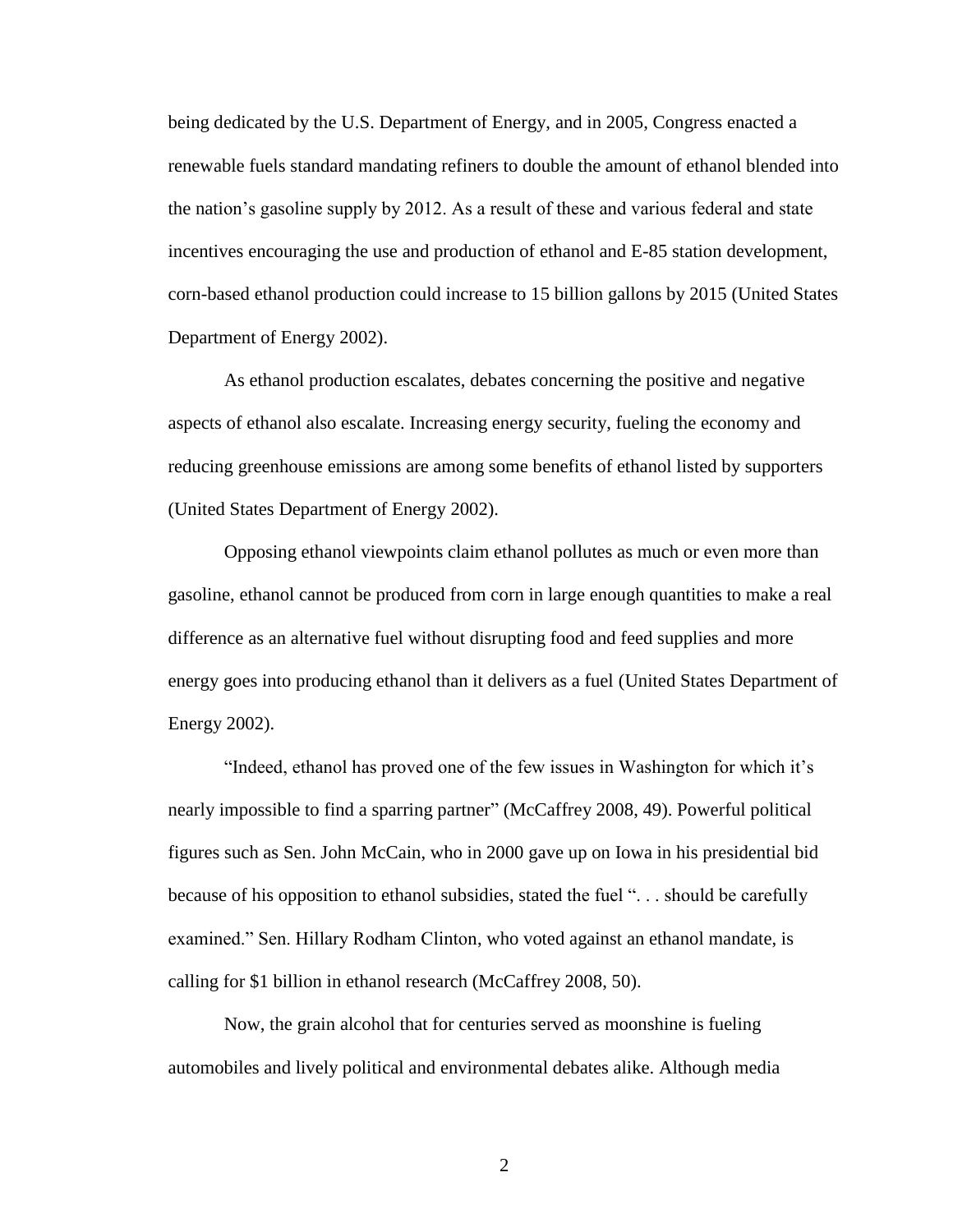coverage of ethanol increases with the escalating use and production of ethanol, there has been little academic attention directed to empirically studying how the media portrays ethanol as a single issue. As a pilot study about ethanol, this research compares national and regional newspaper coverage of ethanol. Burgess (1990) called for ". . . expanded attention to the mass media within geography." Comparing the coverage of ethanol is important because for some issues there may be differences between the national and local media agenda and patterns in media coverage and public salience for that issue geographically. To find differences between media coverage of ethanol among varied localities, articles about ethanol published in four national newspapers including *The Wall Street Journal*, *New York Times*, *Washington Post* and *Los Angeles Times* and four newspapers located in the top four ethanol producing states in the United States were analyzed. Newspaper article content was compared in order to determine if there are differences in framing, types of sources used, tone within news stories and story themes.

Hamilton claims that content found in local newspapers reveals an attempt to serve reader interests, and for topics likely to be of interest to the paper's target readers ". . . the greater the real-world incidence of these topics in the community, the larger the number of stories about the topic in the paper" (Overholser and Jamieson 2005, 364). This research will reveal if Hamilton"s notion is accurate by comparing articles about ethanol in nationally recognized newspapers and newspapers with the most subscriptions located in the top four ethanol producing states in the Midwest.

If environmental groups view the press as an ally (Breen 1993) and coverage of ethanol varies regionally, then media allies could also vary from region to region. This research is needed in order for professionals in the agricultural industry to better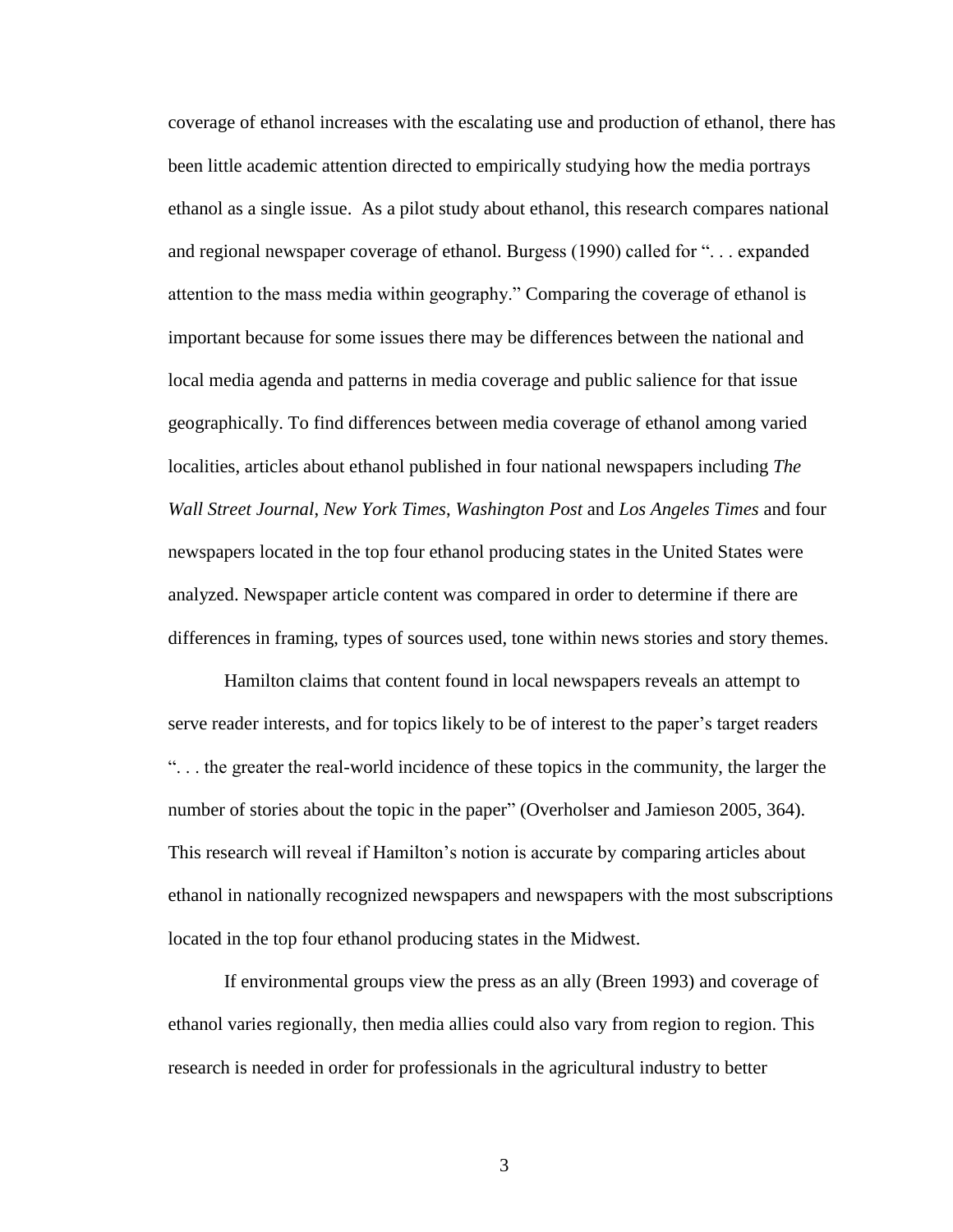understand current ethanol coverage and to improve issues management. By determining if, where and how ethanol is being reported in the news, this research will also aid public relations professionals who are increasingly impacting news production (Cottle 2003, 27). Media relations between public relations practitioners and journalists could be enhanced by addressing the extent to which newspaper framing of the issue is more positive or negative and if media coverage of ethanol varies among newspapers published in different areas of the U.S.

This research is also important because according to Reisner and Walter (1994), sustained negative news about agriculture in the general press could erode public support for farmers and farming, which is important to note because approximately 40% of the nation's ethanol facilities are owned by farmers and other local investors (American Coalition for Ethanol 2008). American news media have long been important sources of environmental knowledge (Smith 1998) and both newspaper and television news help set the agenda for environmental debate (Trumbo 1995). Newspaper content is the focus of this study because, according to Howard and Mathews (2000, 7), newspapers are an important information source for the public and a medium most frequently used in media relations. Newspapers were also selected because according to Overholser and Jamieson (2005, 160), when television and newspapers are compared, half the time differences in agenda-setting effects are not detected. For the other half of time, newspapers have greater influence about twice as often as television. Newspapers are also a mass medium that retains spatial variation (Bendix and Liebler 1999).

Given the increasing significance of ethanol, exploring these matters could provide insight concerning the media"s overall approach to the issue regionally and add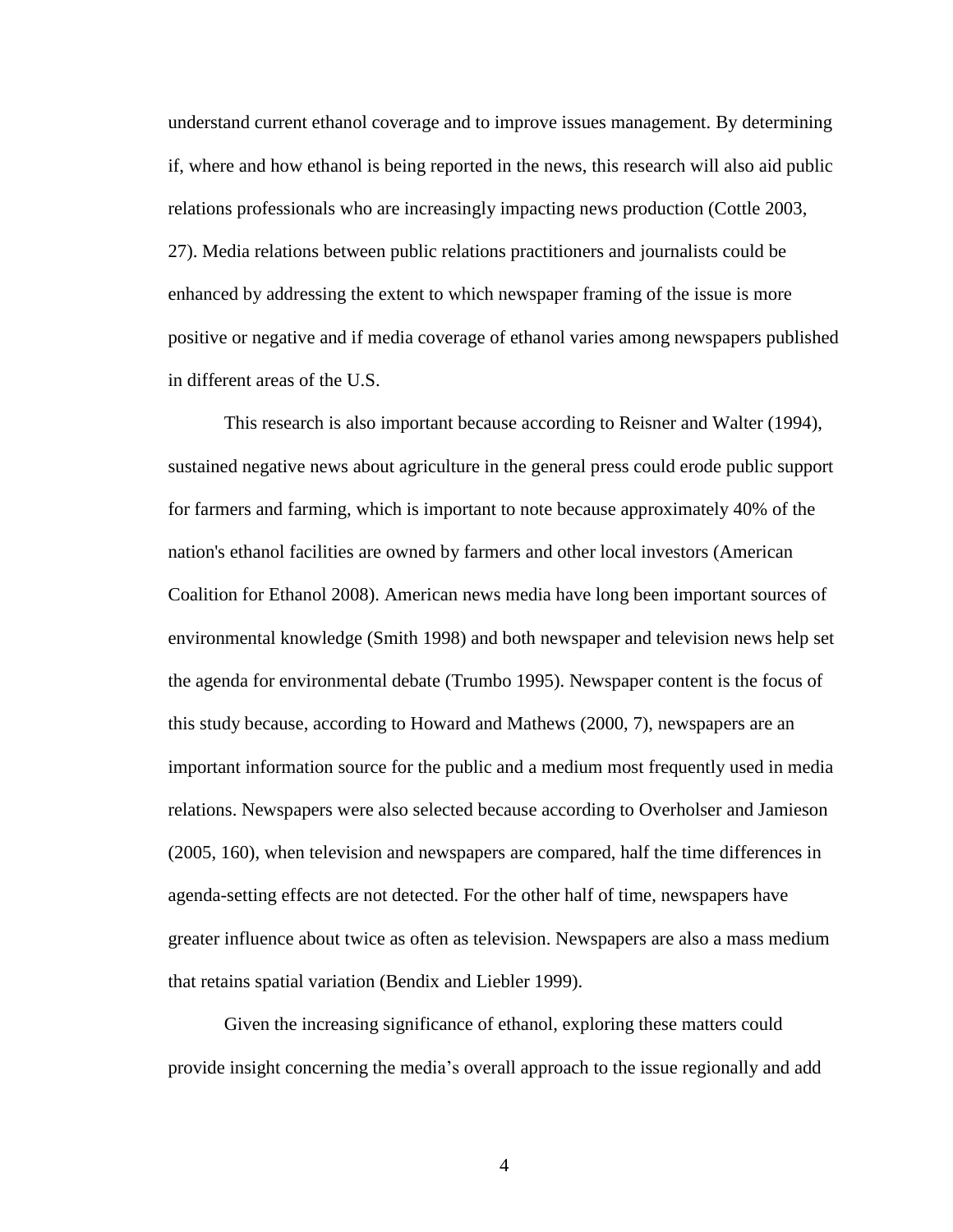to the body of research concerning first level agenda setting, second level agenda setting, framing and salience theories. The literature review in the following section will address the body of literature concerning first level agenda setting, second level agenda setting, framing and salience theories.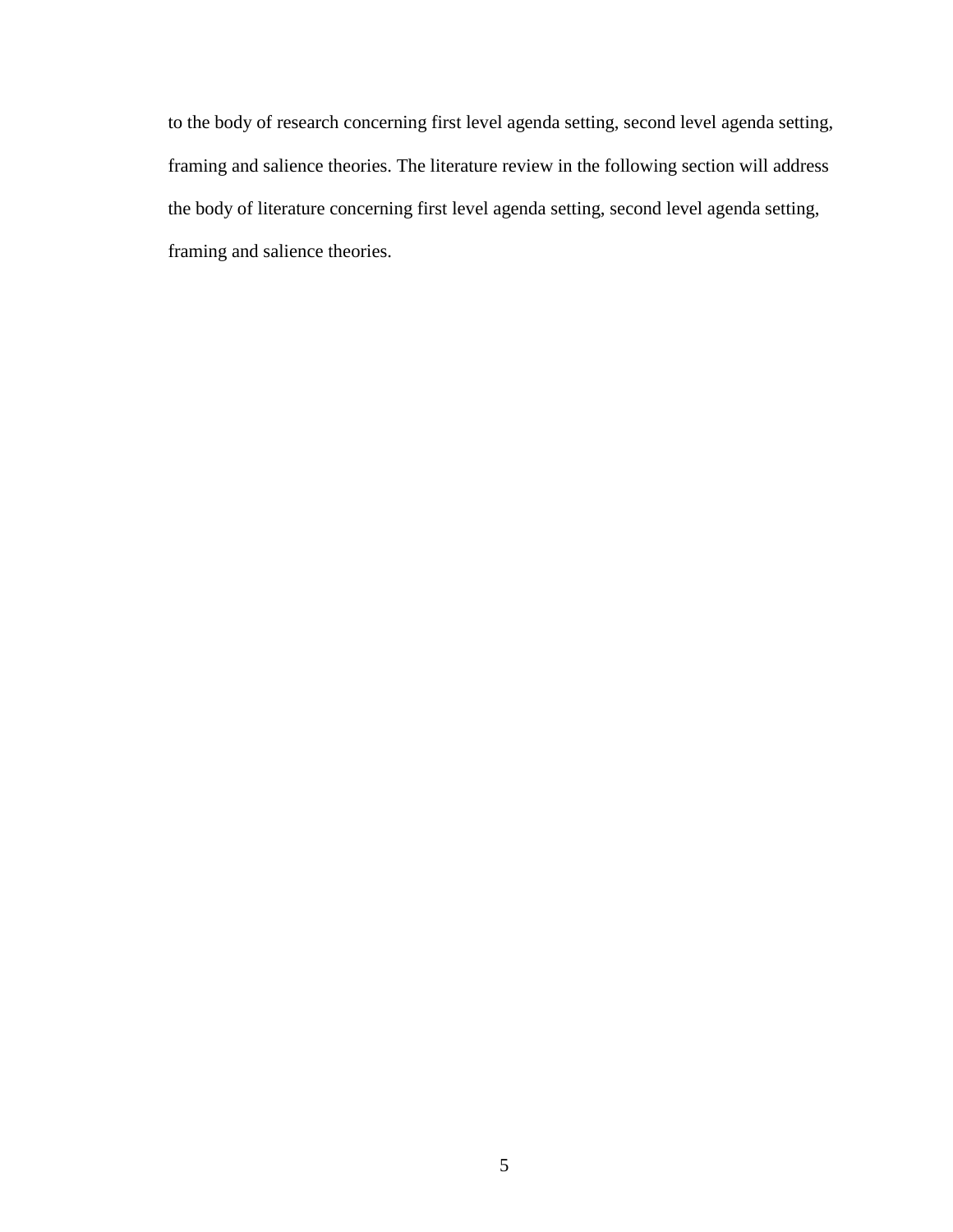#### CHAPTER 2

#### LITERATURE REVIEW

The goal of this literature review is to present an overview of first and second level agenda setting, framing and salience theories and research. First level agenda setting, second level agenda setting, framing and salience concepts will help the researcher in determining if there is a difference in story themes, type of sources used and overall tones in newspaper articles printed in nationally recognized newspapers and newspapers located in the top four ethanol producing states in America.

#### *First Level Agenda Setting*

Lippmann in 1922 made a notable differentiation between the reality outside and the pictures in people"s heads. He argued that the news media are the primary source of the pictures and comprise a "pseudo" environment that is determined by the mass media (Tan and Weaver 2007, 730). Cohen (1963) declared that the mass media cannot influence what the public thinks, but can influence what the public thinks about. In 1972, McCombs and Shaw empirically tested Cohen"s theory by finding a correlation between the issue salience in mass media and the perceived issue salience in the public among 100 undecided voters in the 1968 presidential campaign. McCombs and Shaw (1972) call the transfer of issue salience from the media to the public "issue agenda setting," or "firstlevel agenda setting," and claim that mass media have an agenda-setting function. Agenda-setting research is a quantitative and empirical means to link the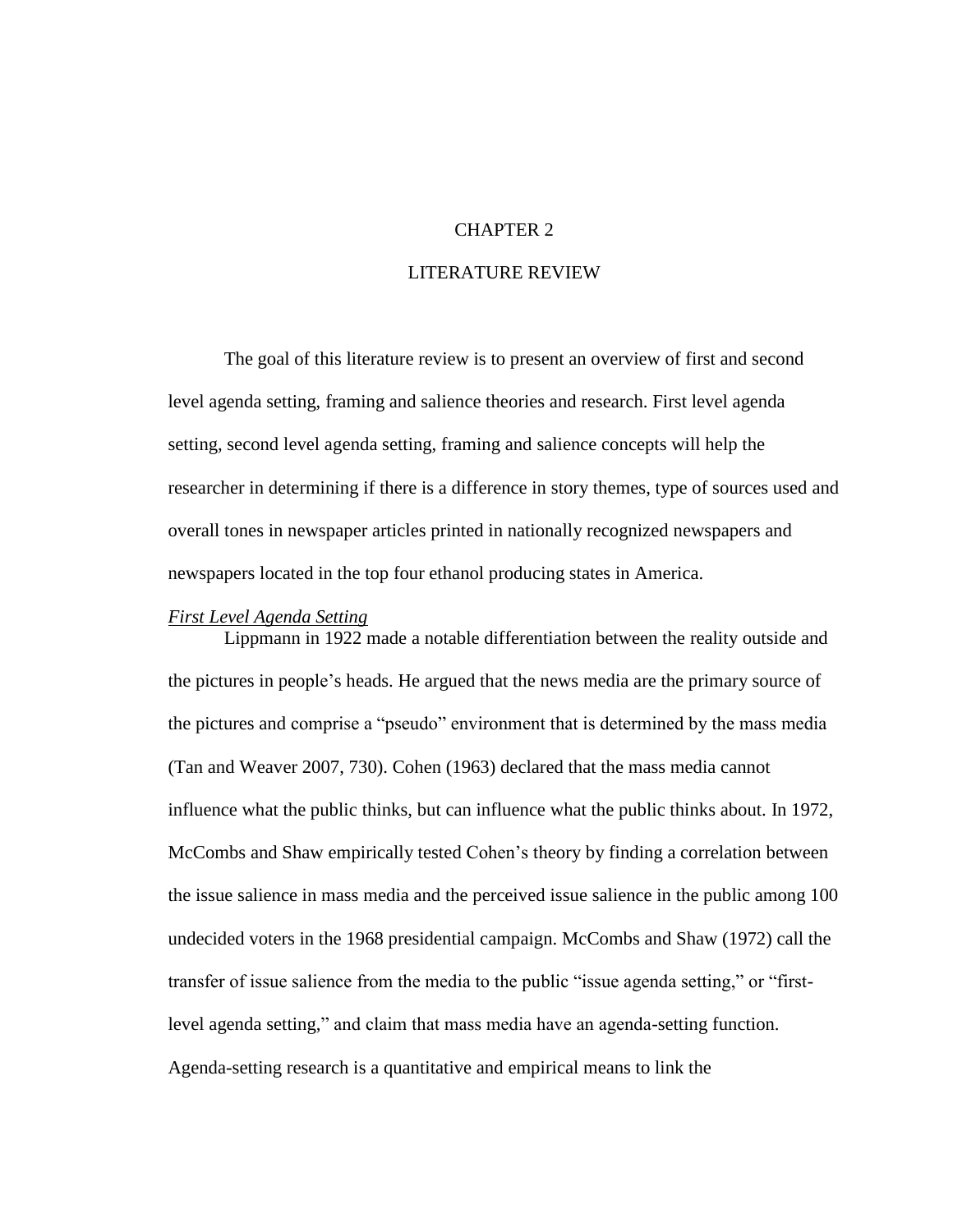reality outside to the pictures inside of people"s heads described by Lippmann. More than 150 empirical public agenda-setting studies have been administered since McCombs and Shaw conducted the first of its type in 1972 (Soroka 2002, 266).

Salience, according to Dearing and Rogers (1996, 8), is "... the degree to which an issue on the agenda is perceived as relatively important." Salience in the media agenda tells readers ". . . what issues to think about." By examining agenda setting, researchers attempt to answer why information about one issue is covered over another (Dearing and Rogers1996, 2) and explore the correlation between the emphasis placed on certain issues by the mass media and the importance given to the issue by the public (McCombs and Shaw 1972). Although the primary function of the news media is to provide information (Schramm 1971, Halberstam 1979), Jeffres (1997) states that the media defines for readers what is important for public discourse through agenda setting.

Agenda setting at the first level encompasses the selection of issues by the news media and the impact on the public agenda (McCombs, Shaw and Weaver 1997, 4). As stated by Cohen (1963), what to think about as opposed to what to think. The media agenda may include local, regional and national issues where as the public agenda includes issues the public finds personally important (intrapersonal salience). McCombs and Shaw (1972) found a correlation between the media agenda and public agenda and the researchers assume based on their findings that the media agenda proceeds and causes the public agenda.

Dearing and Rogers (1996) reviewed 112 empirical studies of the agenda-setting process and 60 percent of those studies confirmed the media and public agenda relationship. As a theory, agenda setting links the "relative" emphasis given to an issue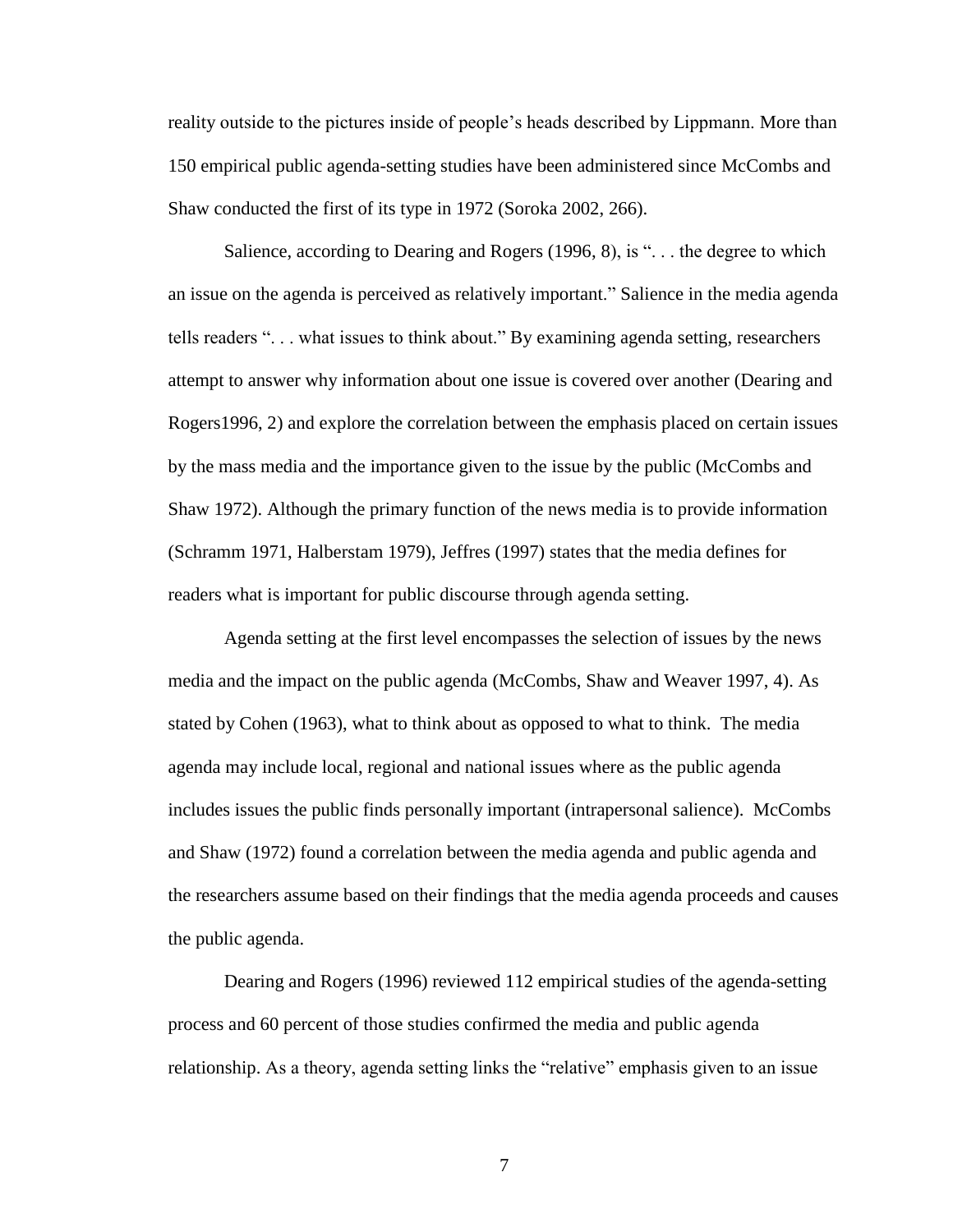by the press with the personal salience given to that same issue by the public (Hester and Gibson 2007). The media reports the news, and the reports influence perceptions of issue importance (Cook et al. 1983).

Agenda setting also refers to the process by which problems become salient as political issues that gain the attention of policy makers (Cook et. al. 1983). Policy issues such as school finance reform, child abuse, and collective bargaining, comparable worth, social security, crime, civil rights and public health matters have achieved their status from the early use of agenda setting (Kovacic 1997, 105). Zhu and Blood claim research has illustrated that agenda setting can have "... far-reaching consequences" (Kovacic 1997, 92). The authors state that public concerns about certain issues, triggered by news coverage, can affect the policy-making process. The media agenda plays a critical role in the ". . . emergence and subsequent political force of social movement" (Kovacic 1997, 92).

Since the public uses the mass media for political information, the media agenda helps determine to some extent what information the public uses when making political decisions. A direct outcome of agenda setting, as proposed by Iyengar and Kinder (1987), is the perceived salience of certain issues directly influencing the public"s evaluation of political actors. Political candidates can influence and achieve voter issue salience more effectively when focusing on the same topics as the media (Hayes 2008). Priming is the term used to label the impact that agenda setting can have on the way the public evaluates public officials by influencing the areas or issues the public use to form opinions (Kim, Scheufele and Shanahan 2002).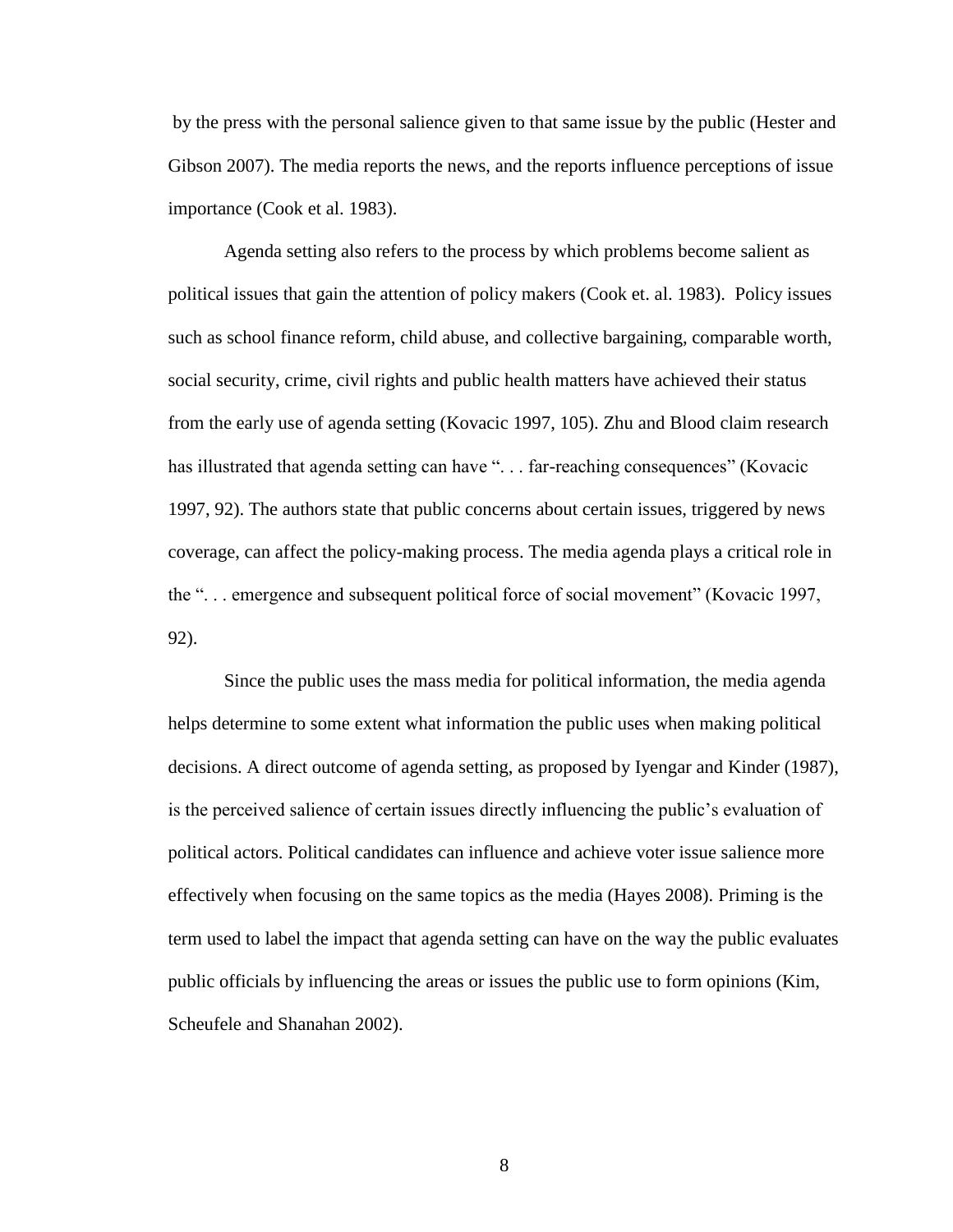A study focusing on one media program, an 18-minute segment titled "Home Health Hustle," was conducted in order to determine if the media report impacted the general public, policy makers, interest group leaders and public policy. By conducting interviews and comparing interview answers to answers given by a control group that did not watch the news segment, researchers found that the media influences views about issue importance among the public and policy makers. The researchers suggest that a change in policy was the result of journalists and government staff members working together (Cook et al. 1983).

At the first level of agenda setting, effects can result from the amount of exposure to a message (Weaver et al. 1975a, b; McClure and Patterson 1976; Roberts and Bachen 1981). Frequency plays an important role in the agenda-setting process and the media can set the agenda by either how much attention they give to an issue or how much the media neglects that issue (Megwa 1987). By emphasizing or frequently mentioning particular issues, the media increases the salience of the issues among the public (Kim, Scheufele and Shanahan 2002). But, the public must be exposed to media messages before they can be influenced by those messages (Wanta and Hu 1994). The more media attention given to an issue the more the public is primed with that information, which leads to citizens incorporating what they know about that information in their decision making process (Brug, Semetko and Valkenburg 2006).

By conducting a panel study with Dutch adults and a content analysis of the news, Brug, Semetko and Valkenburg (2006) found priming effects occur when an issue is highly salient and a politician is highly visible. Priming, as stated earlier, is the term used to label the impact that agenda setting can have on the way the public evaluates public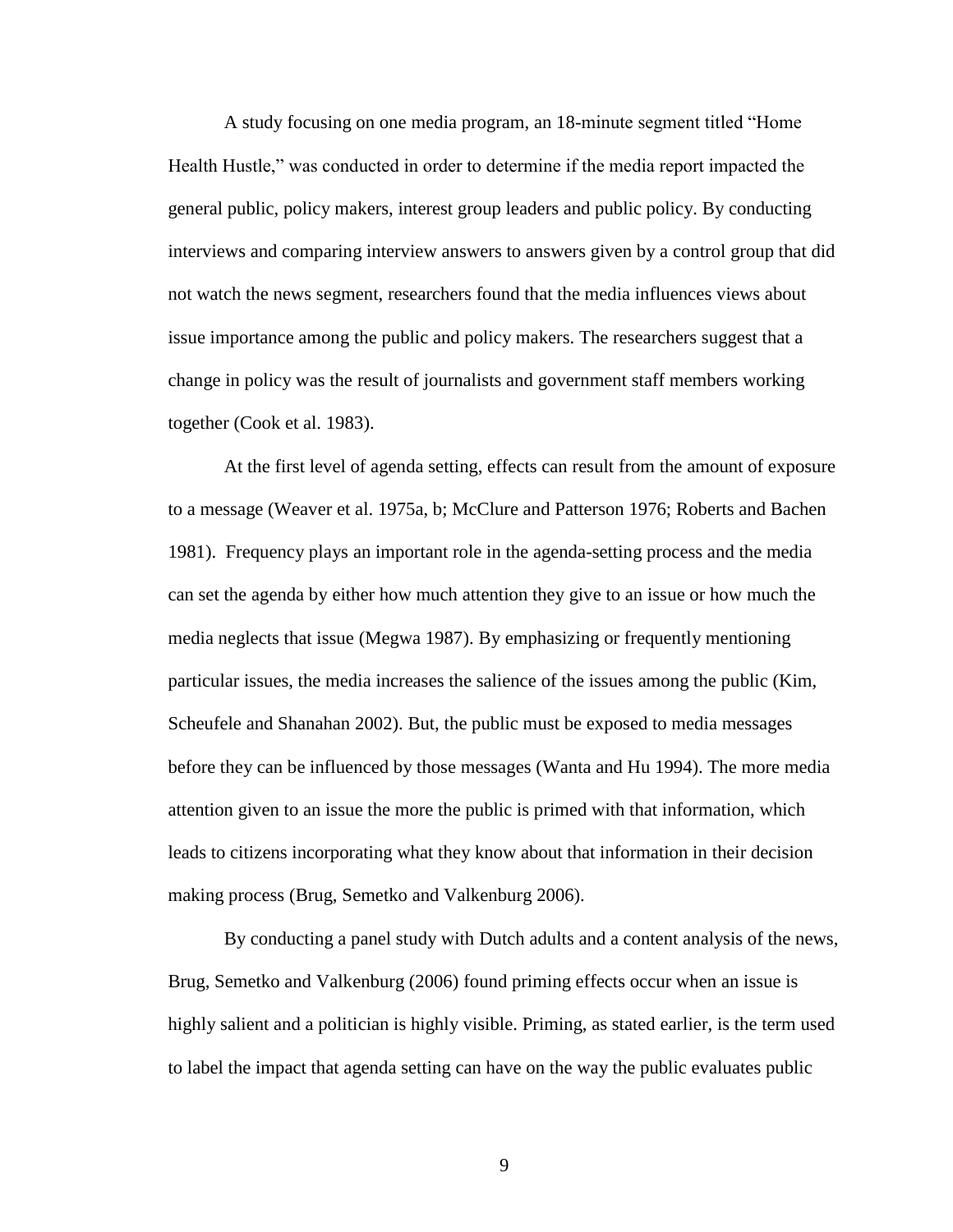officials by influencing the areas or issues the public use to form opinions (Kim, Scheufele and Shanahan 2002). The researchers evaluated a Summit meeting of European Union leaders in order to investigate media priming effects. They assessed how news coverage of the meeting altered public evaluations of domestic and international policy makers. Results of the study confirmed that media priming effects occurred for the politicians who were visible in the news in connection with the Summit meetings and media priming effects were not greatly influenced by political "attentiveness" or by political knowledge. When exploring the correlation between priming and the popularity of the politicians, two politicians became more popular despite the bad press they received because of media priming effects. Results of this study helped the researchers determine that priming is ". . . an important means by which the media affect evaluations of political leaders or parties."

Agenda setting is referred to as an accessibility-based model and also relies on a memory-based model of information processing (Kim, Scheufele and Shanahan 2002). Accessibility is "... essentially a function of 'how much' or how recently' a person has been exposed to certain issues" and at any given time, some pieces of information are more accessible in a person"s mind than others (Kim, Scheufele and Shanahan 2002). Audience attributes including the amount of media exposure, interpersonal discussion and need for orientation, have been empirically examined by Weaver and McCombs (1978) and Winter and Eyal (1981).

By examining three audience attributes of the agenda-setting process including media credibility, media reliance and media exposure, Wanta and Hu (1994) found through effects coefficients that ". . . only exposure plays a major role in determining the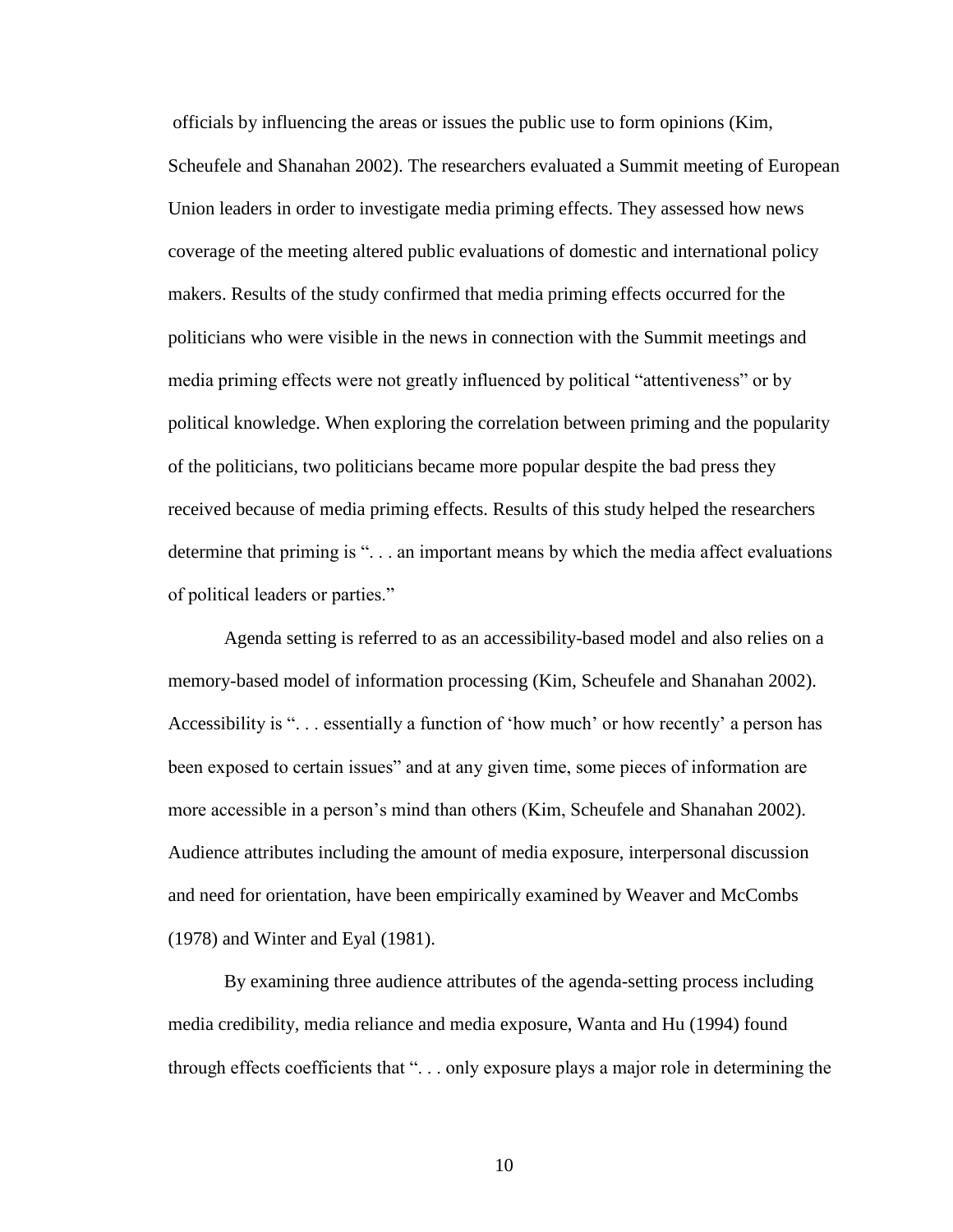intensity of agenda-setting effects." Various media agenda concerning different issues in the mass media have been measured by basic counts of the number of articles (Funkhouser 1973, MacKuen 1979), airtime and column inches (Williams and Semlak 1978; Roberts and Bachen 1981). The frequency with which a topic is mentioned by the media is a powerful influence and over time, important issues among the public are those emphasized in news reports (McCombs 2004, 2). Overholser and Jamieson (2005, 160) state that due to limited space on the pages of newspapers and limited time available on television, agenda-setting effects center on usually less than five issues at any moment.

Overholser and Jamieson (2005, 160) define agendas by a set of objects. More frequently in agenda-setting research these objects are public issues, public figures, institutions and a number of other items that are ". . . the focus of attention." Since agenda-setting research in the context of political elections began in with McCombs and Shaw (1972), many applications of agenda setting have been made to a number of topics such as advertising, organizational management, criminal justice, semiotic, peace activism and sports medicine (Kovacic 1997, 105).

Although at a given point in time or over a period of time the media focuses attention or places similar salience on the same objects, the media does not always say the same thing about these objects (Dearing and Rogers 1996, 90). This is because objects have attributes. Attributes refer to the characteristics, traits and qualities that can be used to describe these objects. The media determines which attributes to include in news stories. For each object on the media agenda, there is an agenda of attributes. McCombs (2005) states agenda setting consequently helps form opinions, prime opinions about public figures through the emphasis on issues and shapes opinions through the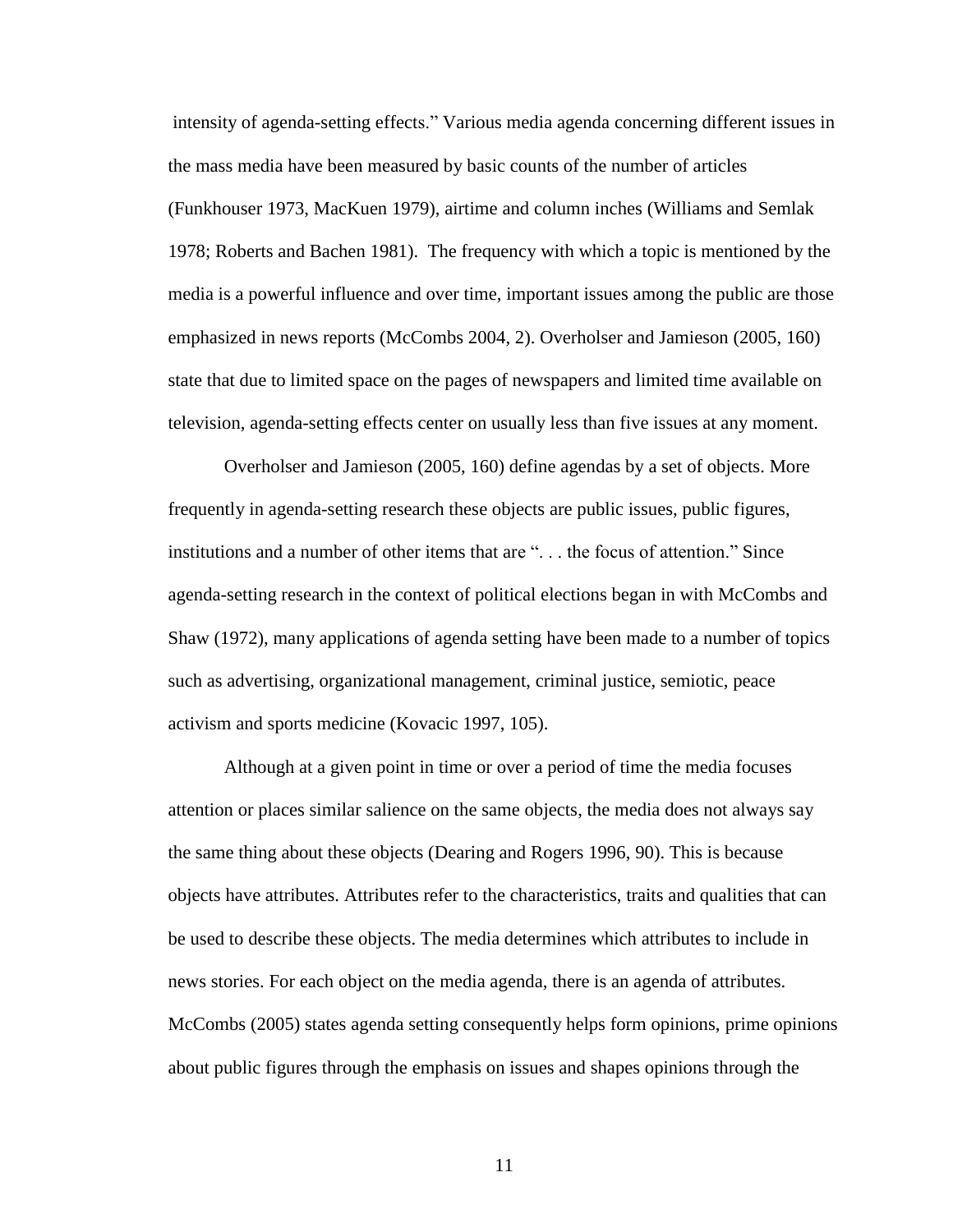emphasis on particular attributes. The first level of agenda setting includes the agendas of objects, and the second level of agenda setting refers to the agendas of attributes.

#### *Second Level Agenda Setting*

Whereas first level agenda setting includes the salience of issues, second level agenda setting is concerned with the salience of issue attributes. Through these two levels of agenda setting, the media tells the public not only what to think about, but how to think about it (McCombs, Shaw and Weaver 1997, 3). At the first level of agenda setting, the media can increase the salience of an issue among the public by emphasizing or frequently mentioning an issue. At the second level of agenda setting, the media can increase the salience of an issue among the public by emphasizing particular issue attributes (Kim, Scheufele and Shanahan 2002). There has been a shift of emphasis to the second level of agenda setting, which is an extension of agenda setting, where topic attributes and the agenda of attributes also influence public opinion (McCombs, Shaw and Weaver 1997; McCombs 2005; Ghanem 1997).

According to Sheafer (2007), second-level agenda setting involves affective attributes attached to an issue, such as political candidates, events and objects. Tone is an affective attribute. In a content analysis study, Haigh, Bruce and Craig (2008) compared the coverage of mad cow disease in Midwest newspapers and coastal newspapers. The researchers found Midwest newspapers and coastal newspapers varied significantly in their tone of coverage. Compared to newspapers located in the Midwest, coastal newspapers were significantly more negative in their tone of coverage. Analyzing the tone of news stories (positive, negative or neutral) is important because the tone can influence ". . . what kind of prime-related ideas come to mind as the result of media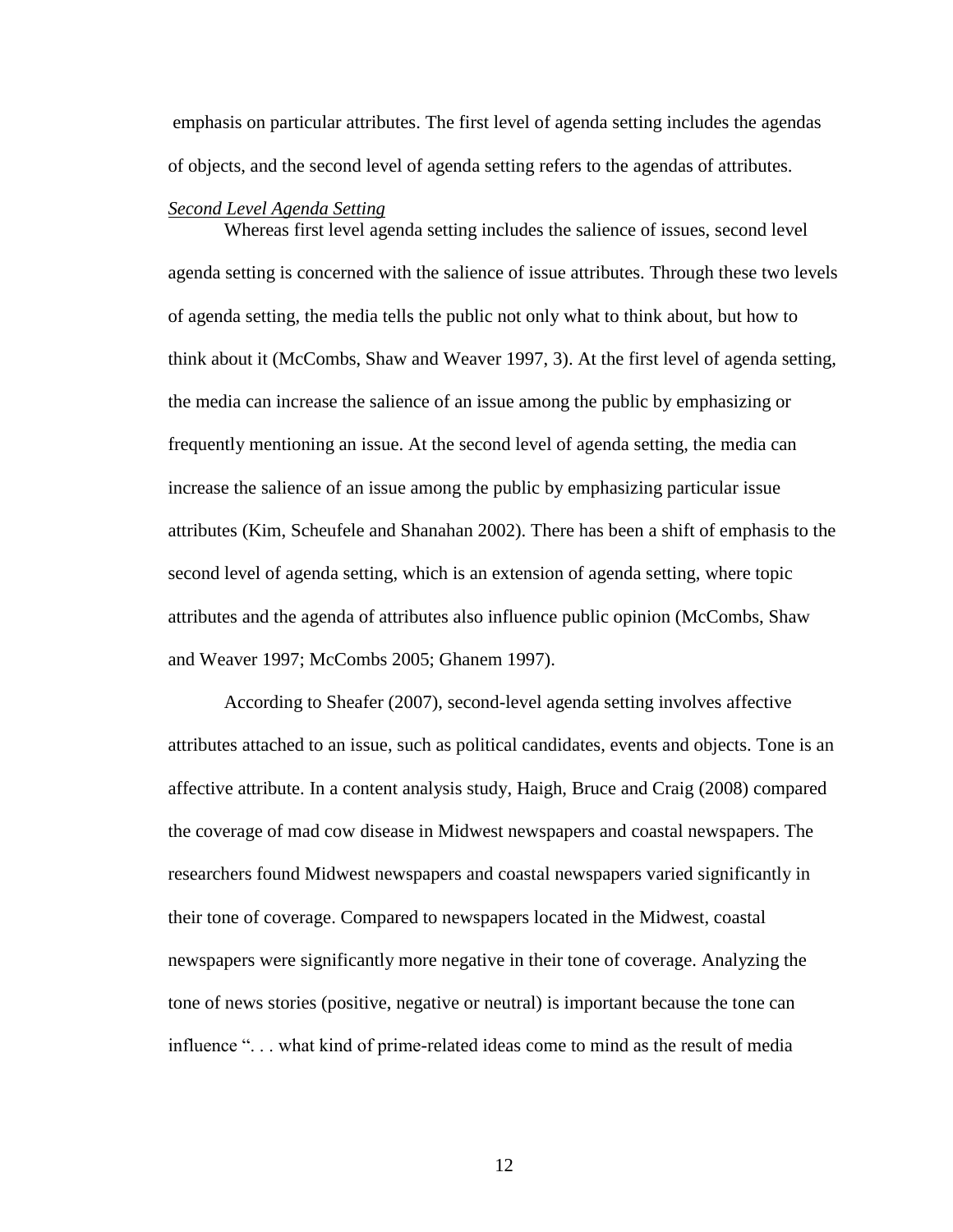exposure to certain issues" (McCombs, Shaw and Weaver 1997, 63). Sheafer (2007) conducted surveys and content analyzed news stories about the economy in order to support the hypothesis that the evaluative tone of media coverage plays an important role in the agenda-setting and priming process. The researcher found when the media increased the number of stories about the economy, the more survey answers named the economy as the country"s most important problem.

The researcher also found "... the higher the saliency of media coverage of the economy and the more negative the media presentation of the economy, the greater the increase in the proportion of survey respondents naming the issue as the country"s most important problem." Lastly, Sheafer supported the hypothesis stating affective attributes, such as tone, influence the public"s political opinions. Data showed when economic stories were presented more positive in the media, evaluations of the incumbent political party were more positive.

Other studies have found a high degree of correlation between prominent issue attributes in the media and the agenda of attributes among audience members. Using a combination of local newspaper content analysis and survey data, Kim, Scheufele and Shanahan (2002) tested their hypothesis claiming issue attributes salient in the media will be associated with the agenda of issue attributes among the audience. The issue they examined dealt with a conflict between local residents who opposed a commercial development of a local area. The researchers determined the media increased the salience of issue attributes by prominently covering those issues. Kim, Scheufele and Shanahan concluded ". . . that the media, by emphasizing certain attributes of an issue, tell us "how to think about' this issue as well as 'what to think about.' "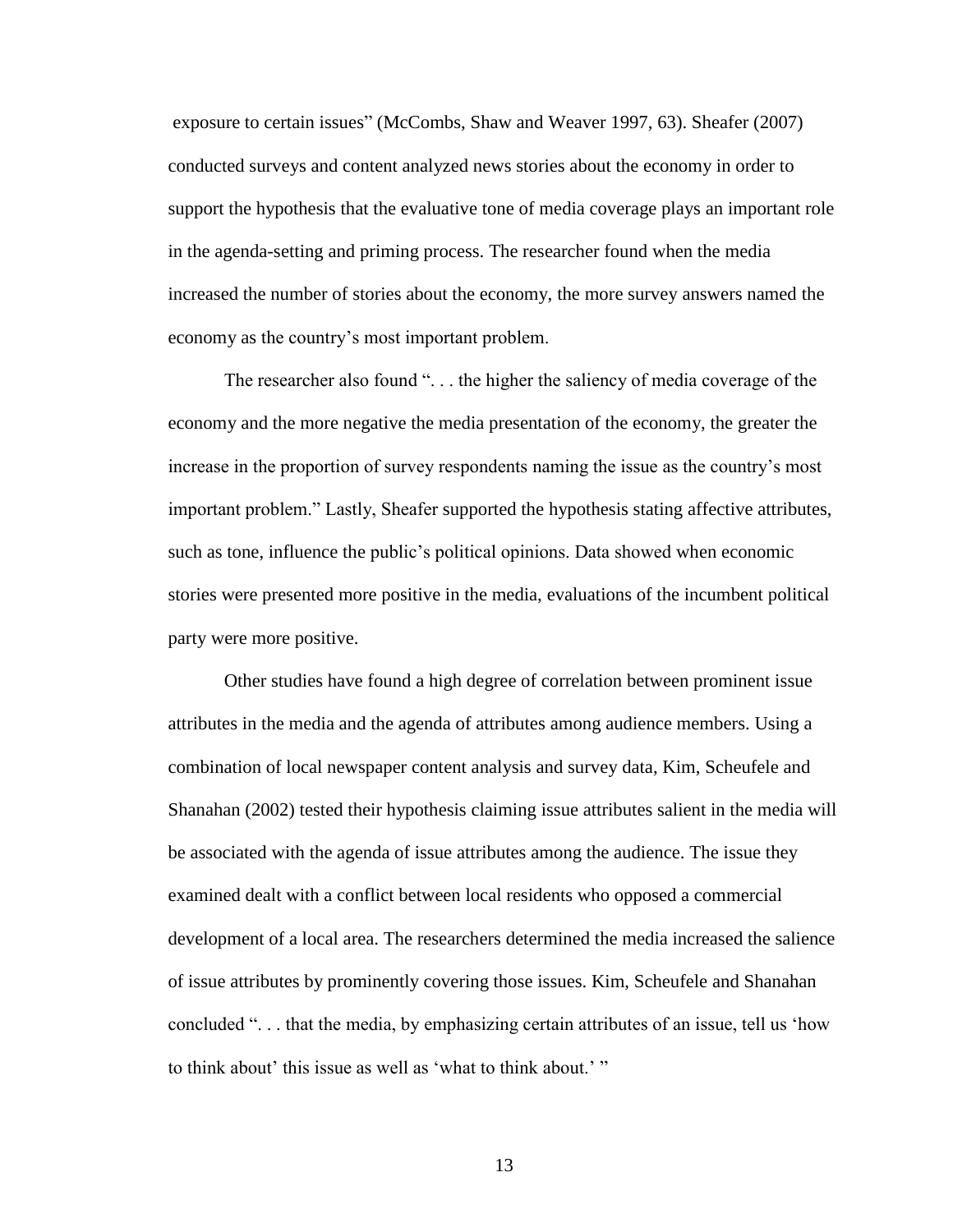By content analyzing media and survey data on Spanish elections in 1995,

McCombs et al. (1997) found that candidate attributes frequently mentioned in the media were also salient in voters" descriptions of candidate images. King (1997) found similar results when content analyzing three major newspapers and survey data to determine the correlation between how voters described the images of three mayoral candidates and the qualifications of an ideal mayor.

Weaver, Graber, McCombs and Eyal (1981); Winter and Eyal (1981); and Zucker (1978) claim the agenda-setting role of the media reveal ". . . strong effects for unobtrusive issues and no effects at all on obtrusive issues" (Bryant and Zillmann 1994, 7) as do Lee (2004) and Demers, Craff, Choi and Pessin (1989). According to Zucker (1978), an issue is obtrusive if the public has had a direct experience with it. An issue is unobtrusive if the public has had no direct contact with it. The rapid increase in the price of gasoline is an obtrusive issue because daily experience places this topic in conversations and on the national agenda, whereas ethanol can be an unobtrusive issue because the public"s knowledge of ethanol could depend on the news media.

According to Zucker (1978), media agenda-setting effects are stronger for unobtrusive issues because audiences have to rely on the media for information about these issues. Research conducted by Hester and Gibson (2007) supports this theory. They content analyzed news coverage of gay marriage in multiple national print and broadcast news outlets. They found that gay-related issues are unobtrusive and subject to strong agenda-setting effects.

Soroka (2002) content analyzed Canadian newspapers, public opinion polls and legislative content from 1985 to 1995 to determine the media"s influence on three issues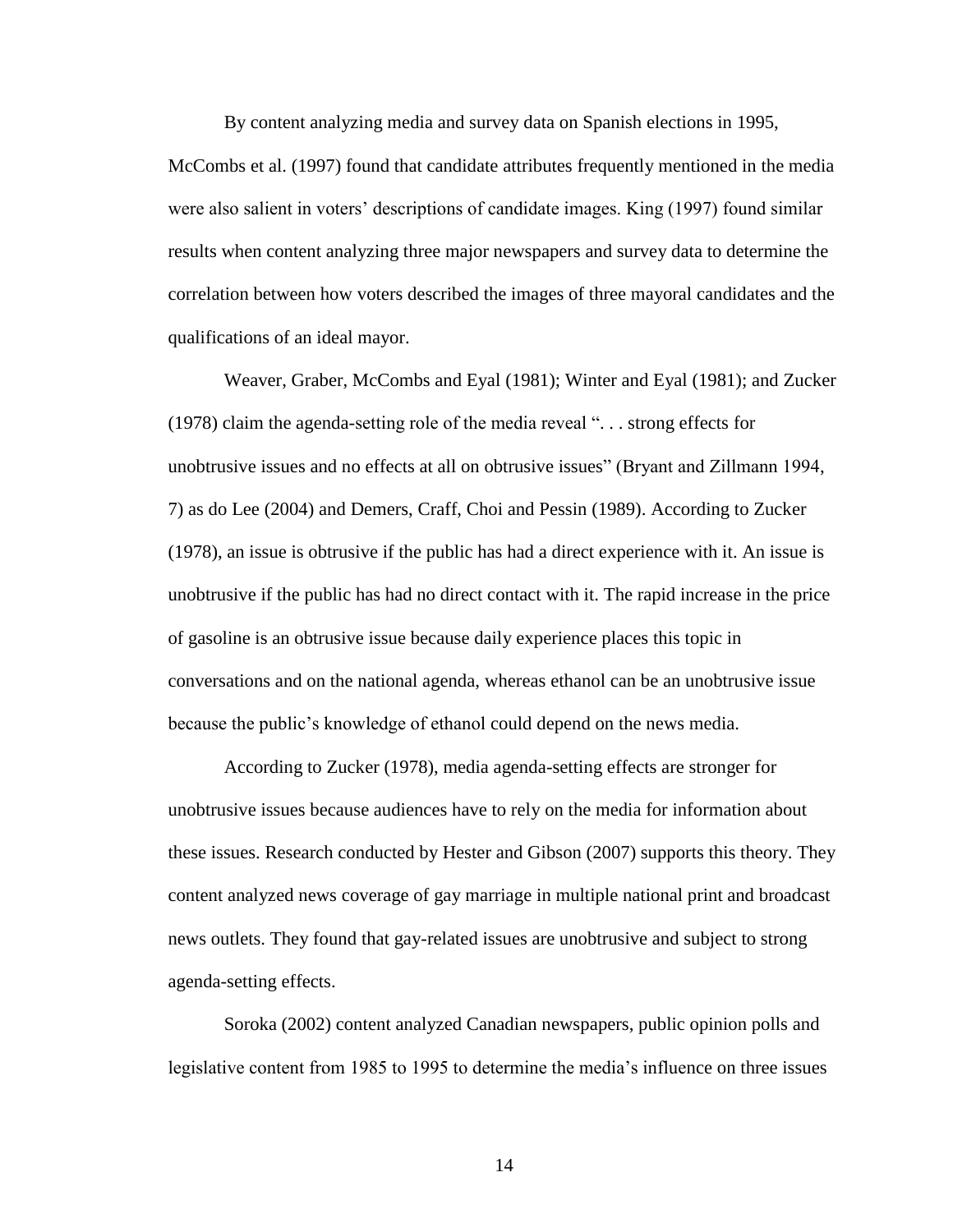– inflation, the environment and debt/deficit. Using an expanded model of the agendasetting process demonstrating the correlations between the media agenda, public agenda and policy agenda for these three issues, the researcher found the agenda-setting dynamics varied in both magnitude and direction. These findings led the researcher to conclude that different issues display different agenda-setting dynamics. Sometimes the public agenda would influence the media agenda, other times the policy agenda would influence the media agenda. Soroka also found variance in the magnitude of effects for the media agenda, public agenda and policy agenda.

The researcher linked the variance of the effects to issue attributes. For instance, media effects on the public are less for the issue of inflation than for the environment and debt/deficit issues. Inflation, according to Soroka, is an obtrusive issue that the public experiences directly, reinforcing Zucker"s (1978) obtrusiveness hypothesis. Results of Soroka's study also indicate the importance of taking issue attributes into account in predicting or accounting for agenda-setting effects.

MacKuen (1979) found that for obtrusive economic issues the public was more likely to be influenced by the "real world" than by the media. Previously conducted studies have also reported that newspapers have a stronger agenda-setting effect than television (Benton and Frazier 1976; Eyal 1979; McCombs 1977; Patterson and McClure 1976; Weaver 1977). Davison, Boylan and Yu (1976, 182) state that it seems probable that agenda setting is ". . . especially likely among people who do not already have strong convictions about what is important," therefore, the mass media is able to influence weakly held attitudes and help form new attitudes.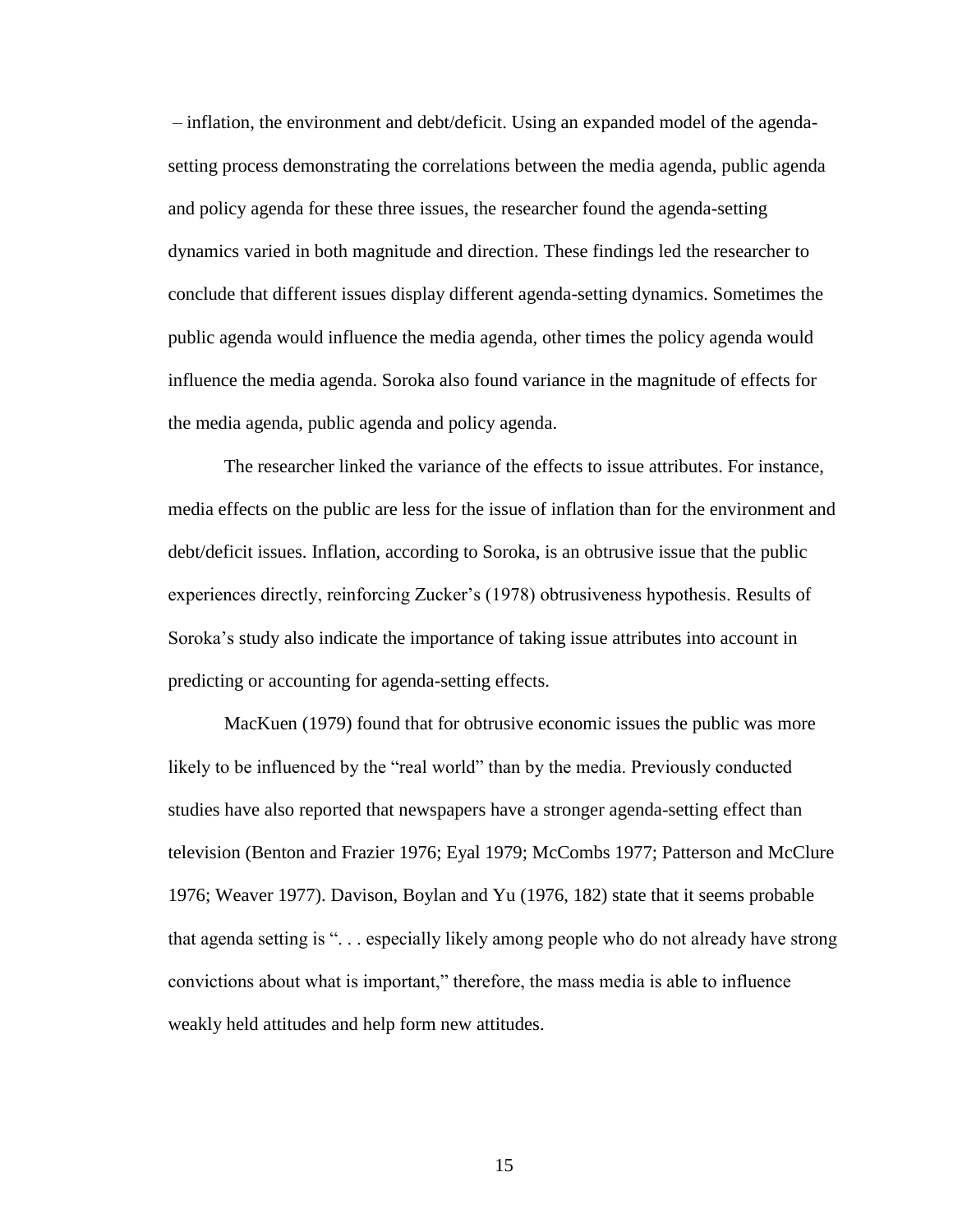Ader (1995) found for the issue of pollution throughout the years of 1970 through 1990, the agenda-setting hypothesis was supported. Curtin and Rhodenbaugh (2001) state there is a significant media agenda-setting effect for environmental issues, an issue found to be unobtrusive by Eyal, Winter and DeGeorge (1981) who conducted a study using factor analysis to distinguish obtrusive issues from unobtrusive issues. Looking at how the media reports about the environment is important because media coverage of the environment has increased as well as public concern for environmental issues (Ader 1995).

The frequency in which a topic is mentioned by the media, as well as, if an issue is unobtrusive or obtrusive, influences the effectiveness of the agenda-setting process. Does a media outlet's geographical location influence the effectiveness of the agendasetting process? By examining the relationship between different media agendas and public agendas in the agenda-setting process, Atwater, Salwen and Anderson (1985) found the local and regional media agenda for environmental news were exactly the same and respondents could accurately assess the media"s emphasis on environmental issues when they were asked to do so.

Hester and Gibson (2007) found the agenda-setting effect of local and national media can differ for individual issues. The researchers, through content analysis, studied the agenda-setting effect of national and local media on public salience in a news market where the issue of same-sex marriage was both local and national. They found local events and issues can alter media coverage patterns, and results of the study ". . . strongly support the notion that agenda-setting effects are very different at the local level when an issue is both local and national (Hester and Gibson 2007, 314).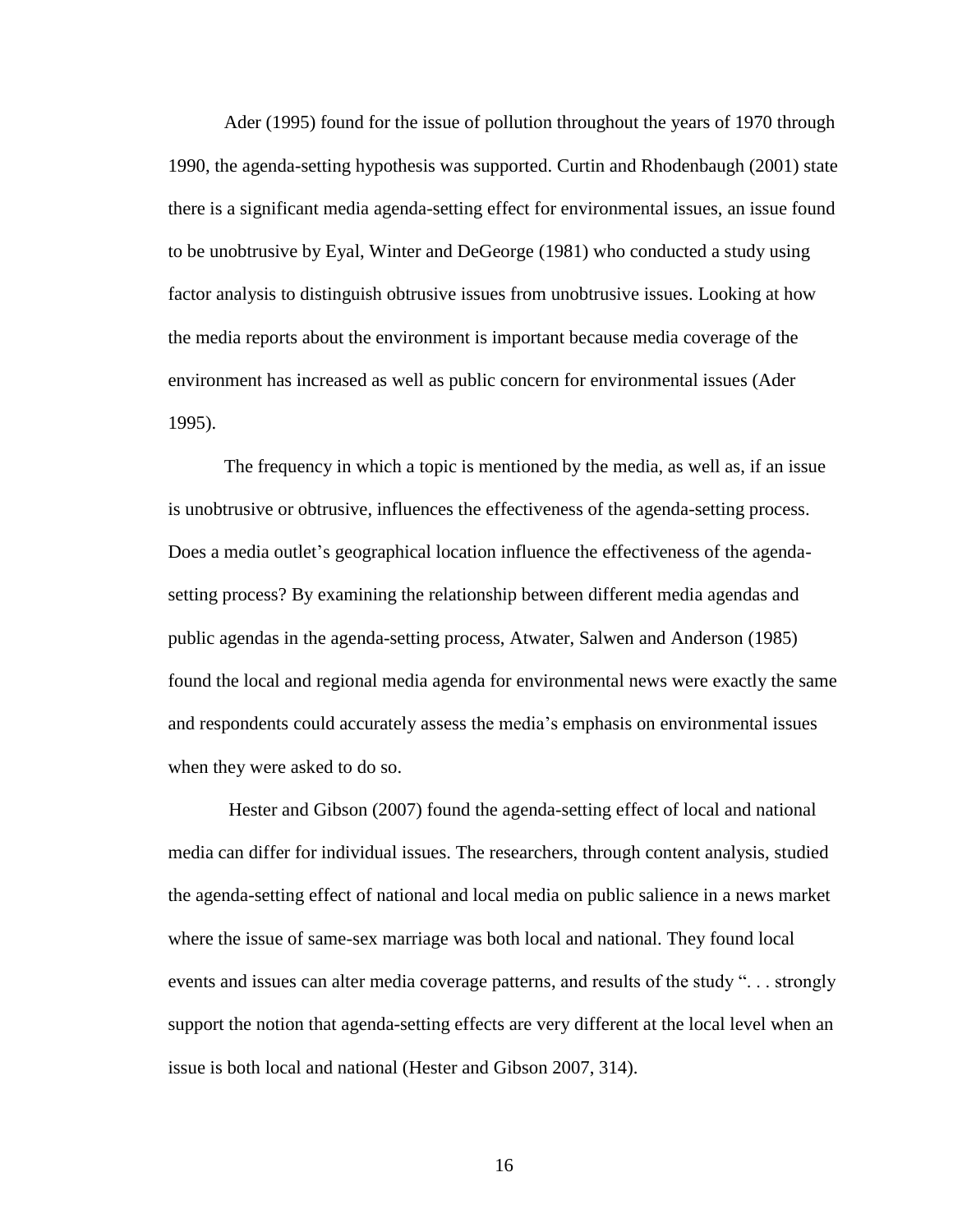Based on previous research, the media agenda-setting effect for ethanol, an environmental issue that could be either an unobtrusive or obtrusive issue depending on where an individual resides and receives their news, could be significant. Because the public not only learns facts from the news media, but also learns about the significance of a topic in the news from the emphasis placed on it by the news media (Bryant and Zillmann 1994, 3), this research attempts to determine if facts presented by the news media and the significance of a topic placed on it by the news media varies regionally. *Framing*

To better understand effects on public attitudes and opinions, emerging second level agenda setting research takes a more detailed look at mass media messages (McCombs 2004, 19) and object attributes. First and second levels of agenda setting can be distinguished through framing (McCombs, Shaw and Weaver 1997, 6). The idea of framing first appeared in Goffman"s (1974) seminal work and in general, framing involves the organization and packaging of information (Simon and Xenos 2000). From a cognitive standpoint, frames help people to ". . . locate, perceive, identify and label" (Simon and Xenos 2000, 366). Semetko and others et al. (1991), although writing particularly about electoral political processes, claim ". . . framing and social construction offer the potentially most productive next step in understanding agenda setting." Weaver, McCombs and Shaw (1998) view frames as natural "extensions" of agenda setting.

Through frame analysis, how the agenda is constructed rather than what is on the agenda is examined (Kosicki 1993, 115). Frames, according to Entman (1993), call attention to some aspects of reality while obscuring other elements, which might lead to media audiences having different reactions. Journalists present stories and give stories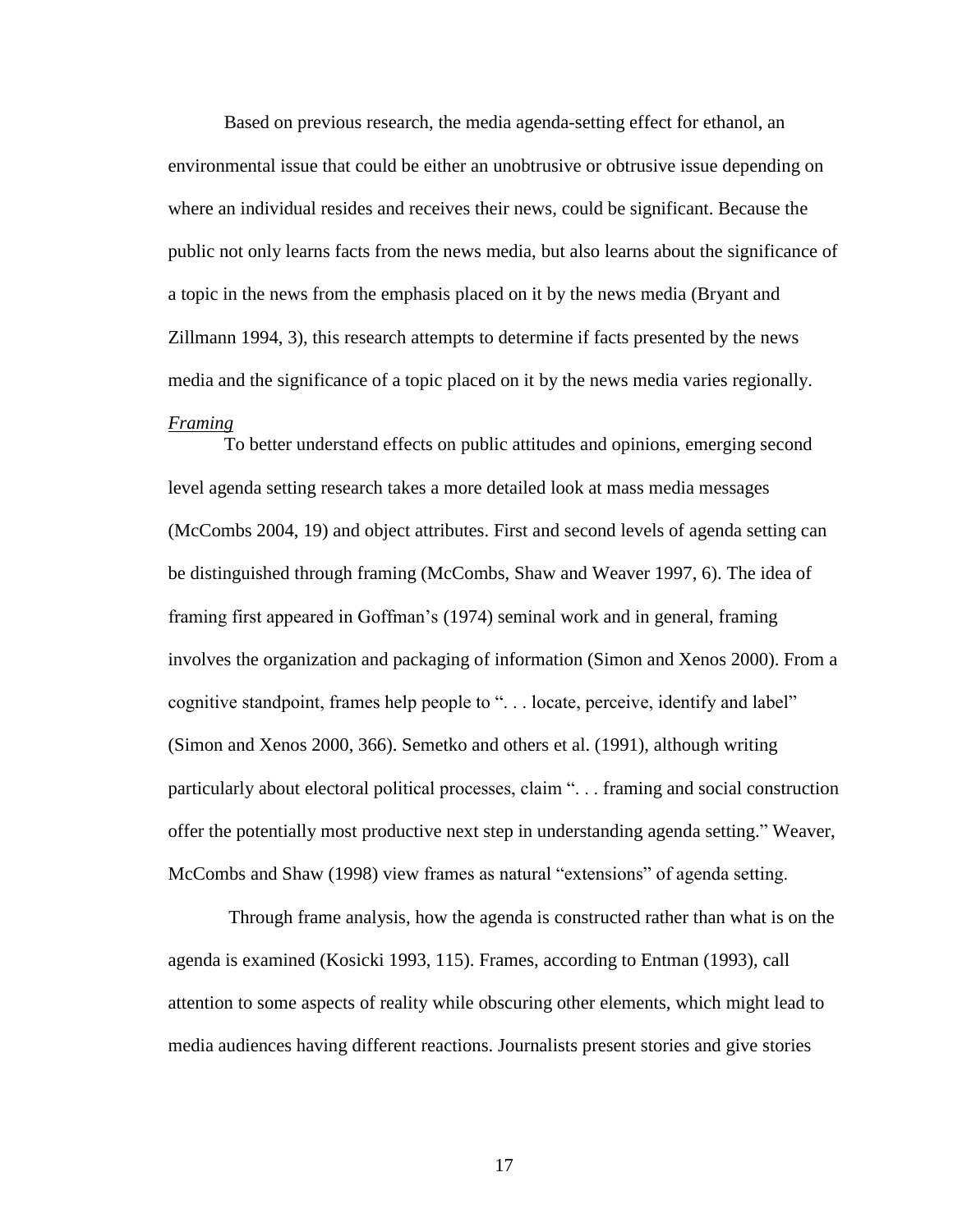meaning through framing (Haigh, Bruce and Craig 2008). According to Haigh, Bruce and Craig (2008), the central idea or story line providing meaning to a sequence of events is a frame and how an issue is framed in the media affects how the public thinks about that issue (McCombs, Shaw and Weaver 1997, 7). How an issue is framed or how an issue is described offers important interpretive cues to the audience (Price and Tewksbury 1997).

In a framing study, Edy and Meirick (2007) conducted public surveys and content analyzed transcripts from national broadcast network news after September 11 concerning both war and crime in order to determine how the frequency of different frames in the media corresponded to the frequency of their adoption in the public. The researchers found audiences combined war and crime media frames rather than focusing on the frames most frequently used by the media. Edy and Meirick also found audiences used a combination of the types of media frames in broadcasts to better understand events related to those frames. How issues were framed had an impact on if the public supported the war in Afghanistan or not.

How an issue is framed in the media ". . . partially determines whether they are perceived to be legitimate social problems (Mastin et al. 2007, 789). Mastin and others (2007) content analyzed newspaper coverage of elder abuse to determine how the media frames the issue. Empirically studying the types of frames used in newspaper articles helped the researchers in determining what elder-abuse perceptions the media are most likely imparting to the public and policymakers. They found as a group, the eight newspapers used in the study portrayed elder abuse as an individual problem with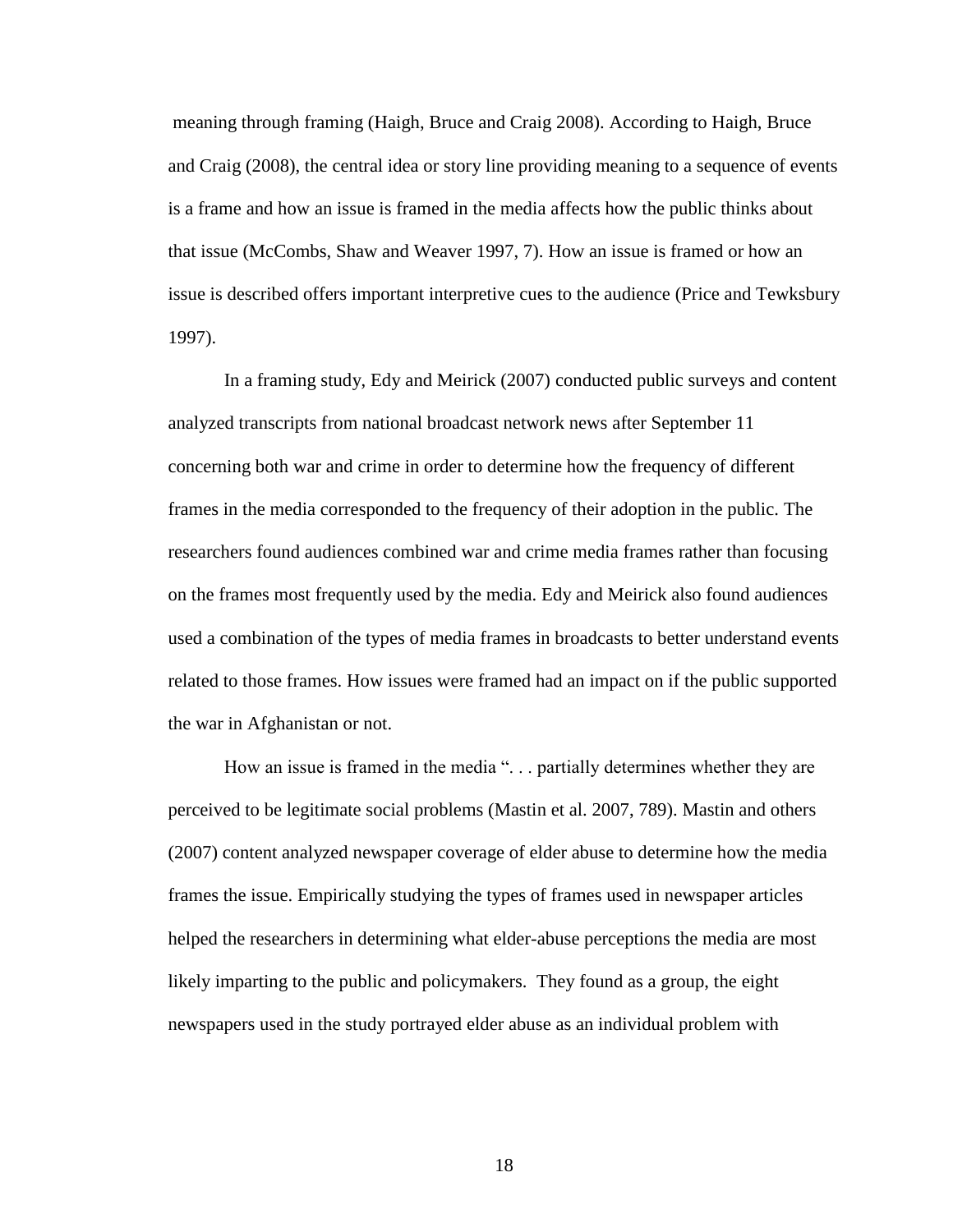individual solutions. Results compelled the researchers to encourage advocates and the media to work together to ensure more balanced elder abuse coverage.

In communication, issues can be constructed using positive and negative frames that can manipulate and deceive audiences, as in advertising or in the political arena (Chong and Druckman 2007, 120). Frames can also be neutral in order to provide audiences the information needed to form common beliefs (Chong and Druckman 2007, 120). Bendix and Liebler (1999) examined how newspapers framed coverage of an environmental issue – the conflict over protecting northern spotted owls and old-growth forests in the Pacific Northwest. Through content analyzing news coverage in ten newspapers over a five-year period, the researchers found the newspaper media significantly tended to use positive frames aligned with those who favored logging over those who favored protecting the owls.

Framing "... deals with the idea that the news media may also be presenting a worldview construed in a particular way that does not necessarily mesh with reality" (McCombs, Shaw and Weaver 1997). Entman (1993) compared how the U.S. media framed coverage of an event in 1991 when a South Korean airliner was shot down by a Soviet jet, to an event in 1988 when an Iranian passenger aircraft was shot down by a U.S. navy ship. As noted by Entman, the Soviet action was deemed in the U.S. media as a "moral outrage," whereas, the U.S. action was deemed a "technical problem."

Gitlin, who Entman in a frame analysis referenced as the first source for defining framing, describes framing as:

Media frames, largely unspoken and unacknowledged,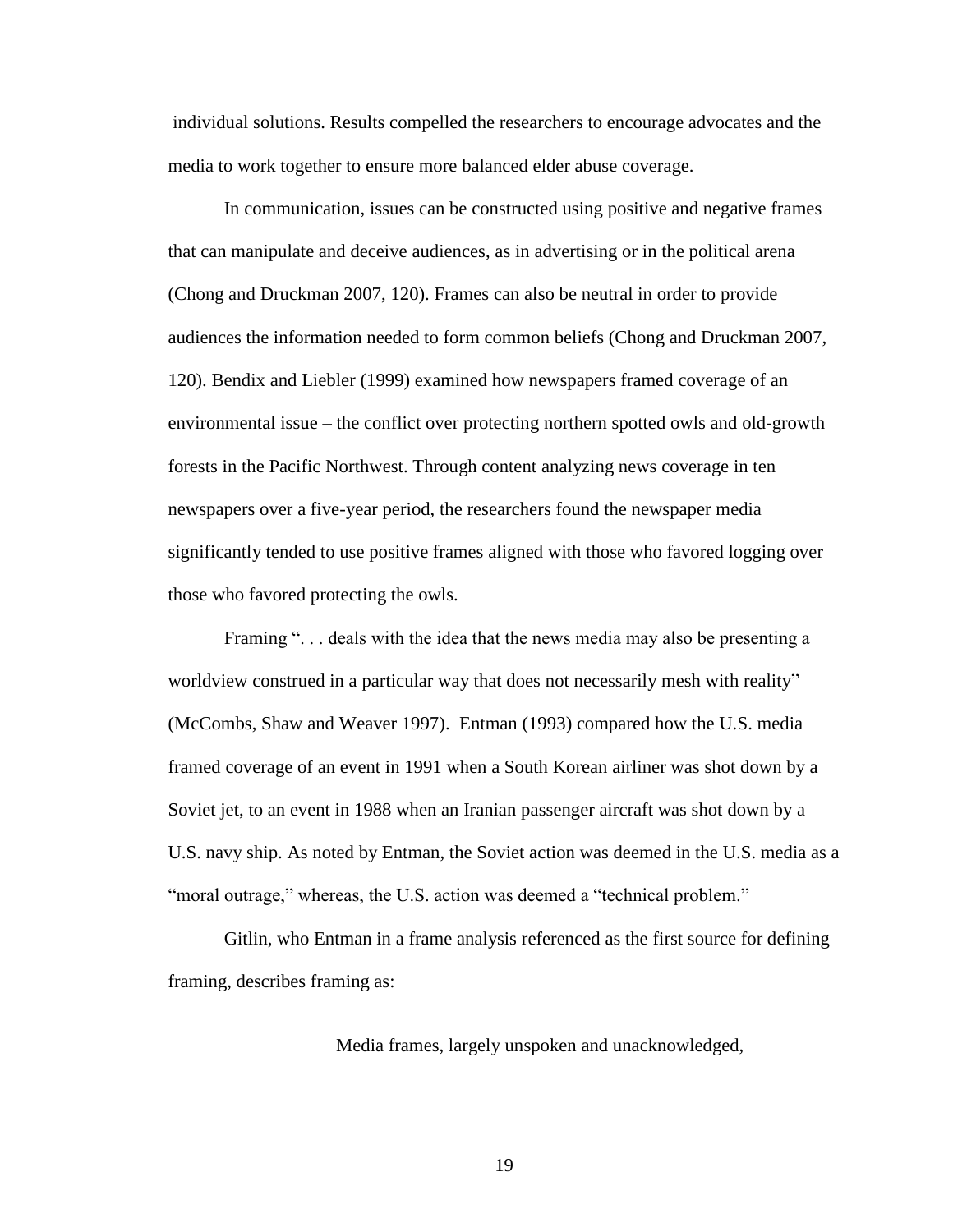organize the world both for journalists who report it and, in some important degree, for us who rely on their reports. Media frames are persistent patterns of cognition, interpretation, and presentation, of selection, emphasis, and exclusion, by which symbol-handlers routinely organize discourse, whether verbal or visual.(Gitlin 1980, 6)

Framing is how the news media presents and packages information and can make one item more salient than another because frames are used to ". . . highlight or privilege certain items over others" (Kendall 2005, 7). When writing, journalists select, emphasize and exclude material, therefore making the process of framing an "active" endeavor (Kendall 2005, 9). Framing can be referred to as an applicability-based model (Kim, Scheufele and Shanahan 2002).

Politicians use media frames employed by other politicians, the media and citizens (Riker 1996; Edwards and Wood 1999). The media use frames employed by other media outlets, politicians, social activists and citizens. Citizens use frames employed by other citizens (Gamson 1992; Druckman and Nelson 2003; Walsh 2003). Analyzing how an issue is framed in the mass media is important because frames affect attitudes and behaviors of media audiences (Chong and Druckman 2007, 109). How politicians, media outlets and interest groups frame an issue that affects attitudes and opinions is referred to as framing effects. Empirical studies have confirmed the most likely effects of mass communication would be on matters of information and the agenda-setting hypothesis connects the findings of those studies with the possibility of opinion effects (McQuail and Windahl 1993, 104).

Framing effects can occur when changes, often small, in the presentation of an issue or event produce changes of opinion (Chong and Druckman 2007). How a question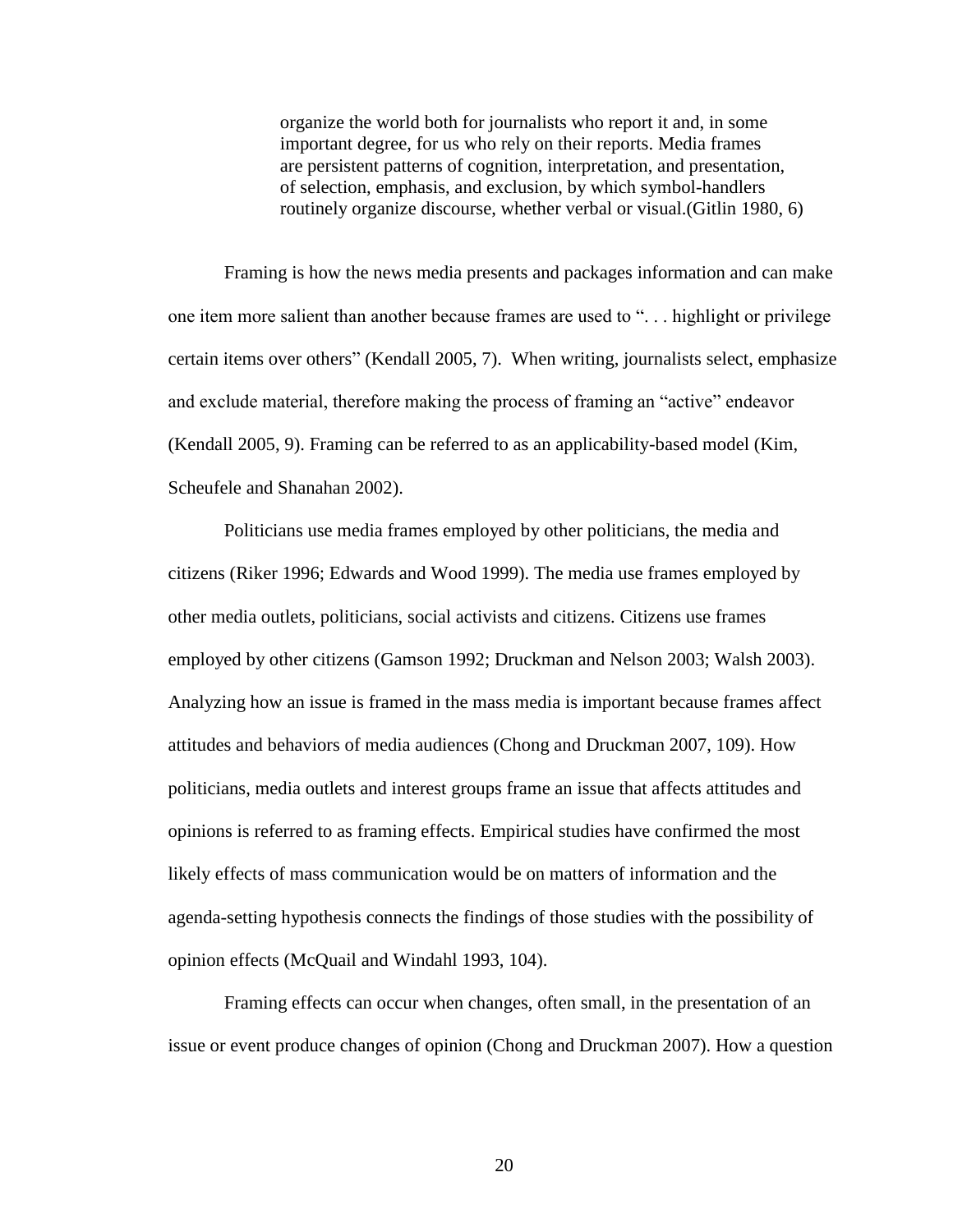is framed can influence how the question is answered. For example, respondents in a study were asked if they would favor or oppose allowing a hate group to hold a political rally. When the phrase "Given the importance of free speech" was included in the questions, 85 percent of the respondents answered in favor of the question. When the phrase "Given the risk of violence" was included in the questions, only 45 percent of the respondents answered in favor of the question (Sniderman1993). How ideas and issues are phrased can also influence opinion. Rasinski (1989) found that 20 percent of Americans feel that not enough funds are being spent on "welfare," whereas 65 percent of Americans feel not enough funds are being spent to "assist the poor." National and regional newspapers could vary on how ethanol is framed in articles and based on framing research effects, could be creating conflicting public opinions.

To assist in the development of frames for analyzing issues, media frames can be broken into four major dimensions. Those dimensions include the topic of a news item and what is included in the frame, size and placement of each article, details of what is included in the frame and cognitive attributes, and affective attributes such as the overall tone of the article (McCombs, Shaw and Weaver 1997, 10). Analyzing this type of story framing is important when comparing national and regional newspaper coverage of ethanol because it demonstrates whether the media covers this political, economical and environmental issue as a broad societal issue or as a regional issue.

#### *Salience*

The agenda-setting hypothesis suggests that the media agenda influences the public agenda. Media agenda refers to issues that receive news coverage. The media agenda is often measured by how frequently and prominently an issue is covered in the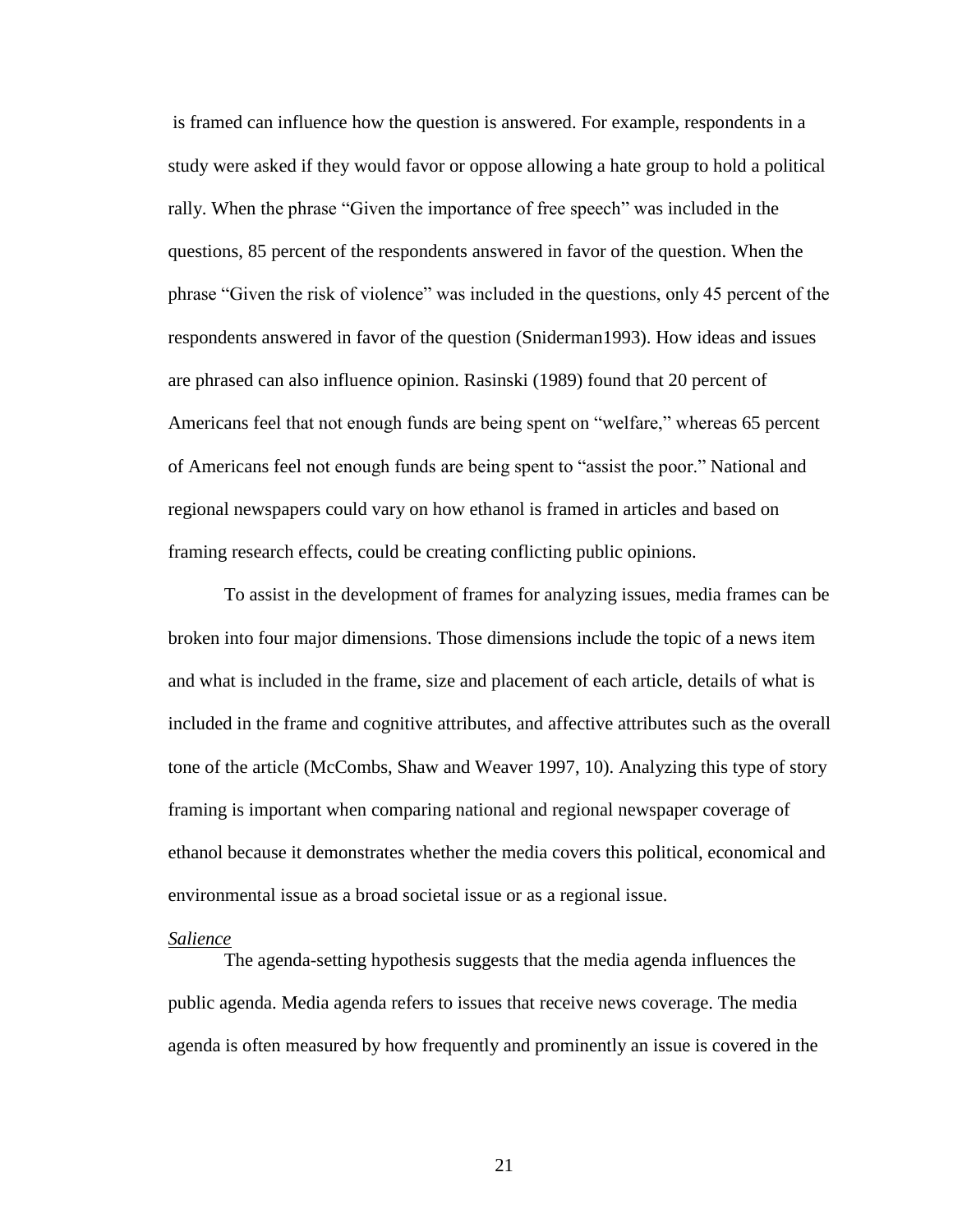news, weighting factors such as column inches for stories that are printed, or the article position in a newspaper (Gormley 1975; Williams and Semlak 1978).

Overholser and Jamieson (2005, 164) state that although public relations practitioners, elected officials, administrators and others influence what is placed on the media agenda, the press itself is the final decision maker as to what is placed the media agenda. Wanta and Hu (1994) also found that community affiliation also has a direct effect on media agenda-setting. The researchers examined five news media and conducted a cross-sectional study used as an index of issue concerns. They compared those concerns with coverage in a regional newspaper, local newspaper, national network newscast, a local newscast and national news magazine. Wanta and Hu (1994) found the largest correlation was produced by the national network newscast (.92), followed closely by the local newscast (.91), the regional newspaper (.88) and the local newspaper (.60). The news magazine produced the weakest agenda-setting affect correlation (.58). Proximity to an issue also increases the coverage of routine news events (Martin 1988).

The public agenda refers to issues that are on the minds of the public (Kovacic 1997, 90). Through issue salience, the media agenda influences the public agenda. In communication research, scholars usually examine how the mass media influences the public agenda and they find that the news media can influence the salience of issues on the public agenda (Tan and Weaver 2007). Salience, according to Dearing and Rogers (1996, 8), is ". . . the degree to which an issue on the agenda is perceived as relatively important." Salience on the media agenda tells readers ". . . what issues to think about." Agenda-setting research suggests that ". . . the relative salience of an issue on the media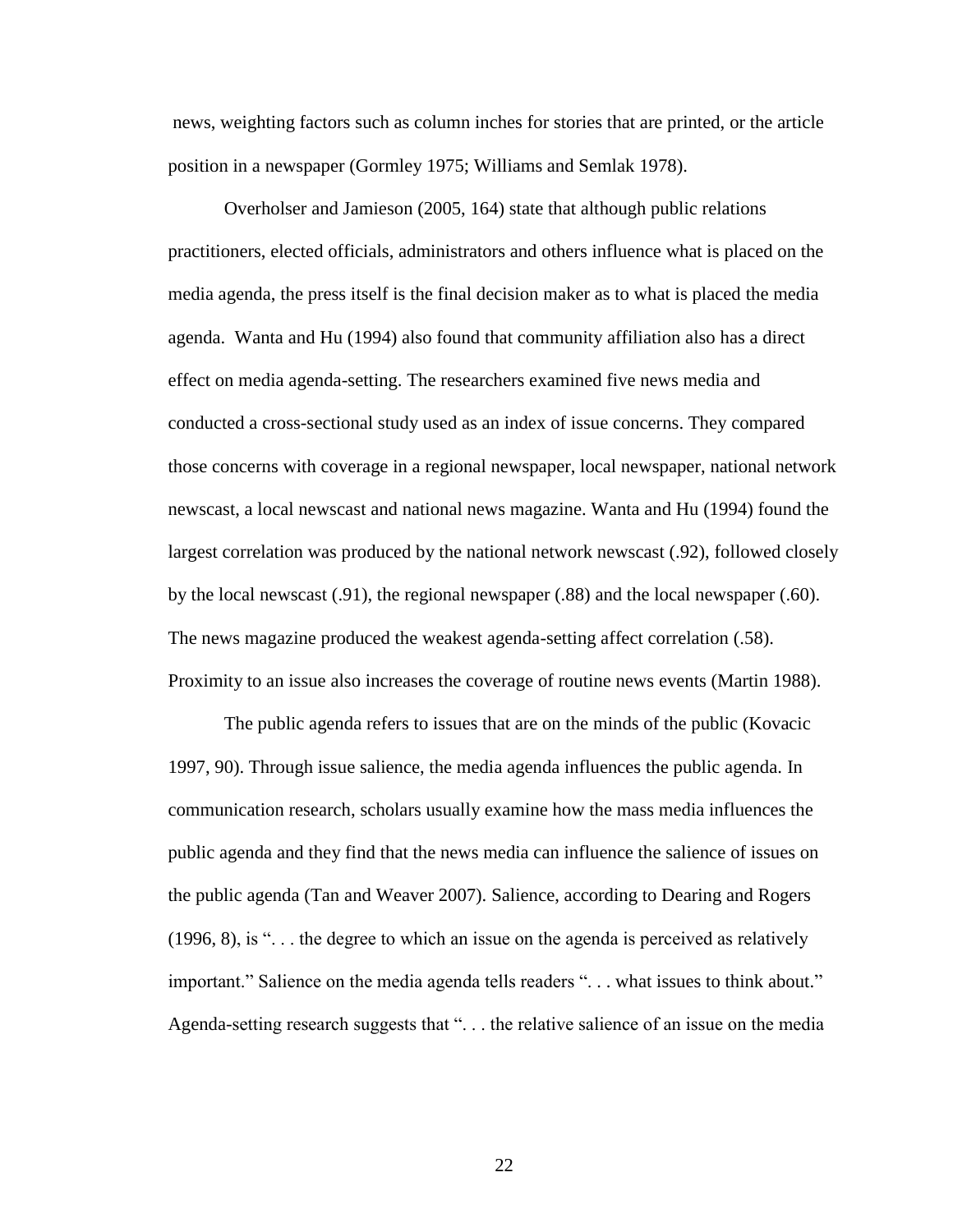agenda determines how the public agenda is formed, which in turn influences which issues policymakers consider" (Dearing and Rogers 1996, 8).

Tan and Weaver (2007) found a positive relationship between the media agenda and the public agenda by examining the longitudinal evolution of correspondences among the issue agendas of the mass media, Congress and the public from 1946 to 2004. The researchers collected data for one year from the *New York Times* coverage, Gallup"s Most Important Problem series and Congressional hearings in order to examine the entire agenda of public opinion, media coverage and policy making. Tan and Weaver (2007) found a positive relationship between the media agenda and the policy agenda and a relationship between the public agenda and the policy agenda.

Dearing and Rogers (1996, 8) claim that the "heart" of the agenda-setting process is when the salience of an issue changes on the media agenda, the public agenda, or the policy agenda and scholars of agenda setting need to measure how and why the salience of an issue changes. For example, Ader (1995) through a content analysis of the *New York Times* found that the media agenda and the public agenda for the issue of pollution were related, with a change in the media agenda leading to a change in the public agenda. Tan and Weaver (2007) state that average duration of a salient issue on the public agenda is 18 months, ranging from 1.5 months to 47.4 months.

Although journalism, in theory, is to be objective, journalists make subjective choices such as what events or environmental topics will be covered, which observations will be noted by the author, what facts will be printed or deleted, where the article will be placed and what will be included in the lead (Lee and Solomon 1990, 16). The press,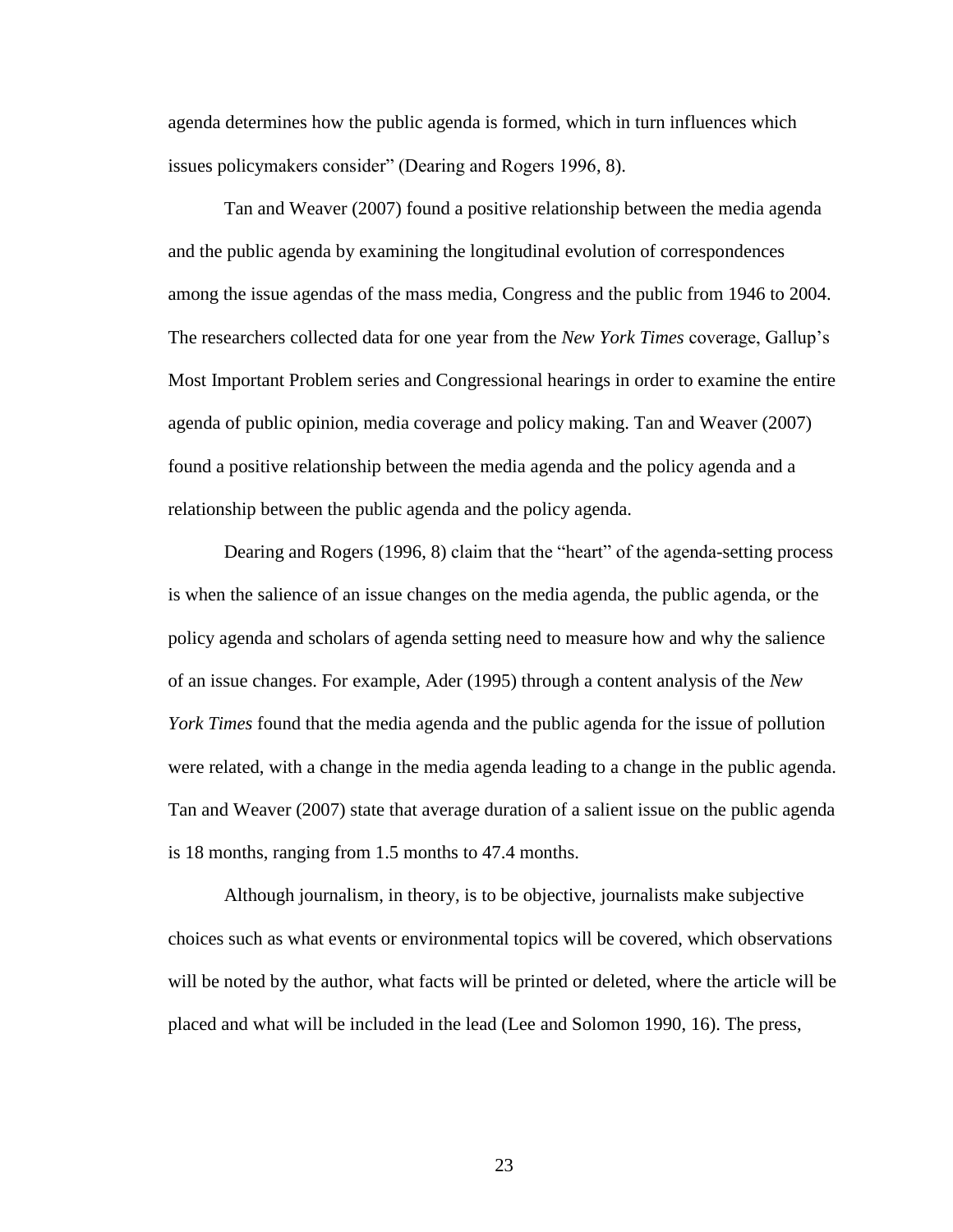although influenced by others who are attempting to place their cause on the media agenda, is ultimately the decision maker as to what is placed on the media agenda.

Journalists also decide what sources to include or omit. Sources are "powerful" and a source's relation to the media and to other sources "... partly determines whose agenda receives prominence" (McQuail and Windahl 1993, 107). Media and source relationships are constantly shifting and currently in the national setting, sources are the "dominant" partners in the relationship, while locally roles are reversed (Cottle 2003, 60).

Several problems in the analyses of environmental reporting were found by Bendix and Liebler (1999). While the researchers note that literature stresses the importance of environmental reporting, the adequacy of environmental reporting is questioned. They identify the lack of environmental news coverage (Askari 1995; Graham and Dzuiban 1996); the tendency to "... concentrate coverage on discrete, dramatic crisis rather than ongoing phenomena" (Schoenfeld, Meir and Griffin1979; Bendix and Liebler 1991; Bowman 1996); and misstatement or oversimplification of issues (Sleeper 1979; Carmody 1995) as those problems. Lee and Solomon (1990), Hatfield (1991) and Ray and Guzzo (1993) allege that coverage of environmental issues is sometimes biased. Critiques of environmental reporting focus on the quantity, timing and content of environmental reporting and studies of content suggest that article frames are ". . . determined by the selection and arrangement of story elements, including source usage" (Bendix and Liebler 1999).

Official sources such as presidential aides, public officeholders and administrators are more often sources of information (Lee and Solomon 1990, 17; Overholser and Jamieson 2005, 164). When 2,850 articles in the *New York Times* and *Washington Post*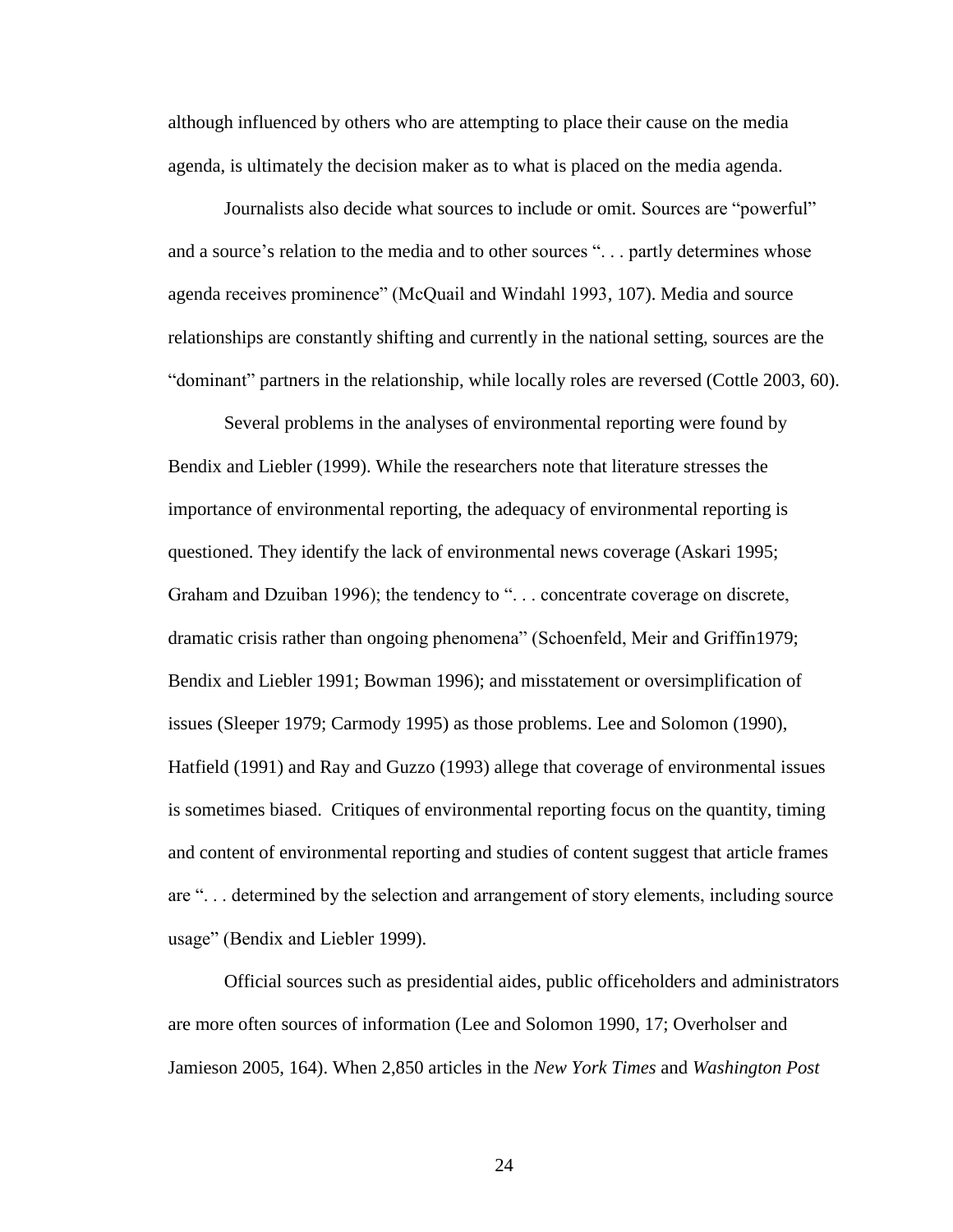were sampled, 78 percent of those articles were primarily based on the words of public officials (Lee and Solomon 1990, 17). Overholser and Jamieson (2005, 165) refer to a study conducted by Sigal (1973) that found over a twenty-year period, almost half of the front-page stories in the *New York Times* and *Washington Post* were based on press releases, press conferences or other organized public relations efforts. Another source, scientists, is found to have a limited role in the press, much less weight than those of political actors (Haigh, Bruce and Craig 2008).

Local stories often contain a greater variety of news sources than stories outside a metro area (Berkowitz and Beach 1993). Researcher"s state in their home communities, journalists can develop a "... diverse pool of sources." When journalists leave their home communities they are more dependent on "obvious" and "high-visibility sources (Bendix and Liebler 1999). Source type and variety is affected by the distance between a journalist's residence and the community being reported on or about (Martin 1988). Martin concluded that distance could be a cause of "bias" because of the importance of sources on framing.

Ethanol is a complex economic, political, scientific and environmental issue among other things. Breen (1993) notes that a survey given to the Foundation for American Communications found that environmental activist groups are the second most widely used source by environmental reporters. Curtin and Rhodenbaugh (2001) surveyed sources of environmental data and found that 51 percent listed government offices, press releases and reports as their first source of information, while 25 percent listed environmental activists and groups.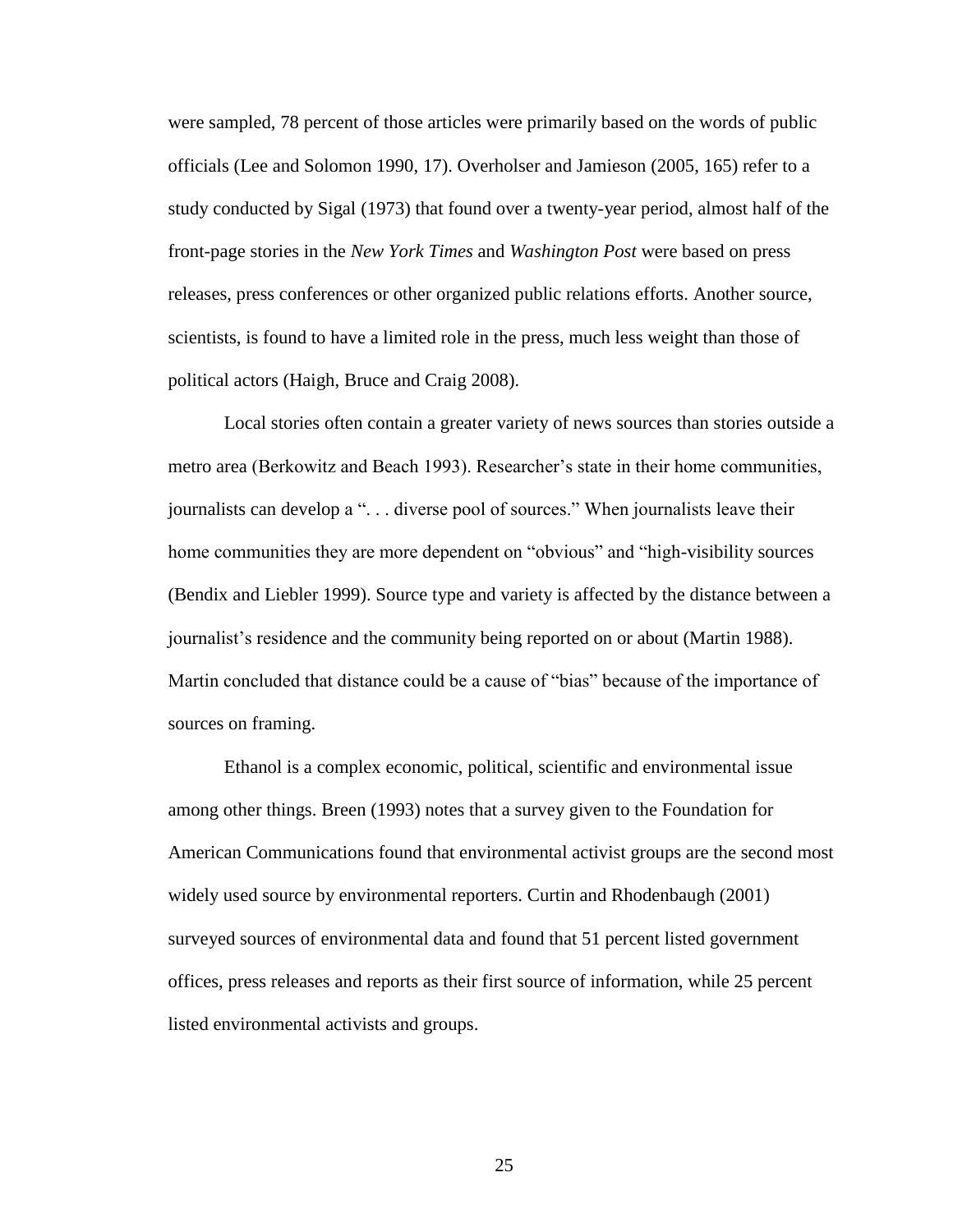With increased competition in journalism and the decline of news-gathering resources, the influence of public relations on news production and media has increased. It could be concluded that ". . . traditional hierarchies of media-source relations are being altered significantly in the new PR-saturated media environment" (Cottle 2003, 27). As a source though, Curtin and Rhodenbaugh (2001) determined that public relations practitioners promote an environmental backlash agenda and their materials ". . . lack news value."

Comparing the coverage of ethanol in nationally recognized newspapers and newspapers located in the Midwest can serve as a catalyst in researching the cognitive effects of mass media on audiences in different regions of the U.S. For instance, the concept of need for orientation suggests agenda-setting effects may be different for people for whom and issue is local, versus those for who it is not local (Hester and Gibson 2007). Palmgreen and Clarke (1977) found a stronger agenda-setting effect for national issues than for local issues.

Based on the previous literature review, this study examines the following:

 $R<sub>1</sub>$ 

Is there a difference in the overall tone of ethanol coverage between national newspapers and regional newspapers?

 $R<sub>2</sub>$ 

Is there a difference between the types of sources in ethanol stories printed in national newspapers and regional newspapers?

R3

Is there a difference in the overall themes when comparing ethanol stories published in national and regional newspapers?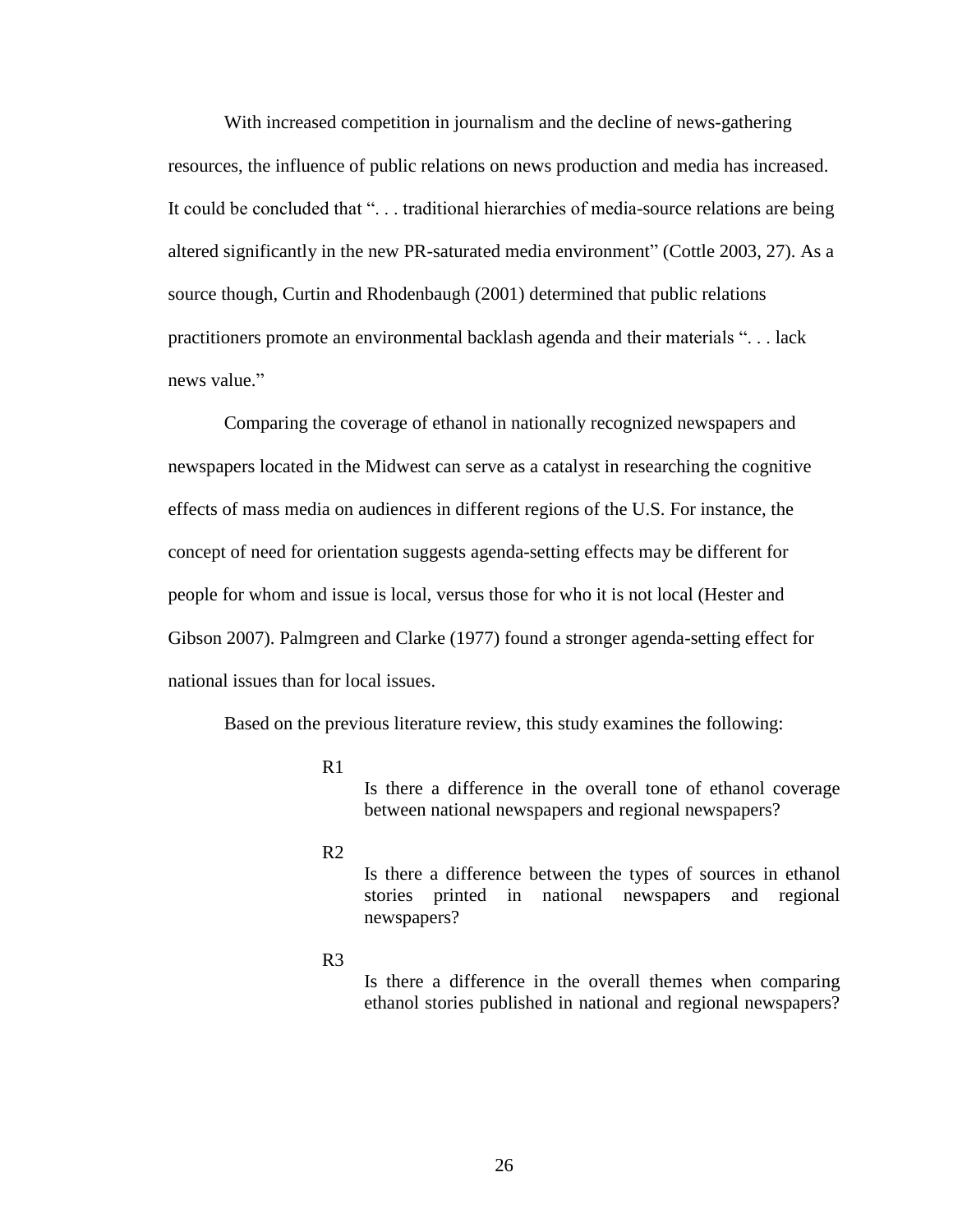The following section outlines the methodology used in this research including the sampling procedure, coding categories, coder training and variables that will be measured in order to answer the three research questions. To determine if there is a difference in overall article tones, source credibility and overall story themes in newspaper articles printed in nationally recognized newspapers and Midwest newspapers located in the top four ethanol producing states in America, a content analysis was conducted.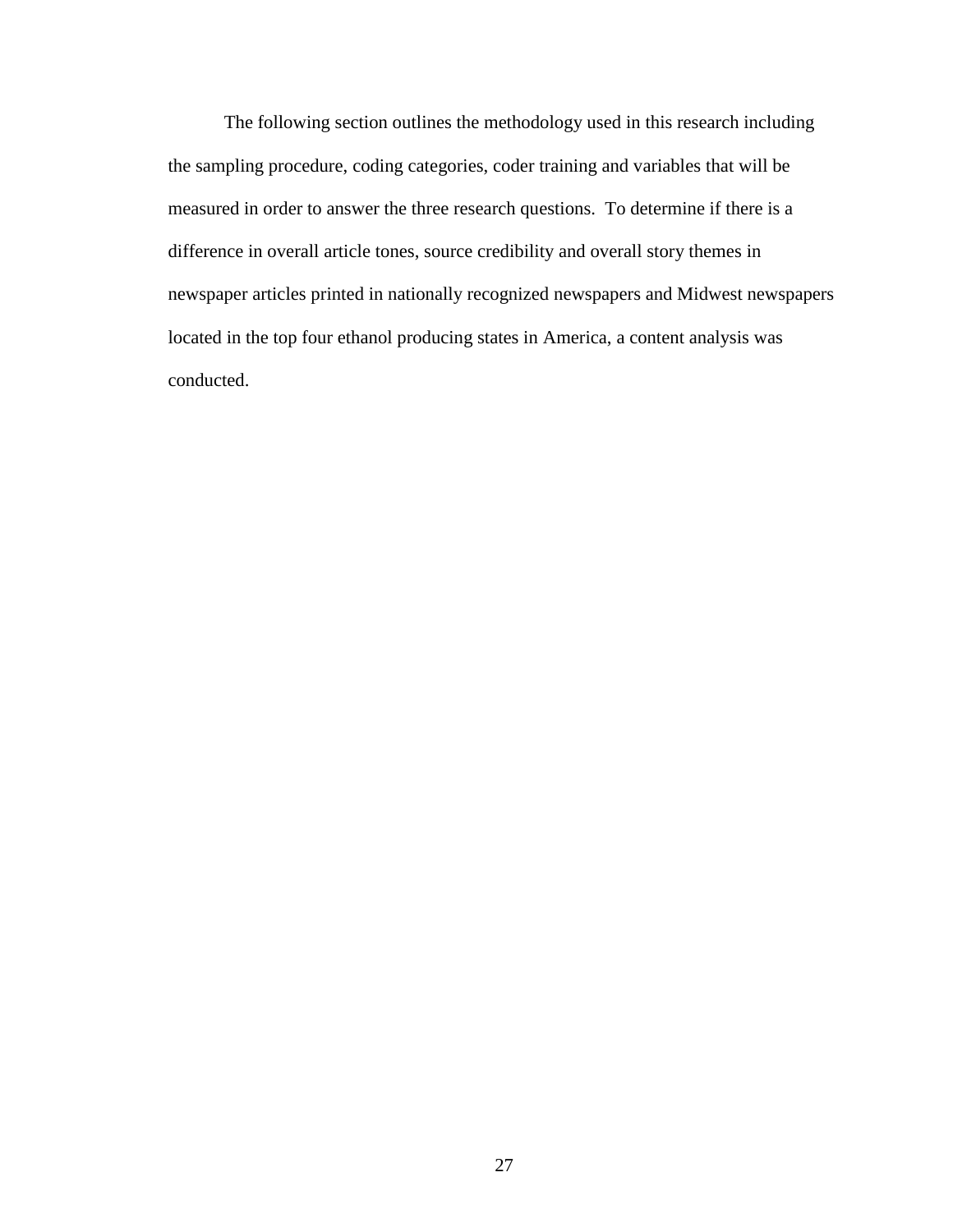#### CHAPTER 3

#### **METHOD**

#### *Sampling Procedure*

The purpose of this study was to compare national and regional coverage of ethanol in newspapers in terms of article source, size, placement in terms of section and page number, headline and author attributes, the number and types of sources included in each story, overall article tone and theme. The methodology used in this study is content analysis, because in addition to determining the pattern, trends and underlying meanings of communications (Hsia 1988, 320), content analysis is a fieldwork methodology providing evidence of the external validity of agenda setting (Bryant and Zillmann 1994, 6).

Content analysis, according to Cutlip, Center and Broom (2000), is a systematic procedure for objectively determining what is being reported in the media. Kendall (1996) defines content analysis as a research technique primarily used to evaluate communications by examining what may be observed in or during communication. Through this form of methodology, the effects of communication, semantics and use of syntactics can be determined because analysis is objective, systematic and partially quantitative (Hsia 1988, 319). By studying the content in newspaper articles about ethanol, a better understanding of the agenda-setting process can be gained (Dearing and Rogers 1996, 35).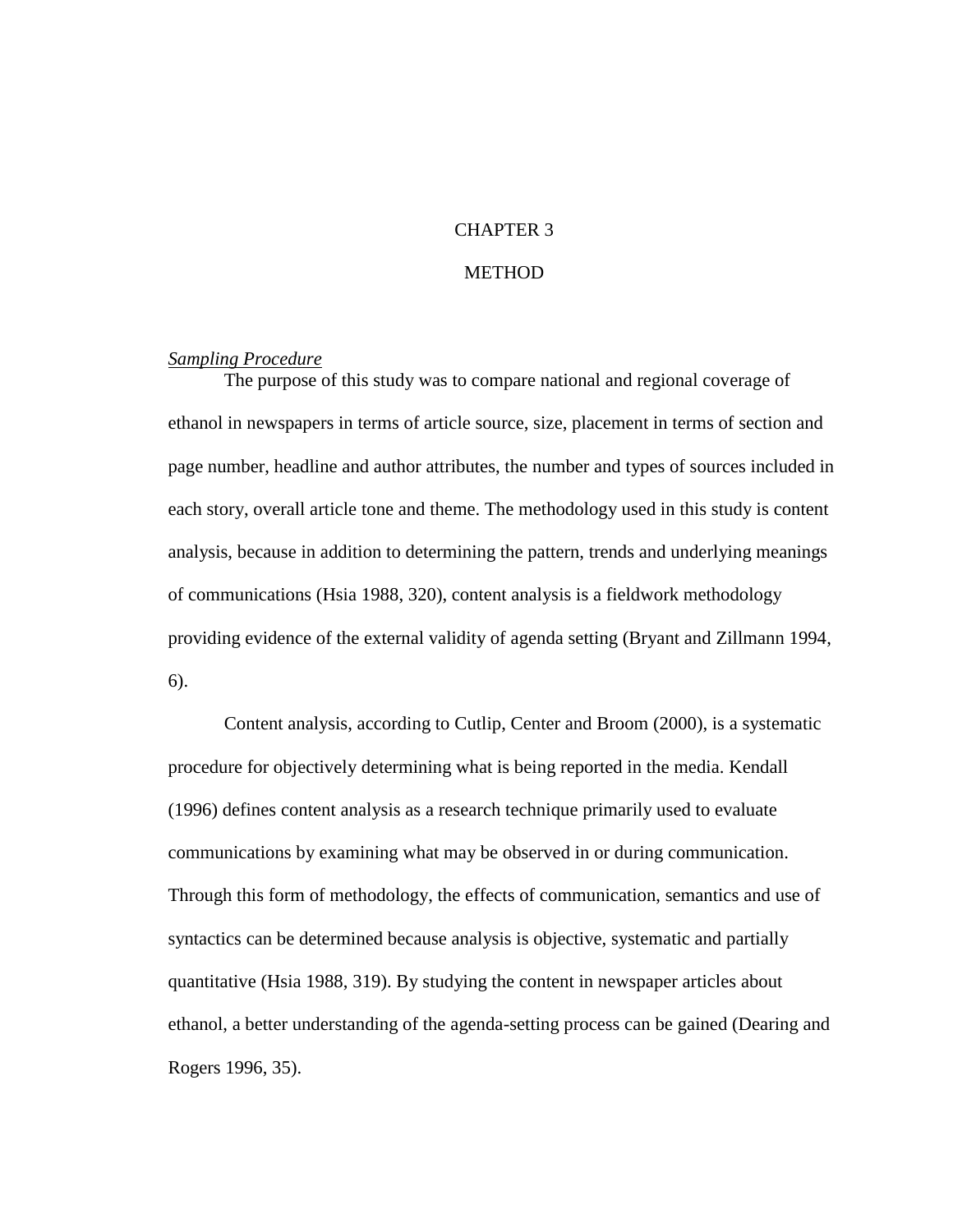As stated in the literature review chapter, media frames can be broken into four major dimensions to assist in the development of frames for analyzing issues. The first dimension includes the topic of a news item, which in this study is ethanol. The second dimension is size and placement of each article. Word counts, newspaper sections and the page number each article was placed on were analyzed in this study. The third dimension involves details of what is included in the frame and cognitive attributes. Types of sources included in each article were analyzed in this study. The fourth dimension includes affective attributes such as the overall tone of the article (McCombs, Shaw and Weaver 1997, 10). In this study, each article was labeled as positive, negative or neutral.

News abstracts for stories printed in eight newspapers were collected from a LexisNexis Academic database at www.lexis.com. Guided news searches for the search term "ethanol" produced 358 articles. This study focused primarily on news content, therefore articles omitted from the research included 26 editorials, 3 opinion pieces and 14 letters to the editor or response letters. Also omitted from the analysis were corrections, articles that appeared twice in the same media source, articles posted online only or in magazines and not newspapers. The LexisNexis guided news search for the term "ethanol" also rendered articles printed in various versions of the *Omaha World-Herald*, such as the Midlands and Sunrise editions. In this study, only articles printed in the city edition of the *Omaha World-Herald* were analyzed. One column that the LexisNexis search rendered from the *Wall Street Journal* was a transcript and one abstract rendered from the search did not have the term "ethanol" in the article. Therefore, a total of 266 news stories met the criteria for inclusion in the ethanol research sample. An editorial, according to Lee and Solomon (1990, 36), often times conflicts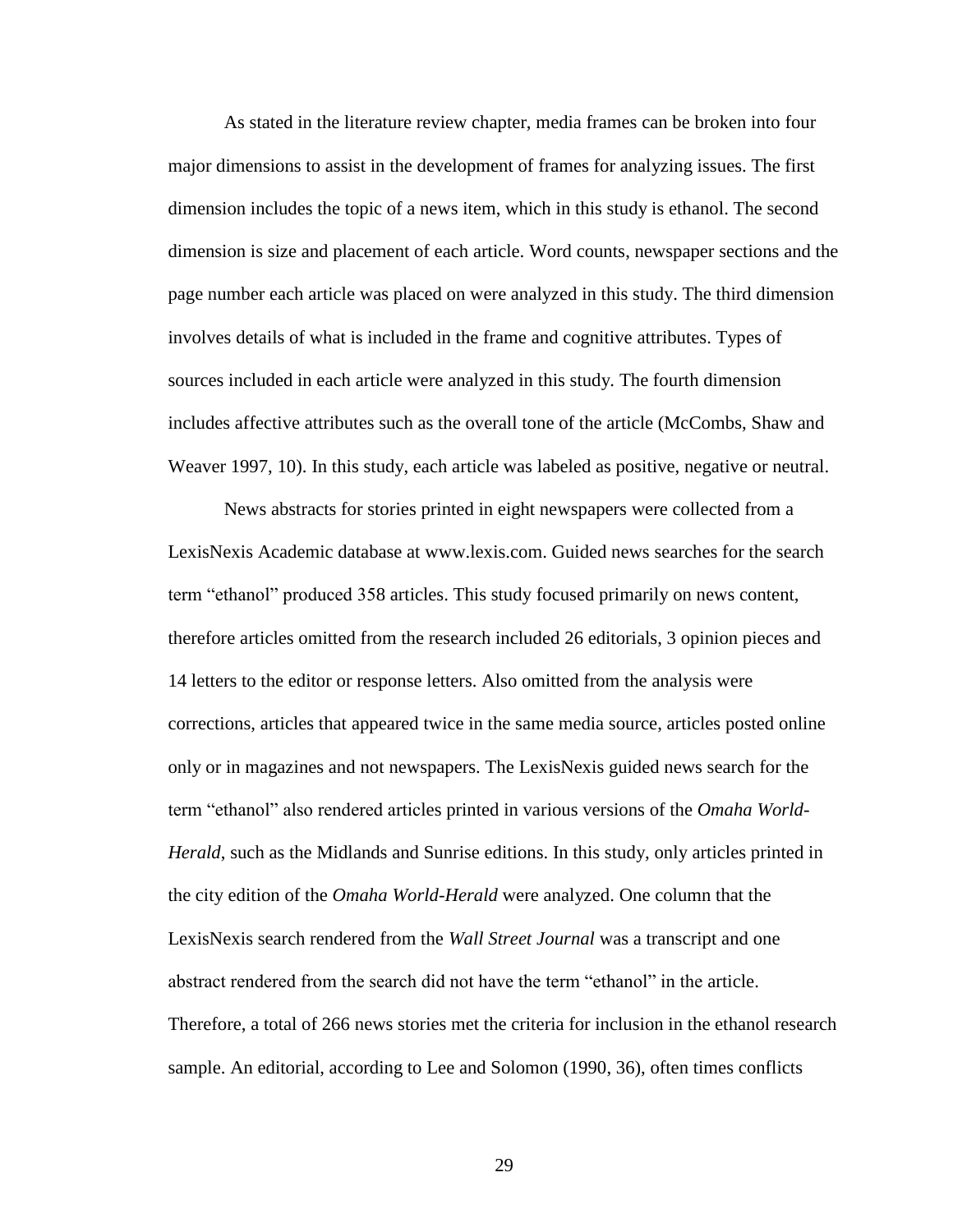with news stories appearing the same day in the same newspaper and sometimes editors can be more conservative than beat reporters. This is particularly true of the *Wall Street Journal*. Articles from the *Associated Press*, *Bloomberg* news and other media news service wires were included. If an *Associated Press*, *Bloomberg* news story or article provided by a news service wire was modified, it was coded as such. If the story was printed verbatim in different newspapers, the article canceled itself out. Bendix and Liebler (1991), state that the common use of wire-service copy in a newspaper could reduce the importance of a newspapers geographical location because papers, regardless of location, are using the same source of text. Decisions at the local level are still being made on story length and content and can be revised to highlight local "angles." Bendix and Liebler (1991) claim, "Those wire stories that do run without revision reflect the editorial decision by a paper's staff to leave them as is."

The unit of analysis in this research is the newspaper article. Harvest, the process of gathering mature crops from fields, typically begins in the autumn season. Harvest season was one factor for determining the time frame for collecting articles. A second factor was the renewal of the farm bill in 2007. Farm bills are renewed about every five years and in September 2007, many of the provisions included in the 2002 farm bill were expiring. The United States House of Representatives and Senate worked to complete committee and floor actions on their versions of the bill and extensions on provisions in the 2002 bill were made to last through May 23, 2008 (Johnson 2008, 1). Taking the harvest season and government actions on the 2007 farm bill into consideration, articles printed from Oct. 1, 2007 through Nov. 30, 2007 were gathered for analysis. Articles were collected from four newspapers with national influence including *The Wall Street*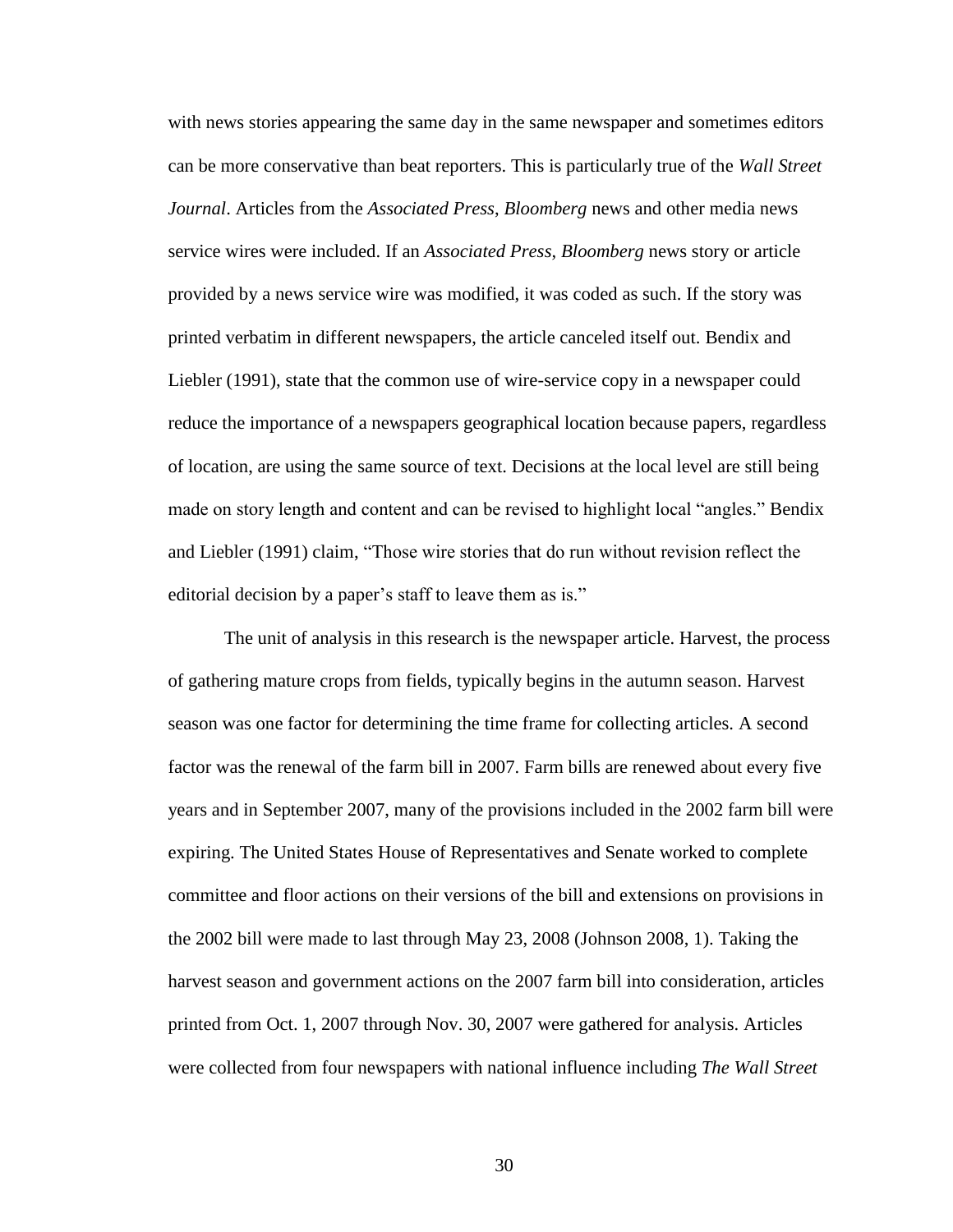*Journal*, *New York Times*, *Los Angeles Times* and the *Washington Post*. Both the *New York Times* and *Washington Post* are "papers of record" that ". . . exert tremendous impact on America Political life" (Lee and Solomon 1990, 19). Overholser and Jamieson (2005, 164) refer to the *New York Times* and *Washington Post* as ". . . elite organizations" and recognize the *New York Times* as an agenda-setter for both the print and electronic media that frequently initiates placing new topics on the news agenda.

New York, the location where both *The Wall Street Journal* and *New York Times* are published, in terms of per capita energy consumption is among the lowest in the nation due in part to its widely used mass transportation systems. The New York Harbor area between New York and New Jersey has more than 40 million barrels of refined product storage capacity, making it the largest petroleum product hub in the United States. New York City and the surrounding metropolitan areas require reformulated gasoline blended with ethanol, and the New York Harbor area is the primary Northeast distribution hub for ethanol supplies. Another large ethanol storage facility serving the Northeast is located in Albany, New York (U.S. Government Energy Information Administration 2008). As of September 2007, the state ranked  $16<sup>th</sup>$  in ethanol production capacity with 164 million gallons.

California, home state of the *Los Angeles Times*, ranks third in the nation in refining capacity and its refineries are among the most sophisticated in the world. The state is one of the top producers of crude oil in the nation, with output accounting for more than one-tenth of total U.S. production. Most California motorists are required to use a special motor gasoline blend called California Clean Burning Gasoline (CA CBG) and by 2004, California completed a transition from methyl tertiary butyl-ether (MTBE)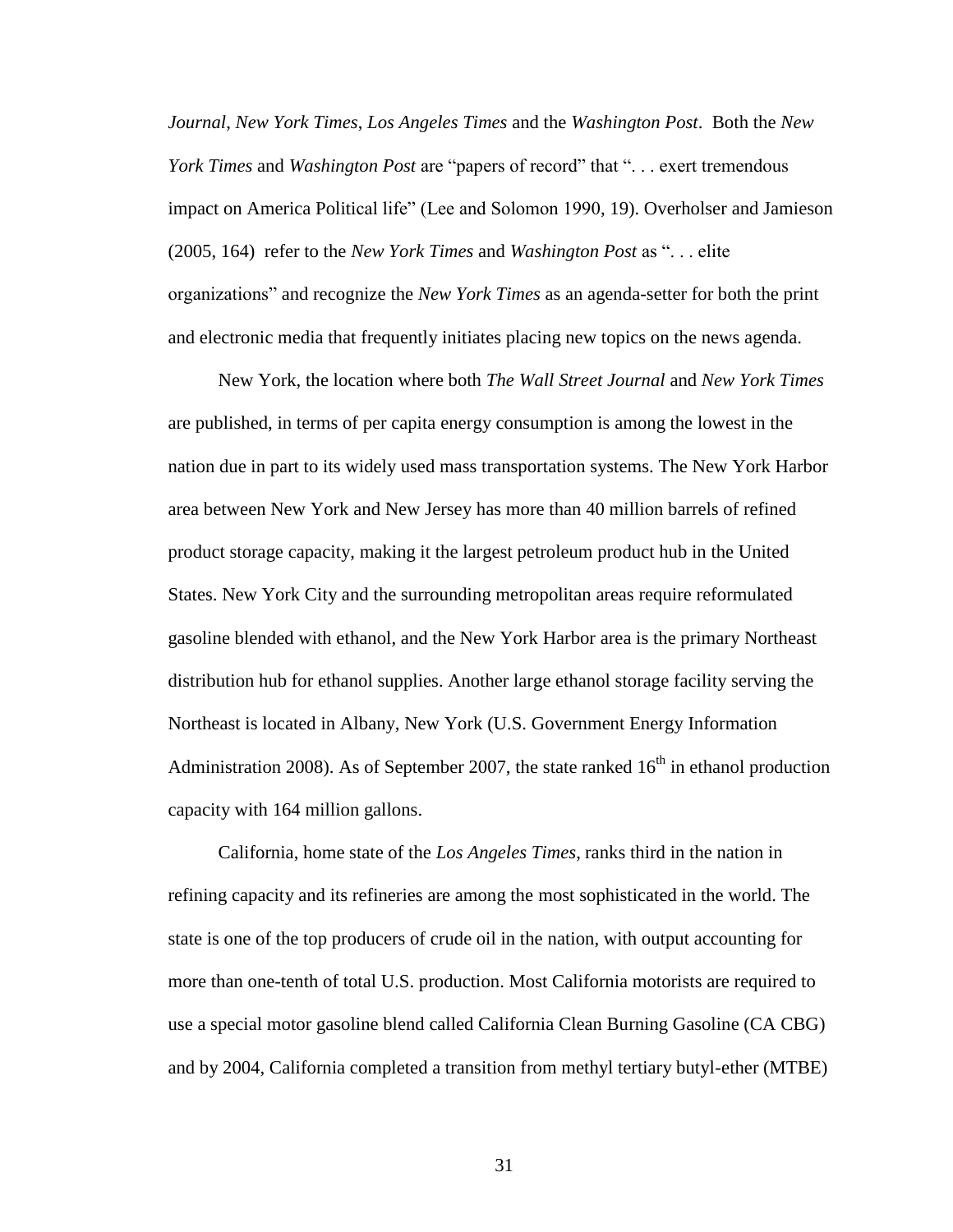to ethanol as a gasoline oxygenate additive, making California the largest ethanol fuel market in the United States. There are four ethanol production plants in central and southern California, but most of California"s ethanol supply is transported by rail from corn-based producers in the Midwest while some supply is also imported from abroad (U.S. Government Energy Information Administration 2008). As of September 2007, California ranked 13 in the nation in terms of ethanol production capacity with 218 million gallons.

In Washington D.C., where the Washington Post is located, district-wide use of reformulated motor gasoline blended with ethanol is required for use. The District relies on petroleum products supplied by pipeline (U.S. Government Energy Information Administration 2008).

The four regional papers selected from the Midwest are from the four largest ethanol producing states including Iowa, Nebraska, Illinois and Minnesota. Midwest papers selected are the *Des Moines Register*, *Omaha World-Herald*, *Chicago Tribune* and *Pioneer Press*. As of September 2007, Iowa was the number one ethanol producer in the United States, with 3,467.5 million gallons per year. Nebraska ranked second for ethanol production capacity at 1,745.5 million gallons per year. Illinois is third, with 1,172 million gallons per year and Minnesota ranks fourth with 1,102.1 million gallons per year. Although the *Chicago Tribune* is viewed by some to be a national newspaper, it is included as a regional newspaper in this study because it is located in the third highest ethanol producing state in the U.S. and is the newspapers with the most subscriptions in Illinois.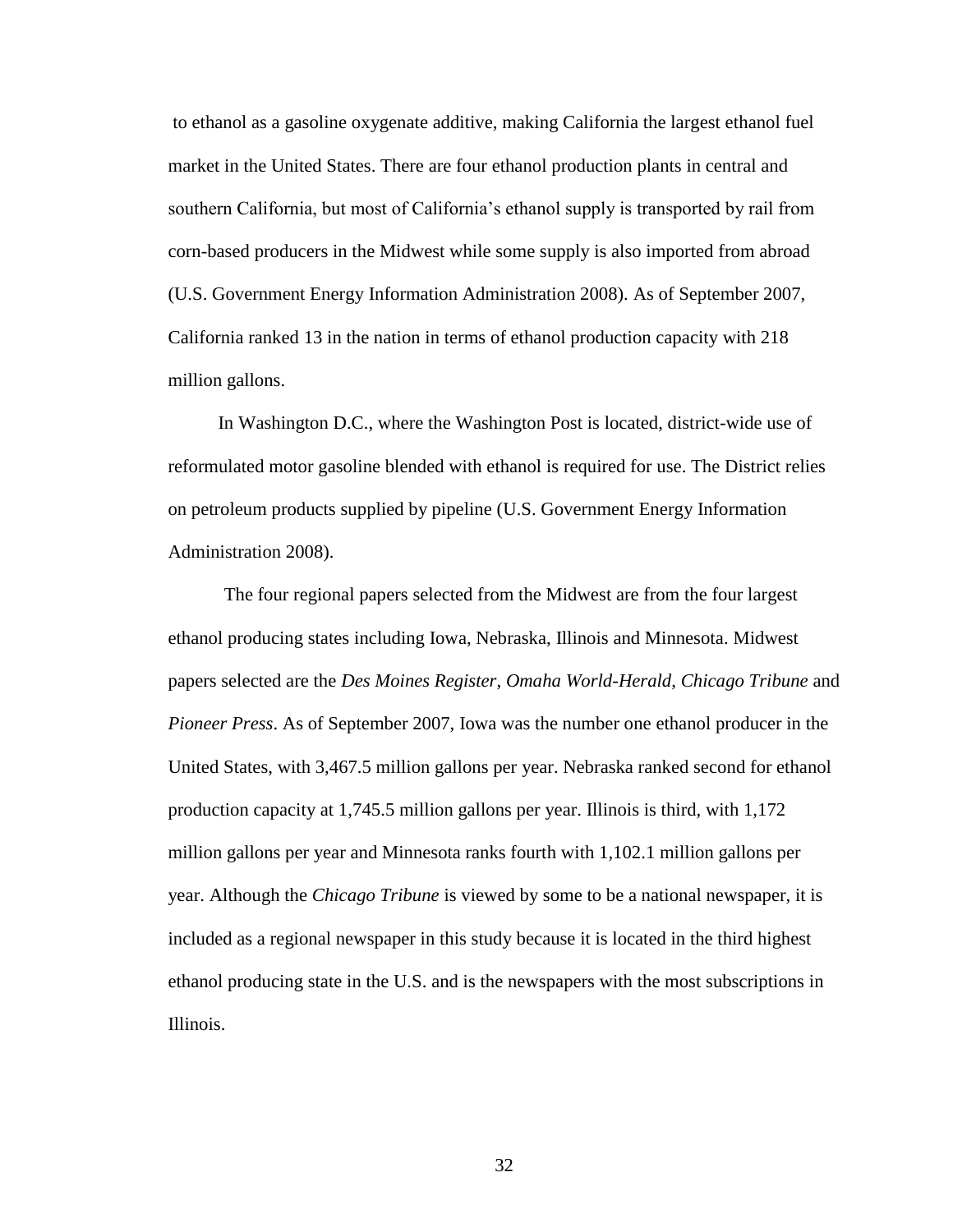### *Coding Categories*

Each abstract was numbered and then coded according to the article source including *The Wall Street Journal*, *New York Times*, *Los Angeles Times*, *Washington Post*, *Des Moines Register*, *Omaha World-Herald*, *Chicago Tribune* and *Pioneer Press*. Then article word counts were tallied and newspaper sections including section A, B, C, D and E and so forth that the article appeared in was coded along with the page number. If the term "ethanol" appeared in the headline, the article was then coded with a number one, two if the term "ethanol" did not appear in the headline.

Author attributes include if the article was written by a single journalist, two journalists, provided by a news service, provided by a news service and modified or other. The overall article tone in terms of positive, negative or neutral was also coded. Tone refers to a frame of mind. If an article was mostly pro-ethanol, the article was coded as positive. The term positive refers to a pro-ethanol frame of mind in that something of which an affirmation and assurance was made. The term positive also relates to the influence of good and to approve of ethanol. If an article discussed mostly negative features of ethanol, the article was coded as negative. The term negative refers to an antiethanol frame of mind in which is marked as lacking positive qualities such as disagreeable, hostile, withdrawal, rejection, disapproval and opposing constructive treatment or development. The term negative relates to the side of the argument against ethanol that upholds the contradictory aspect of a debate. If the article is neither proethanol nor anti-ethanol, the article was coded as neutral. The term neutral refers to an impartial frame of mind concerning ethanol of which is marked as not being engaged on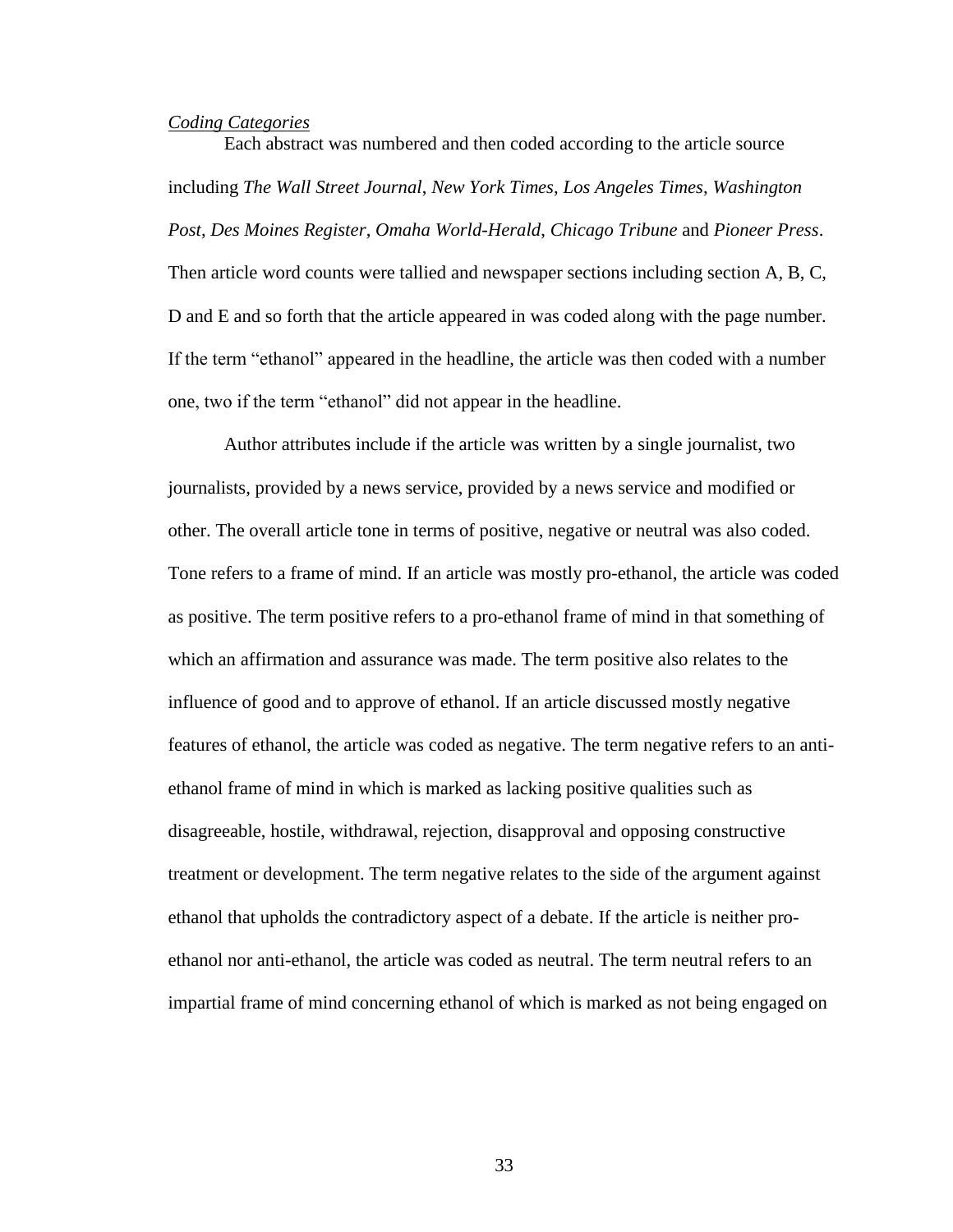either side, not aligned with an ideological group, neither one nor the other and taking a position of disengagement.

The number of sources, one through thirteen, was also coded. After coding the number of sources included in every article, each source was coded according to type, such as a farmer, scientist, government official, and a representative from the ethanol industry, an environmental source, academic, average person, lobbyist, economist, petroleum /oil, auto, financial or other. A source refers any person interviewed in the story and does not include Web sites or institutions unless it is a specific person from that site or institution. A source name must be included in the article and quotation marks or the term "said" are key words defining a source.

Lastly, the overall theme, meaning a subject or topic of discourse, of the newspaper article was coded as economic, environmental, energy, agricultural, government policy or other. Economic refers to a subject relating financially or monetarily to the production of ethanol, distribution and consumption of ethanol and services relating to ethanol. Environmental refers to a subject relating to or concerned with ethanol affecting the circumstances, objects or conditions by which one is surrounded. Energy refers to ethanol relating to or being used in the capacity of making something active, move or operate. Agricultural refers to ethanol relating to or being used in the science of cultivating the soil, producing crops, raising livestock and operations of a farm. Government policy refers to ethanol relating to authoritative direction, concepts or control, the office, authority or function of a political unit.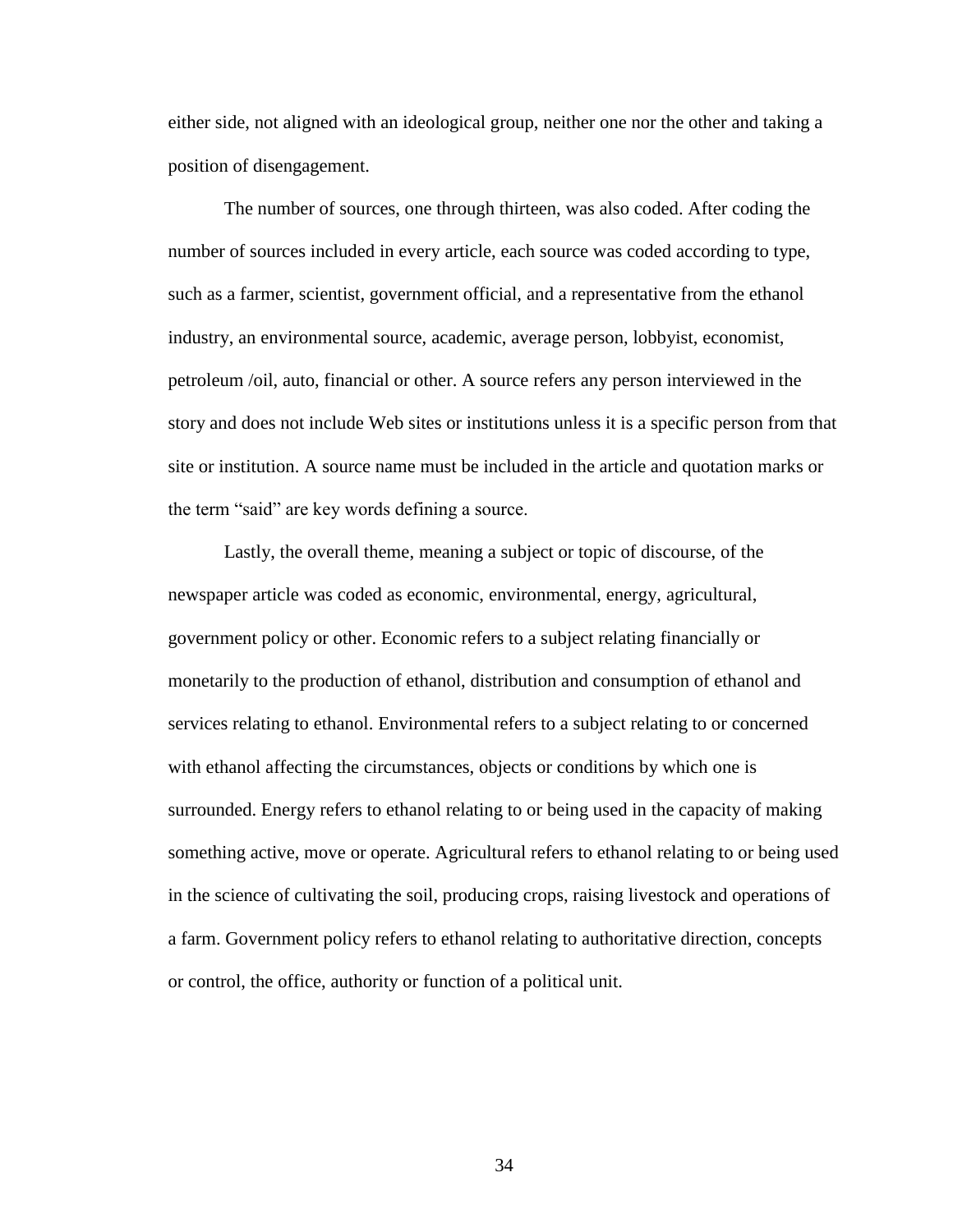### *Coder Training*

Wimmer and Dominich (2003) state the concept of reliability is crucial in a content analysis. To assure reliability, coding norms were established during a supervised training session conducted using a representative sample (7 percent) of newspaper articles (19 articles). During training, two coders had a 100 percent agreement in the coding categories for article source, word count, newspaper section, pager number, if the term ethanol appeared in the article headline, type of author, number of sources, source type and article themes. For the tone coding category, the two coders agreed upon 14 of the 19 articles (74 percent), therefore, establishing a high degree of standardization resulting in high inter-coder reliability. Inter-coder reliability refers to levels of agreement among independent coders who code the same content using the same coding instrument.

#### *Variables Measured*

A newspapers location is the independent variable used in this analysis (national versus regional). Papers were divided into two groups. One group, nationally recognized newspapers, included *The Wall Street Journal*, *New York Times*, *Los Angeles Times* and the *Washington Post*. The second group of newspapers located in the Midwest region of the U.S. included the *Des Moines Register*, *Omaha World-Herald*, *Chicago Tribune* and *Pioneer Press*.

Dependent variables measured were article word counts, the newspaper section the article appeared in, the page number the article appeared on, if the term "ethanol" was included in the article headline, author attributes, overall tone of each story (positive, negative or neutral), the number of sources included in each story, the type of sources used in each story (farmer, scientist, government official, representative from the ethanol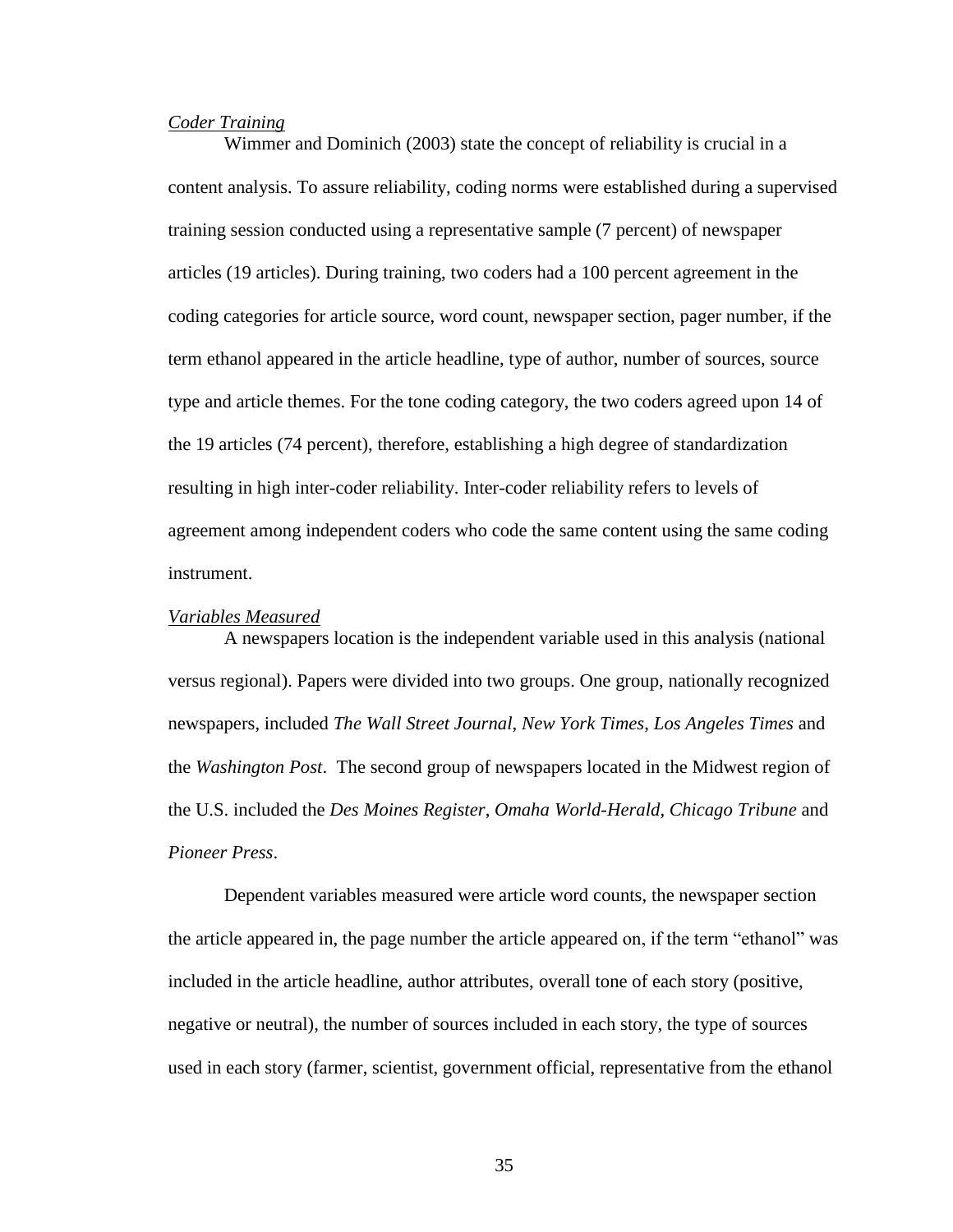industry, environmental source, academic source, average person, lobbyist, economist, petroleum/oil, auto, finance or other). Another dependent variable is the overall theme of each article (economic, environmental, energy, agricultural, government policy or other).

The overall tone of each article was assessed as positive, negative or neutral by determining if information or views expressed in the article are mostly pro-ethanol (positive), anti-ethanol (negative) or if the views expressed are impartial (neutral). The overall theme of each article was assessed by determining if the article focuses mostly on economic issues. A mostly economically themed article contained numerical information, for example, about the financial impact a new refinery in the community has had or the investments associated with producing ethanol. A mostly environmental themed article focused on nature and the impacts of ethanol and ethanol production on nature. For example, an article exploring the amount of pollutants caused by ethanol was coded as environmental. A story was coded as agricultural if it focused on how much grain it takes to produce ethanol. If an article, for example, focused on state mandates encouraging the use of ethanol, the story was coded as government policy.

An analysis of variance (ANOVA) was conducted to determine the impact of newspaper location (national/regional) on the dependent variables consisting of theme (economic, environmental, agricultural or government policy), overall tone of each article (positive, negative or neutral), type of sources (farmer, scientist, government official, representative from the ethanol industry, environmental source, academic, average person, lobbyist, economist, petroleum/oil, auto, financial or other) and other salient attributes such as the length, placement and headline components. Findings were run through Statistical Package for the Social Sciences (SPSS), version 16.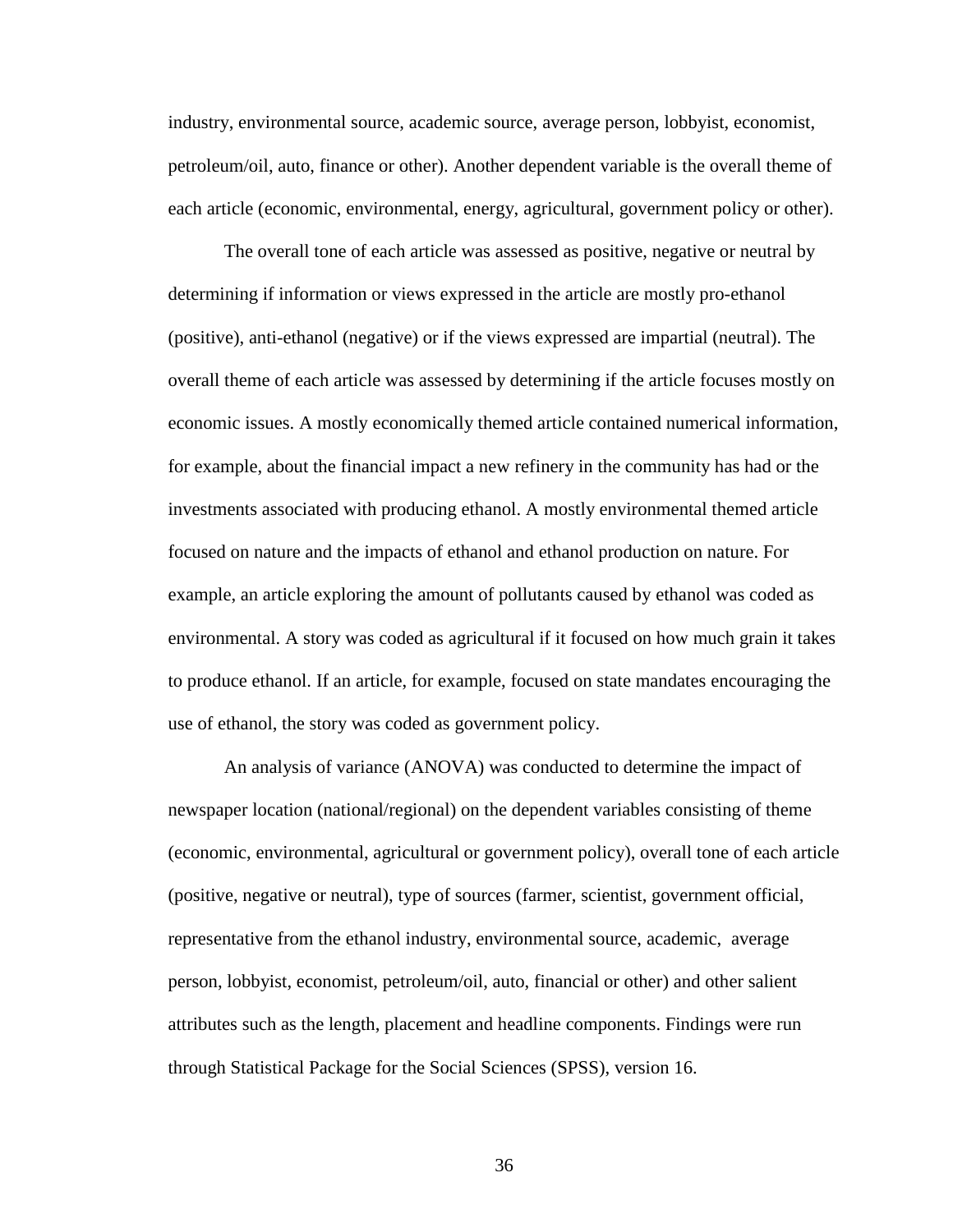### CHAPTER 4

### RESULTS

Through content analysis, this study compared national and regional coverage of ethanol in newspapers in terms of article source, size, placement in terms of section and page number, headline and author attributes, the number and types of sources included in each story, overall article tone and theme. A total of 266 articles in eight newspapers were analyzed in this study. As illustrated in Table 1, the *Des Moines Register* published more articles within the time frame than other newspapers included in this study. Regional newspapers account for 60.9 percent of the total articles fund.

*Table 1*

A total of 266 news stories met the criteria for inclusion in the ethanol research sample. Articles were coded according to the article source.

| TABLE 1                                                      |     |       |  |  |  |
|--------------------------------------------------------------|-----|-------|--|--|--|
| RESULTS OF THE NUMBER OF ARTICLES COLLECTED FROM EACH SOURCE |     |       |  |  |  |
| 22<br>Wall Street Journal<br>8.3%                            |     |       |  |  |  |
| New York Times                                               | 36  | 13.5% |  |  |  |
| Los Angeles Times                                            | 16  | 6%    |  |  |  |
| <b>Washington Post</b>                                       | 30  | 11.3% |  |  |  |
| Des Moines Register                                          | 78  | 29.3% |  |  |  |
| Omaha World-Herald                                           | 27  | 10.2% |  |  |  |
| Chicago Tribune                                              | 33  | 12.4% |  |  |  |
| <b>St. Paul Pioneer Press</b>                                | 24  | 9%    |  |  |  |
|                                                              | 266 | 100%  |  |  |  |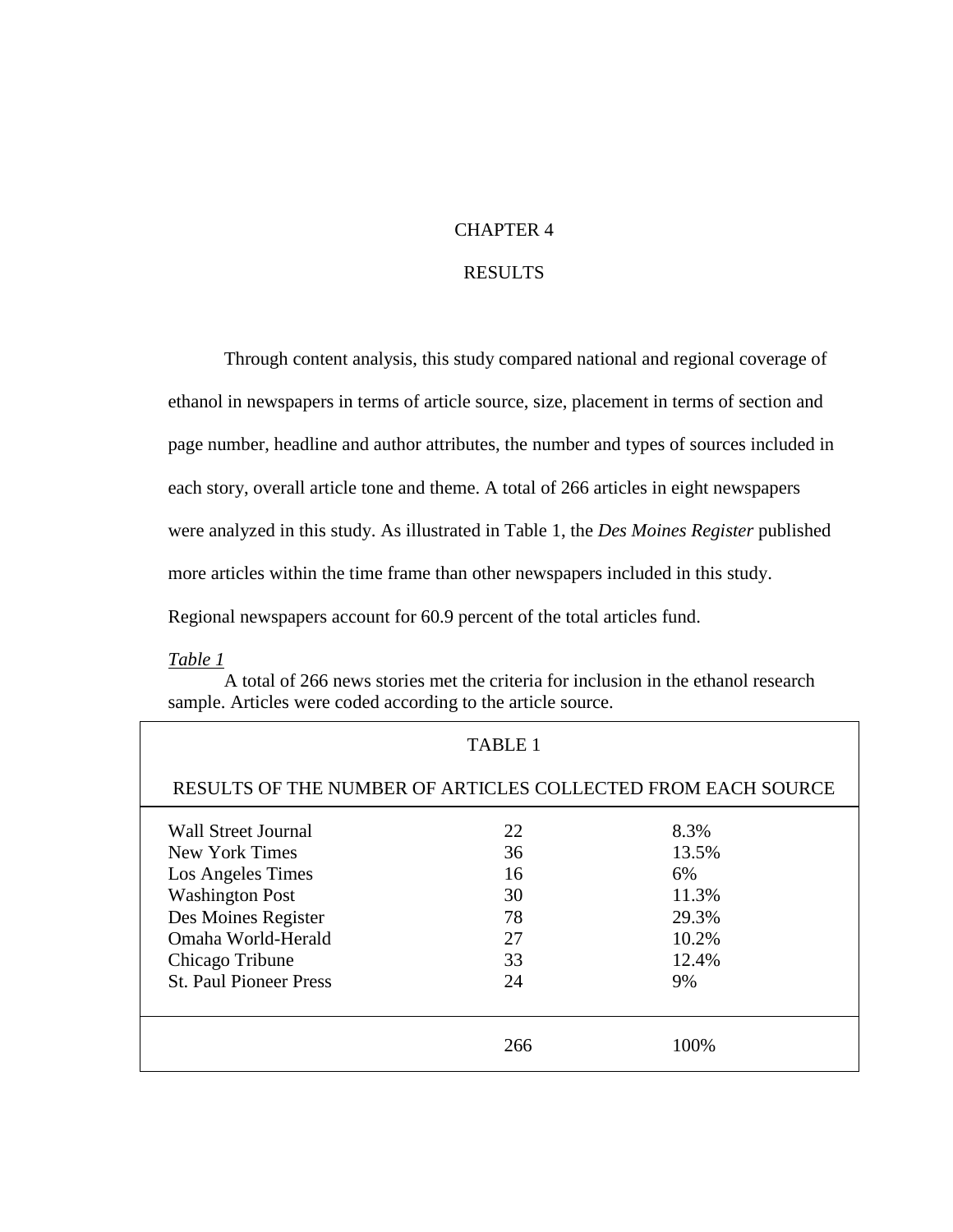Research question one asked if there was a difference in the overall story tone of ethanol coverage between national newspapers and regional newspapers. Data analyzed did not find a significant correlation between the overall tone of articles and a newspaper's geography. As illustrated on Table 2, results show that 16.2 percent of the articles analyzed in terms of tone were positive, 20.7 percent were negative and 63.1 percent were neutral. A chi-square analysis showed no significance.

#### *Table 2*

Each article was coded as positive, negative or neutral in terms of overall tone.

| TABLE 2                                                       |     |       |  |  |  |
|---------------------------------------------------------------|-----|-------|--|--|--|
| RESULTS OF THE OVERALL TONE IN ALL ARTICLES IN ALL NEWSPAPERS |     |       |  |  |  |
| Positive                                                      | 43  | 16.2% |  |  |  |
| Negative                                                      | 55  | 20.7% |  |  |  |
| Neutral                                                       | 168 | 63.1% |  |  |  |
| 266<br>100%                                                   |     |       |  |  |  |

Research question two asked if there was a difference between the type of sources in ethanol stories printed in national newspapers and regional newspapers. Data analyzed did not find a significant correlation between the type of sources used in articles and a newspaper's geography. As illustrated on Table 3, government officials were the most frequent type of source used in all newspapers. A chi-square analysis showed no significance between regional and national newspapers in terms of source.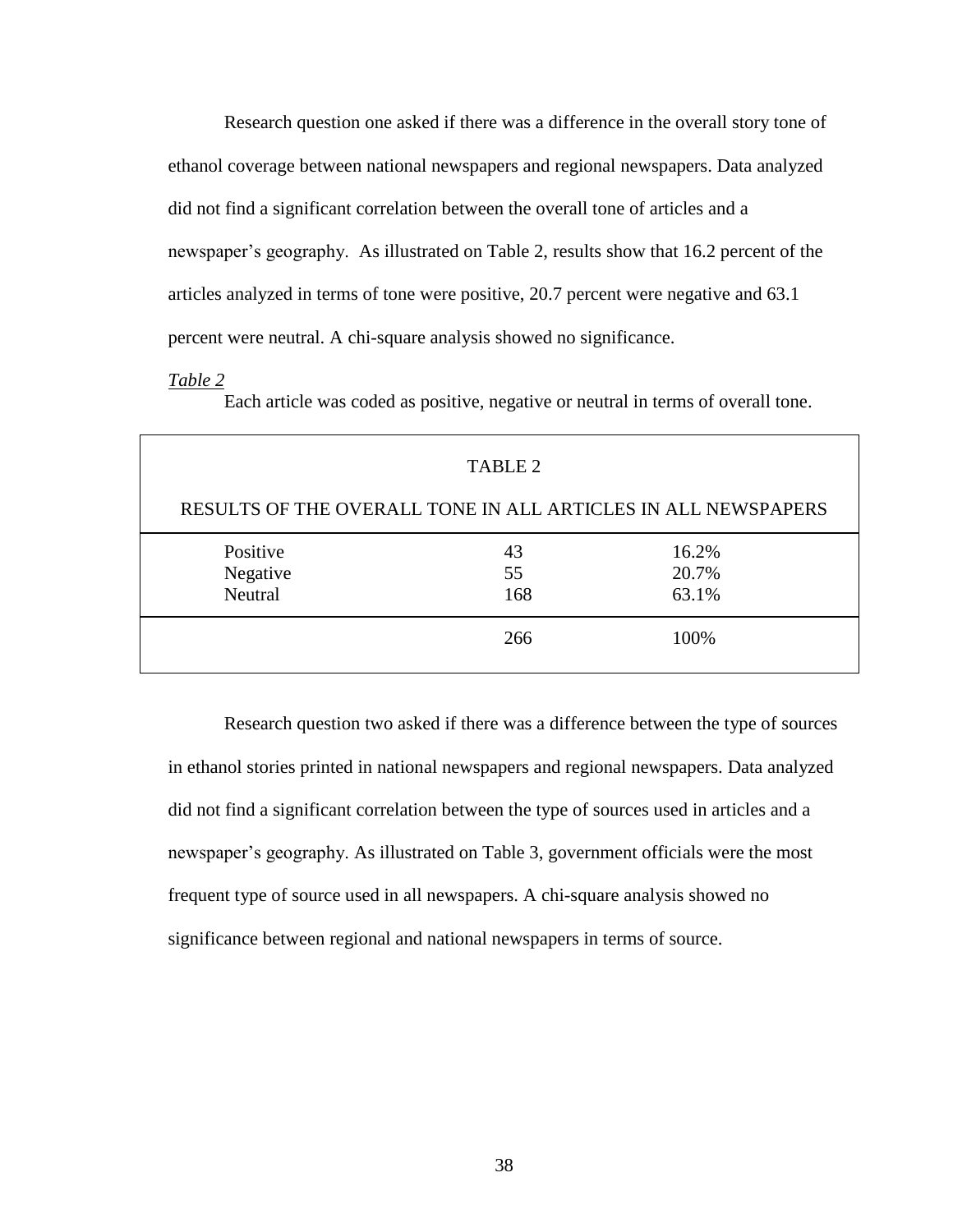*Table 3*

Each source in every article was coded in terms of type.

| TABLE 3                                  |     |       |  |  |
|------------------------------------------|-----|-------|--|--|
| RESULTS OF THE TYPE OF SOURCES USED      |     |       |  |  |
| IN ALL ARTICLES IN ALL NEWSPAPERS        |     |       |  |  |
| Farmer                                   | 41  | 4.8%  |  |  |
| Scientist                                | 16  | 1.9%  |  |  |
| Government official                      | 290 | 33.6% |  |  |
| Representative from the ethanol industry | 108 | 12.5% |  |  |
| Environmental source                     | 14  | 1.6%  |  |  |
| Academic                                 | 60  | 7%    |  |  |
| Average person                           | 47  | 5.5%  |  |  |
| Lobbyist                                 | 17  | 2%    |  |  |
| Economic                                 | 28  | 3.2%  |  |  |
| Petroleum/oil                            | 17  | 2%    |  |  |
| Auto                                     | 19  | 2.2%  |  |  |
| Financial                                | 87  | 10%   |  |  |
| Other                                    | 118 | 13.7% |  |  |
|                                          | 862 | 100%  |  |  |

Research question three asked if there is a difference is the overall theme when comparing ethanol stories published in national and regional newspapers. Data analyzed did not find a significant correlation between story themes and a newspaper's geography. As illustrated on Table 4, results show economic and government policy were the most frequently used themes. A chi-square analysis showed no significance.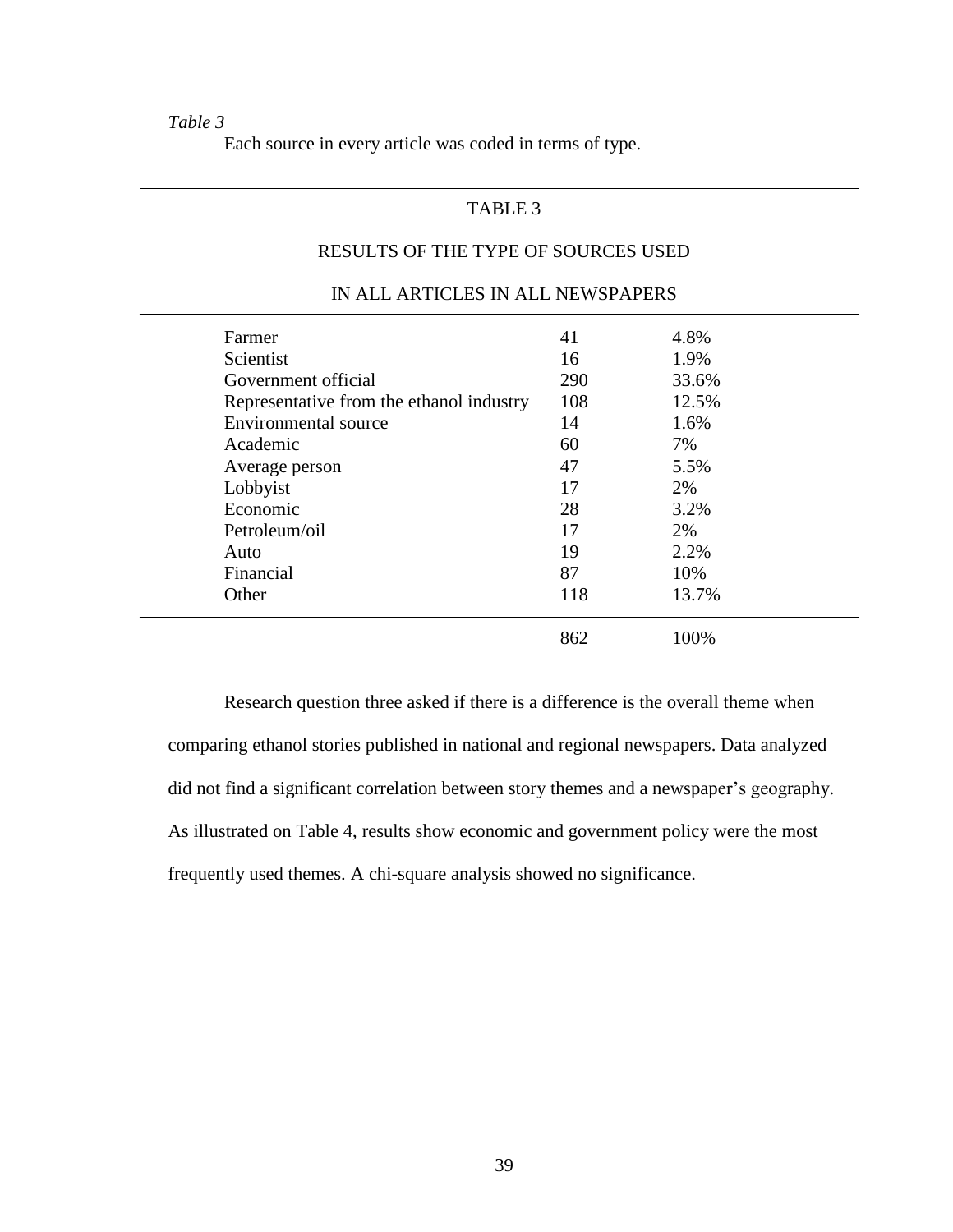### *Table 4*

Each article was read and coded according to the overall theme.

| <b>TABLE 4</b>                                                 |      |                                                              |    |    |    |    |
|----------------------------------------------------------------|------|--------------------------------------------------------------|----|----|----|----|
| RESULTS OF THE OVERALL THEME OF ALL ARTICLES IN EACH NEWSPAPER |      |                                                              |    |    |    |    |
|                                                                |      | Economic Environmental Energy Agricultural Gov. Policy Other |    |    |    |    |
| Wall Street Journal                                            | 9    |                                                              |    |    | h  |    |
| New York Times                                                 |      |                                                              |    |    | 12 |    |
| Los Angeles Times                                              |      |                                                              |    |    | 6  |    |
| <b>Washington Post</b>                                         | 5    | 6                                                            |    |    | 12 |    |
| Des Moines Register                                            | - 20 |                                                              |    | 4  | 32 |    |
| Omaha World-Herald                                             | 8    |                                                              |    | 4  | 10 |    |
| Chicago Tribune                                                | 20   |                                                              |    | 2  | 4  |    |
| <b>St. Paul Pioneer Press</b>                                  | 12   |                                                              |    | 2  | っ  |    |
|                                                                | 87   | 30                                                           | 22 | 20 | 84 | 22 |

Data analyzed found no correlation between story length and a newspaper"s geography. More articles, as illustrated in Table 5, were found in sections A and C. Data analyzed found a significant correlation between article section placement and a newspaper"s geography. National newspapers are more likely to contain ethanol news in Section A, while regional newspapers are most likely to contain ethanol news in Section D. Section D is typically the business section. More articles, 41.73 percent, appeared on page one of any given section, as illustrated in Table 6.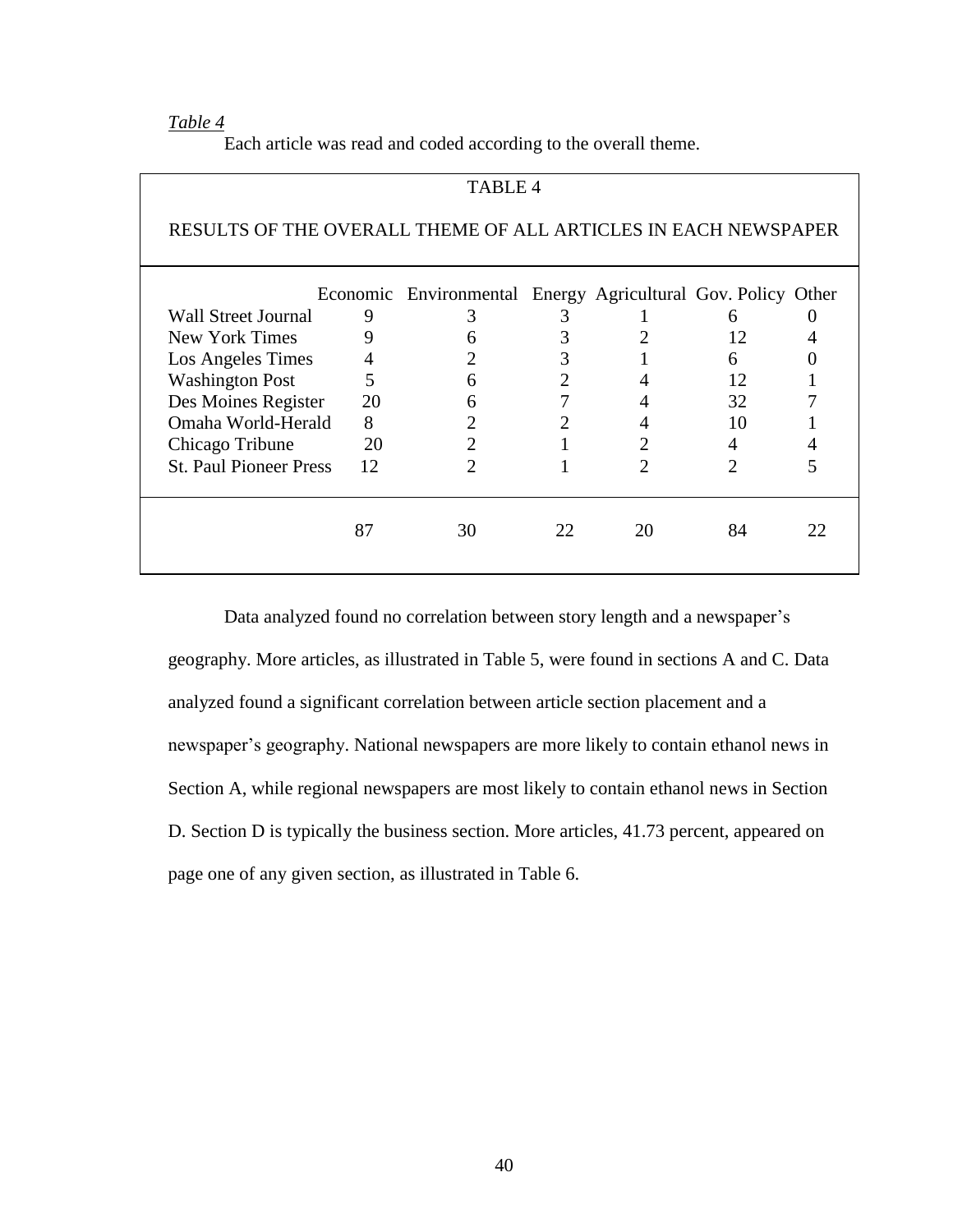# *Table 5*

| TABLE 5                                                                           |                |        |  |  |  |
|-----------------------------------------------------------------------------------|----------------|--------|--|--|--|
| RESULTS OF THE NEWSPAPER SECTION EACH<br>ARTICLE IN ALL NEWSPAPERS WERE PLACED IN |                |        |  |  |  |
| Section A                                                                         | 70             | 26.32% |  |  |  |
| <b>Section B</b>                                                                  | 30             | 11.28% |  |  |  |
| Section C                                                                         | 71             | 26.69% |  |  |  |
| Section D                                                                         | 64             | 24.06% |  |  |  |
| <b>Section E</b>                                                                  | 6              | 2.26%  |  |  |  |
| <b>Section F</b>                                                                  | 6              | 2.26%  |  |  |  |
| Section G                                                                         | $\overline{2}$ | .75%   |  |  |  |
| Section H                                                                         | $\overline{2}$ | .75%   |  |  |  |
| <b>Section ET</b>                                                                 | 6              | 2.26%  |  |  |  |
| Other                                                                             | 9              | 3.37%  |  |  |  |
|                                                                                   | 266            | 100%   |  |  |  |

The newspaper section that an article appeared in was coded.

### *Table 6*

The page number an article appeared on was coded and tallied.

| TABLE 6                                                                               |                |        |  |  |
|---------------------------------------------------------------------------------------|----------------|--------|--|--|
| RESULTS OF THE NEWSPAPER PAGE NUMBER EACH<br>ARTICLE IN ALL NEWSPAPERS WERE PLACED ON |                |        |  |  |
| Page 1                                                                                | 111            | 41.73% |  |  |
| Page 2                                                                                | 42             | 15.79% |  |  |
| Page 3                                                                                | 26             | 9.77%  |  |  |
| Page 4                                                                                | 22             | 8.27%  |  |  |
| Page 5                                                                                | 10             | 3.76%  |  |  |
| Page 6                                                                                | 11             | 4.14%  |  |  |
| Page 7                                                                                | 6              | 2.26%  |  |  |
| Page 8                                                                                | 10             | 3.76%  |  |  |
| Page 9                                                                                | 1              | .4%    |  |  |
| Page 10                                                                               | 6              | 2.26%  |  |  |
| Page 11                                                                               | $\overline{2}$ | .75%   |  |  |
| Page 12                                                                               | $\overline{2}$ | .75%   |  |  |
| Page 13                                                                               | 3              | 1.10%  |  |  |
| Other                                                                                 | 14             | 5.26%  |  |  |
|                                                                                       | 266            | 100%   |  |  |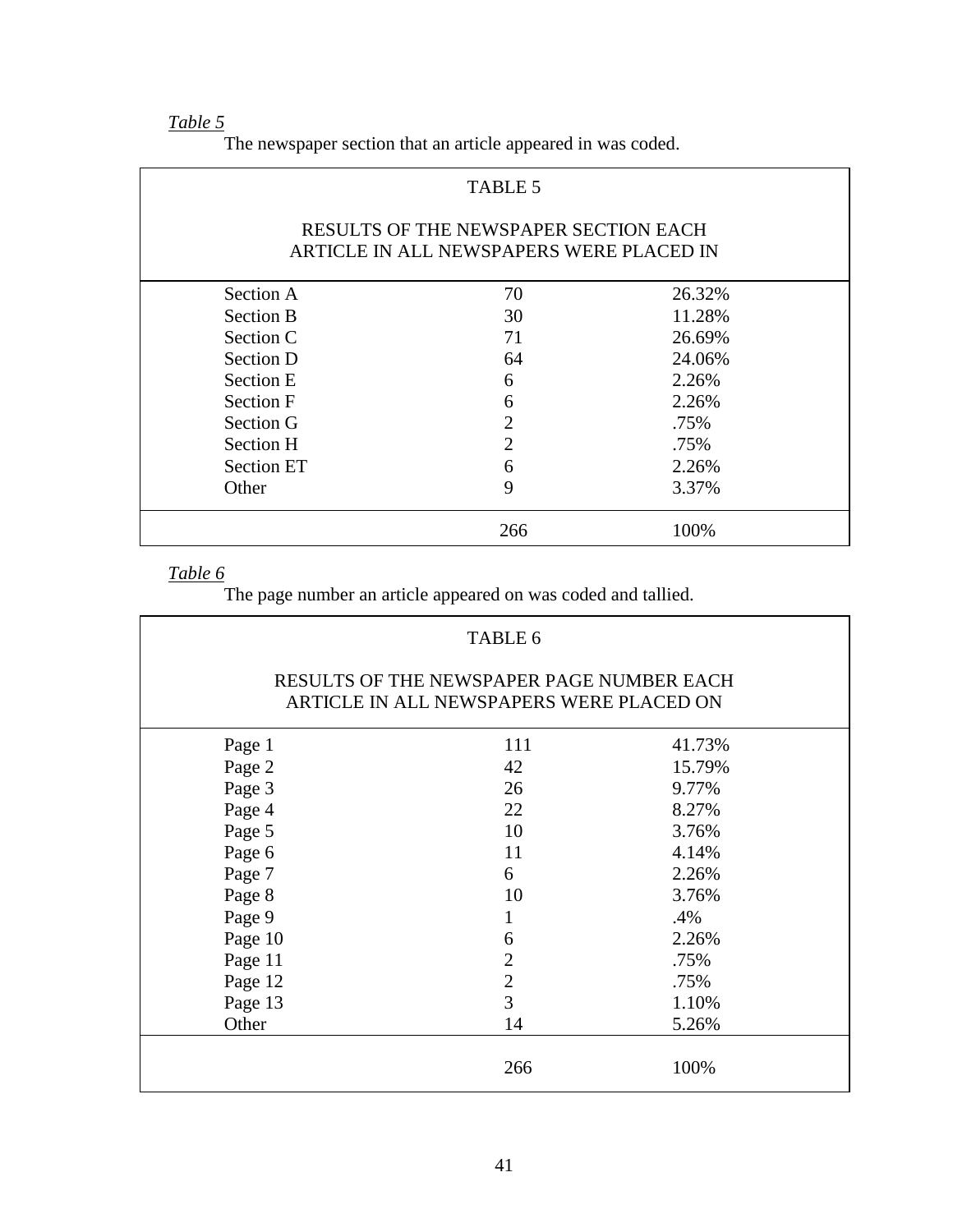Of the articles analyzed, the term ethanol did not appear in headlines 84.21 percent of the time, as illustrated in Table 7. No correlation between a newspapers geography and if the term "ethanol" was placed in the headline was found. Single journalists were the most frequent type of author used in articles analyzed at 71.8 percent of the time, as illustrated in Table 8. While nearly all the articles analyzed were authored by a single journalist, there is no between-group significance and all of the newspapers included in the analysis are most likely to use single authored articles.

*Table 7*

Out of the 266 news stories that met the criteria for inclusion in the ethanol research, 42 of those articles contained the term "ethanol" in the headline.

| TABLE 7                                                                           |            |                   |  |
|-----------------------------------------------------------------------------------|------------|-------------------|--|
| RESULTS OF IF THE TERM ETHANOL APPEARED<br>IN ARTICLE HEADLINES IN ALL NEWSPAPERS |            |                   |  |
| Term ethanol appeared in headline<br>Term ethanol did not appear in headline      | 42.<br>224 | 15.79 %<br>84.21% |  |
|                                                                                   | 266        | 100\%             |  |

*Table 8*

Every article was coded according to the type of author.

# TABLE 8 RESULTS OF THE TYPE OF JOURNALIST USED IN ALL ARTICLES FOUND IN ALL NEWSPAPERS Single journalist 191 71.80% Two journalists 22 8.27% News service 16 6.02%

| News service modified | 10  | 3.76%  |
|-----------------------|-----|--------|
| Other                 | -27 | 10.15% |
|                       | 266 | 100%   |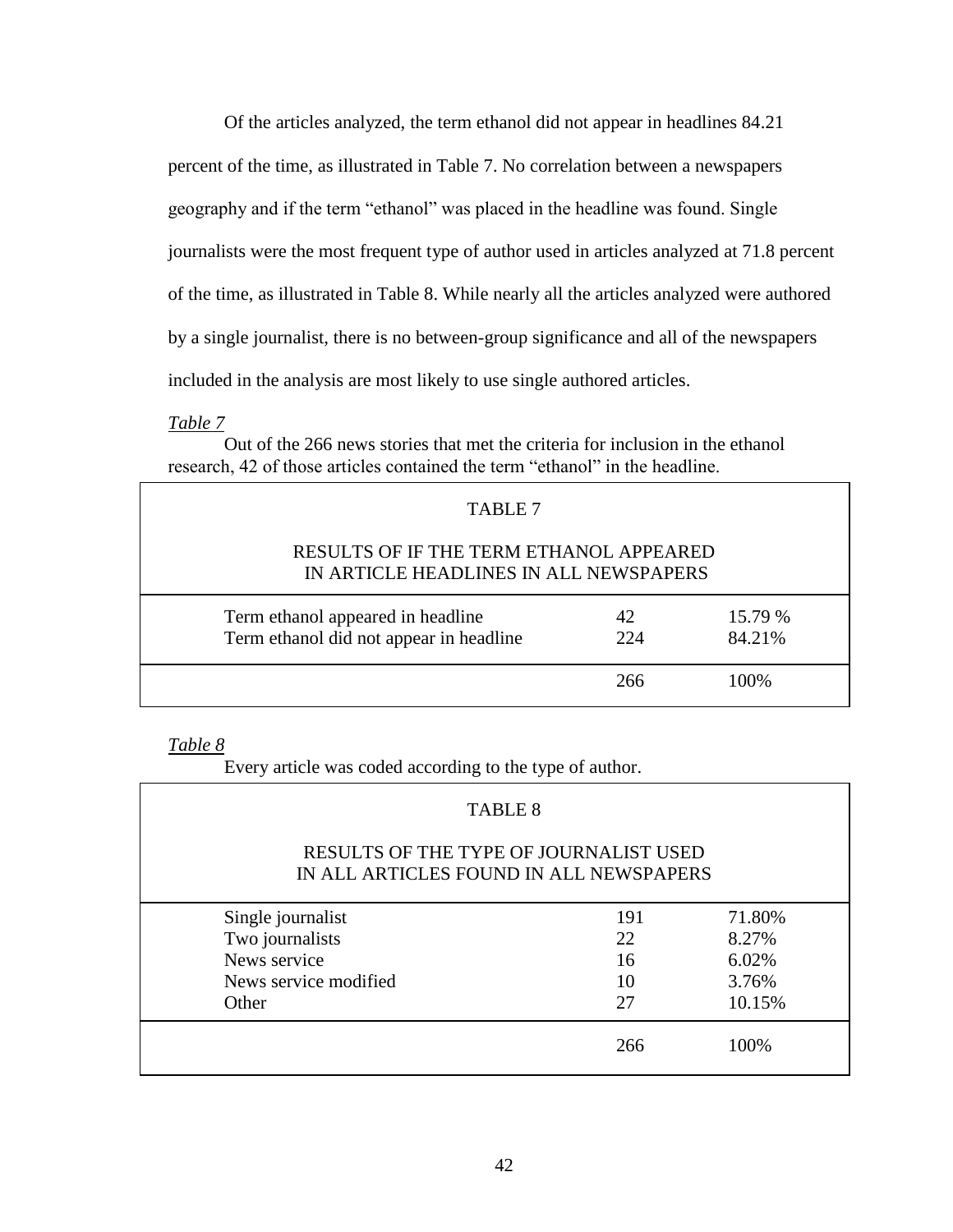The purpose of this study was to compare national and regional coverage of ethanol in newspapers in terms of article source, size, placement in terms of section and page number, headline and author attributes, the number and types of sources included in each story, overall article tone and theme. Research question one asked if there is a difference in the overall tone of ethanol coverage between national newspapers and regional newspapers. Data analyzed did not find a significant correlation between the overall tone of articles and a newspaper"s geography.

Research question two asked if there is a difference between the type of sources used in ethanol stories printed in national newspapers and regional newspapers. Data analyzed did not find a significant correlation in they type of sources used in articles printed in national newspapers and regional newspapers.

Research question three asked if there is a difference in the overall themes when comparing ethanol stories published in national and regional newspapers. Data analyzed did not find a significant correlation between story themes and a newspaper"s geography. Differences in other affective attributes attached to the issue of ethanol were found, which is discussed in chapter five, as well as how this study benefits public relations professionals and future research directions.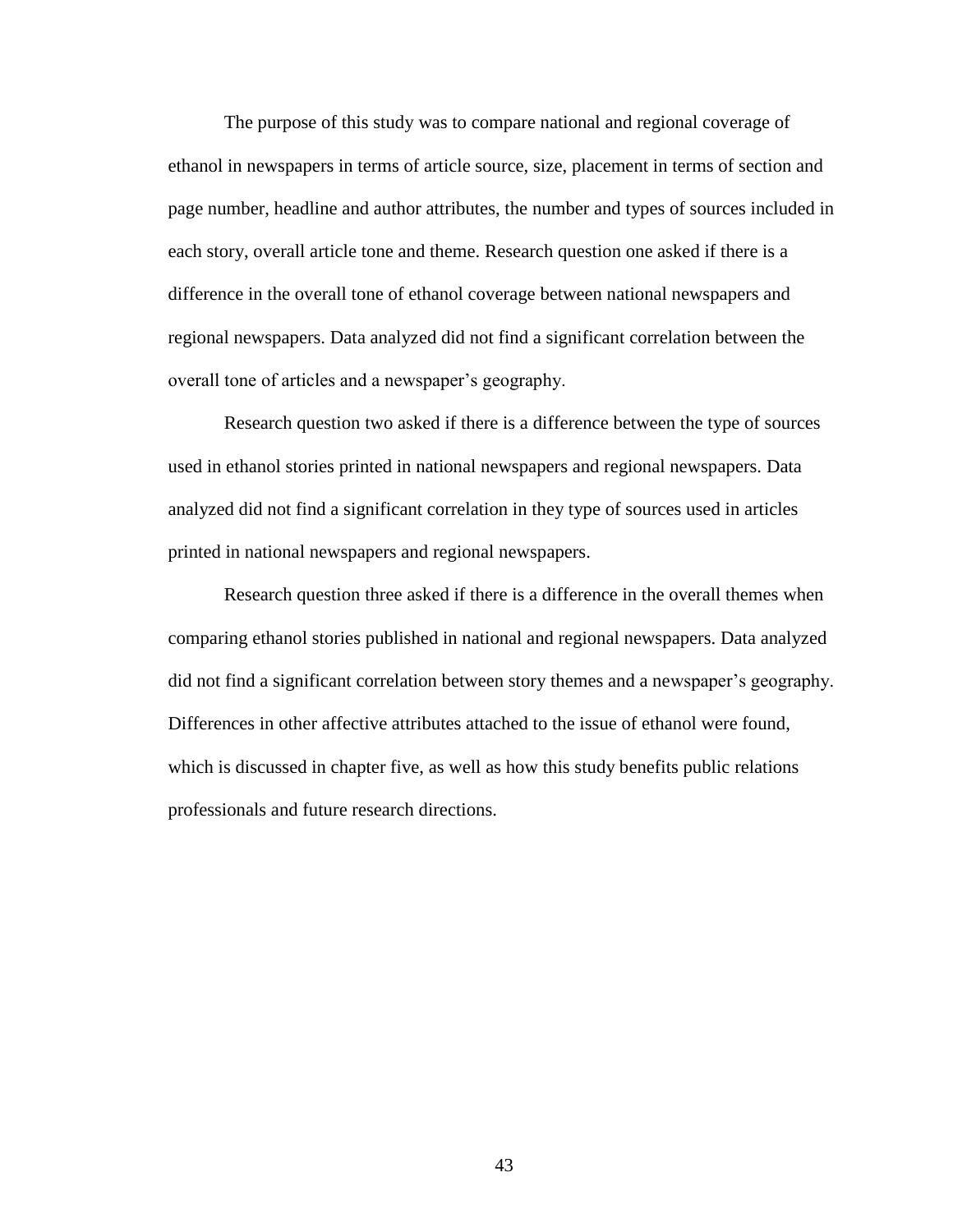### CHAPTER 5

### DISCUSSION

This research serves as a pilot-study concerning how the media portrays ethanol, and more specifically, if nationally recognized newspapers portray ethanol differently than regional newspapers located in the top four ethanol producing states in the U.S. Empirically analyzing newspaper articles through content analysis to determine if there was a difference in story tone, types of sources and overall story themes of articles found no correlation between a newspaper"s location and article tones, sources used and themes within articles.

Findings in this study support the idea that a newspaper's framing of ethanol, regardless of location, does not favor a positive or negative tone. To be labeled negative or positive, an article had to be dominantly either pro-ethanol or anti-ethanol. Of the articles analyzed, 63.1 percent were found neutral. This could be a result of competing frames about ethanol issues canceling out one another in the article. Because opinions are formed by the public who selectively accept or reject competing frames containing information about candidates, policies and issues, public opinion about ethanol could be neutral.

As stated in the Literature Review, politicians use media frames employed by other politicians, the media and citizens (Riker 1996; Edwards and Wood 1999), the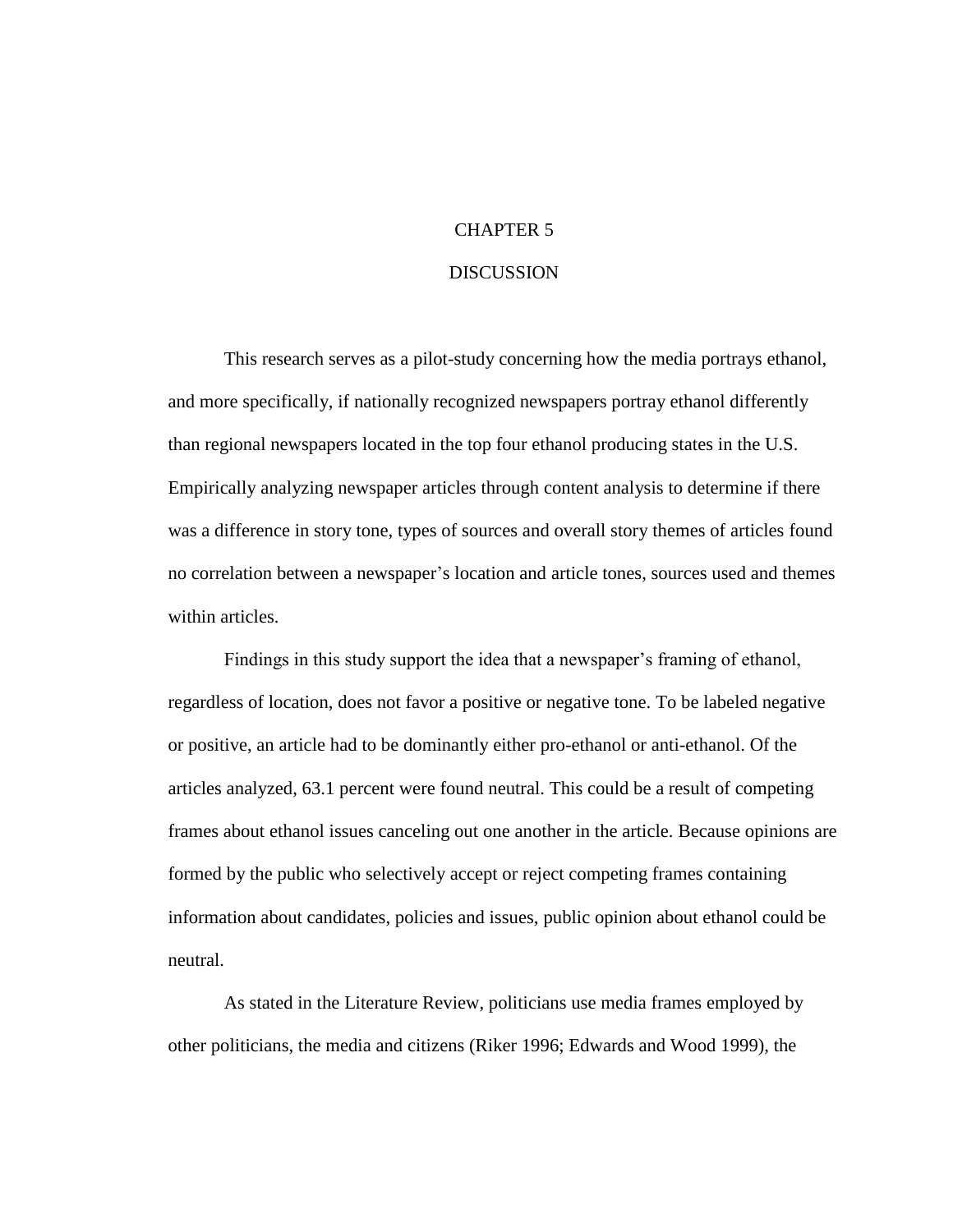media use frames employed by other media outlets, politicians, social activists and citizens (Chong and Druckman 2007) This study found that neither regional nor national newspapers framed ethanol more negatively or positively, in fact, the majority (63.1 percent) of analyzed stories were found to be neutral in terms of tone. This finding could be a result of the media and their sources (including politicians and average citizens) repeating media frames used by their counterparts.

In this study, 33 percent of the sources used were government officials, much like other mass-communications studies that have found reporters more often rely "disproportionately" on government officials as sources (Overholser and Jamieson 2005, 165). Government policy, as a theme, accounted for 31.5 percent of the total. For government aids and officials, these two findings can attest to the strong relationship between the media and lawmakers regardless of geography, and government aids and officials can employ both the national and regional newspapers in order to promote their ethanol policies, influence public opinion and gain support for their political agenda. Data analyzed showed neither regional nor national newspapers frame ethanol as positive or negative. This could be a result of political elites manipulating popular preferences to serve their own interests. Berkowitz and Beach (1993) claim local stories often contain a greater variety of news stories than stories outside a metro area. Results from this research found no significance between the number of and types of sources used in national and regional newspapers

Similar to other studies confirming that events "close to home" receive more news media attention and coverage decreases with distance (Molotch and Lester 1974; Adams 1986), results from this study concerning ethanol show that regional newspapers account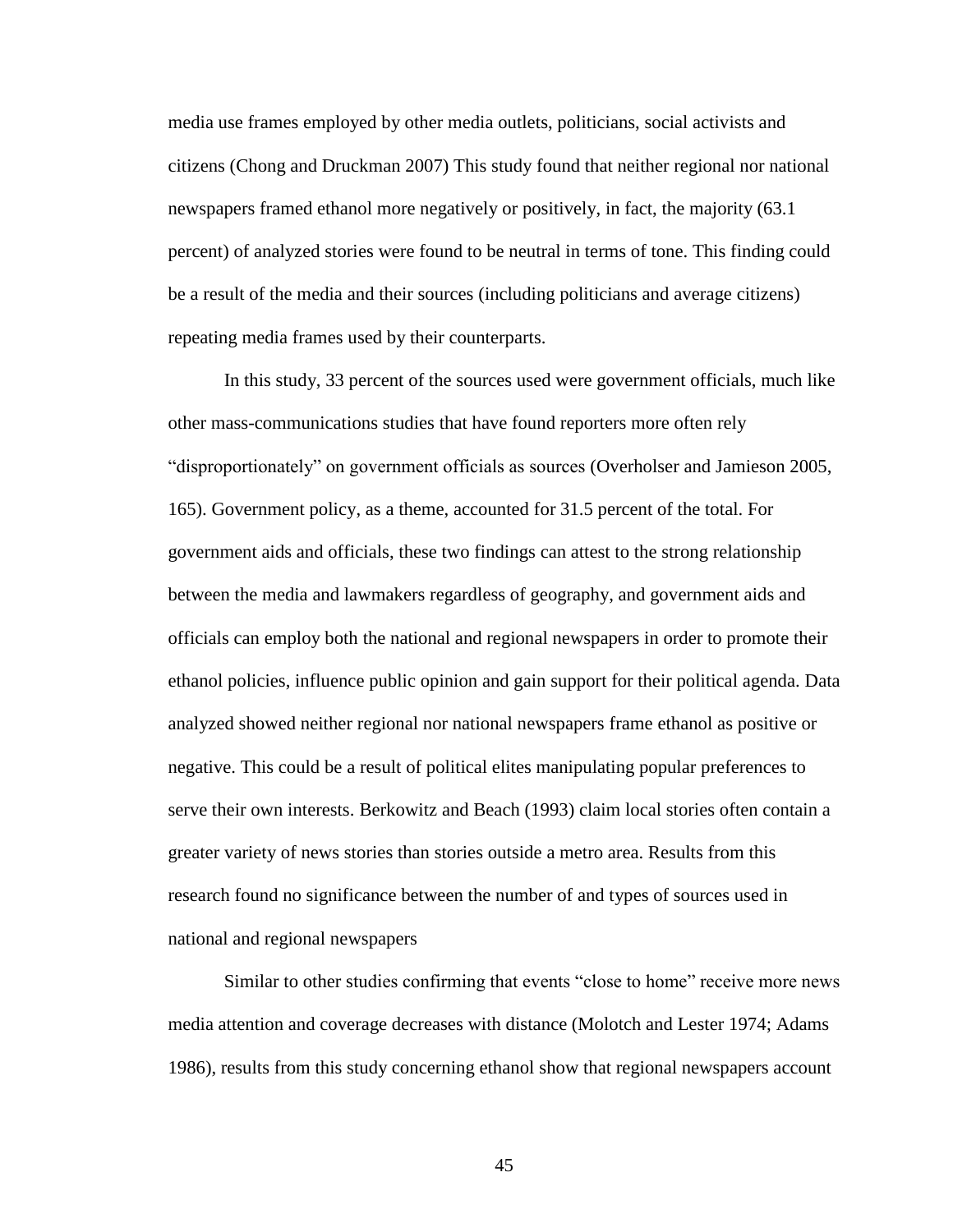for 60.9 percent of the total articles found. Because more stories about ethanol appeared in regional newspapers located in the top ethanol producing states in the U.S. than in national newspapers, results of this study are similar to Hamilton"s findings that content found in local newspapers reveals an attempt to serve reader interests and for topics likely to be of interest to the paper"s target readers ". . . the greater the real-world incidence of these topics in the community, the larger the number of stories about the topic in the paper" (Overholser and Jamieson 2005, 364). Consumers and concerned citizens in the Midwest relying on local newspapers to learn about ethanol could form a different impression of the importance of the issue based solely on the high volume of ethanol articles.

A majority of individuals do not experience matters related to ethanol in their everyday lives – the issue is unobtrusive, so ethanol should be more open to media influence and more susceptible to media effects. The issue of ethanol could be an unobtrusive issue nationally and obtrusive issue regionally. Media effects could be more significant on the national level than the regional level where the issue of ethanol could be less unobtrusive. The possibility that media will seize on an ethanol issue and increase public concern still exists.

The issue of ethanol can be viewed as a sub-agenda within primary agendas such as government policy, the economy, environment, energy and agriculture. These agendas are five types of article themes assessed in this ethanol study. How the newspaper media frames ethanol is reflective upon how the media frames these larger agendas.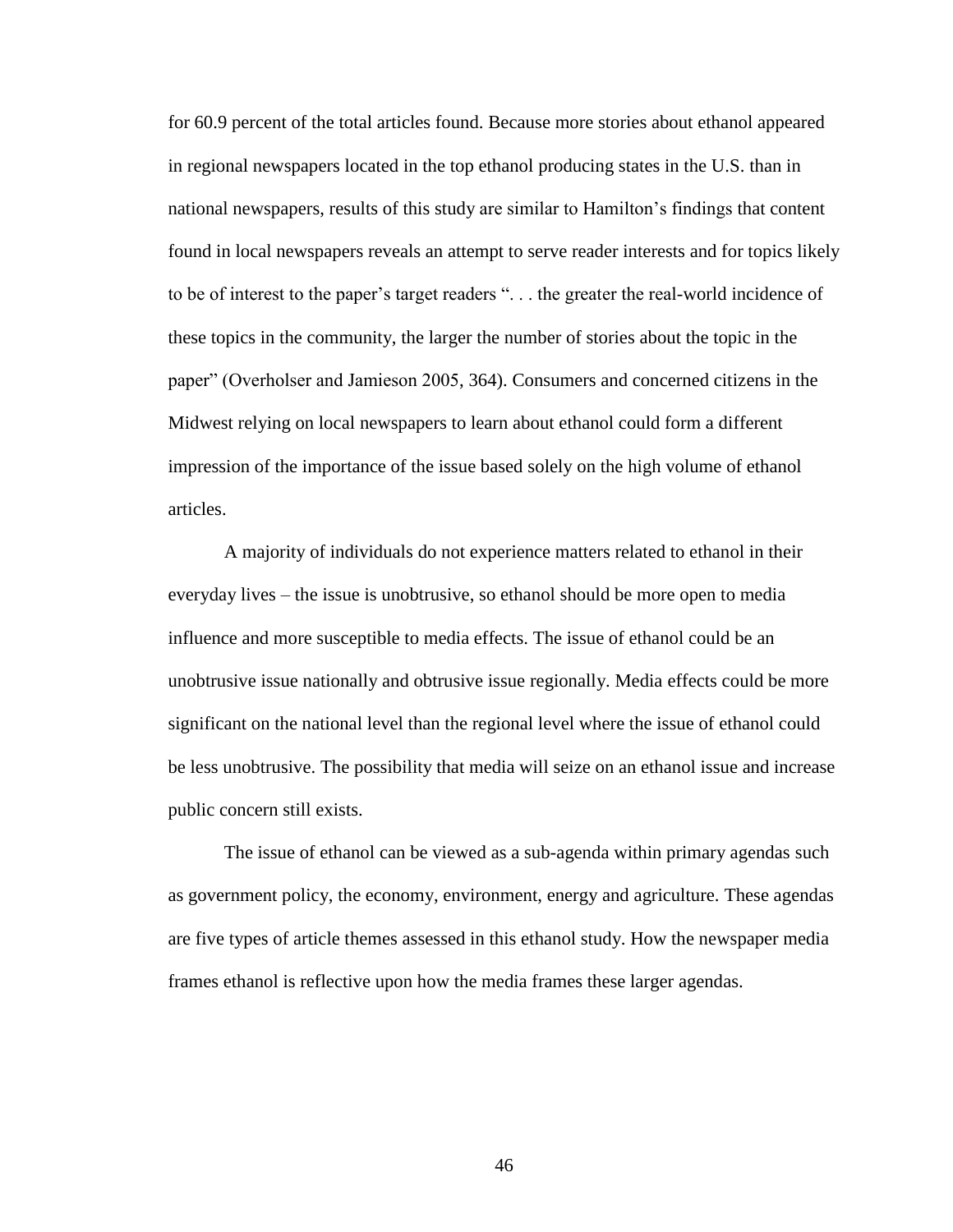#### *Implications for Public Relations*

Public relations practitioners need to familiarize themselves with what newspaper editors write about and print in order to get results. By first understanding the needs of editors and patterns in news content, public relations practitioners become much closer to getting media coverage. Deconstructing ethanol news content in national and regional newspapers provides public relations professionals with the necessary tools for creating more effective media campaigns.

National newspapers including the *New York Times* and *Washington Post* obtain more than half their daily material from press releases, press conferences and other routine channels of information and only a small proportion of daily news is provided by the news organizations themselves (Bryant and Zillmann 1994, 11). Public relations staff members of government agencies, corporations and interest groups can initiate positive ethanol coverage because much of the daily news reports are prepared from materials they provide.

But, public relations practitioners working on behalf of the establishments they represent do not control the news agenda (Bryant and Zillmann 1994, 11). They do have impact though because daily news comes from the events and trends of the day and those who can provide access to those events and insight into those trends can have an impact on the news agenda. Frequency plays an important role in the agenda setting process. The impact on the news agenda can be strengthened by successfully passing stories through gatekeepers who filter out and retract news articles while selecting which stories will be published. McCombs points out that the news is not a reflection of the day; rather it is a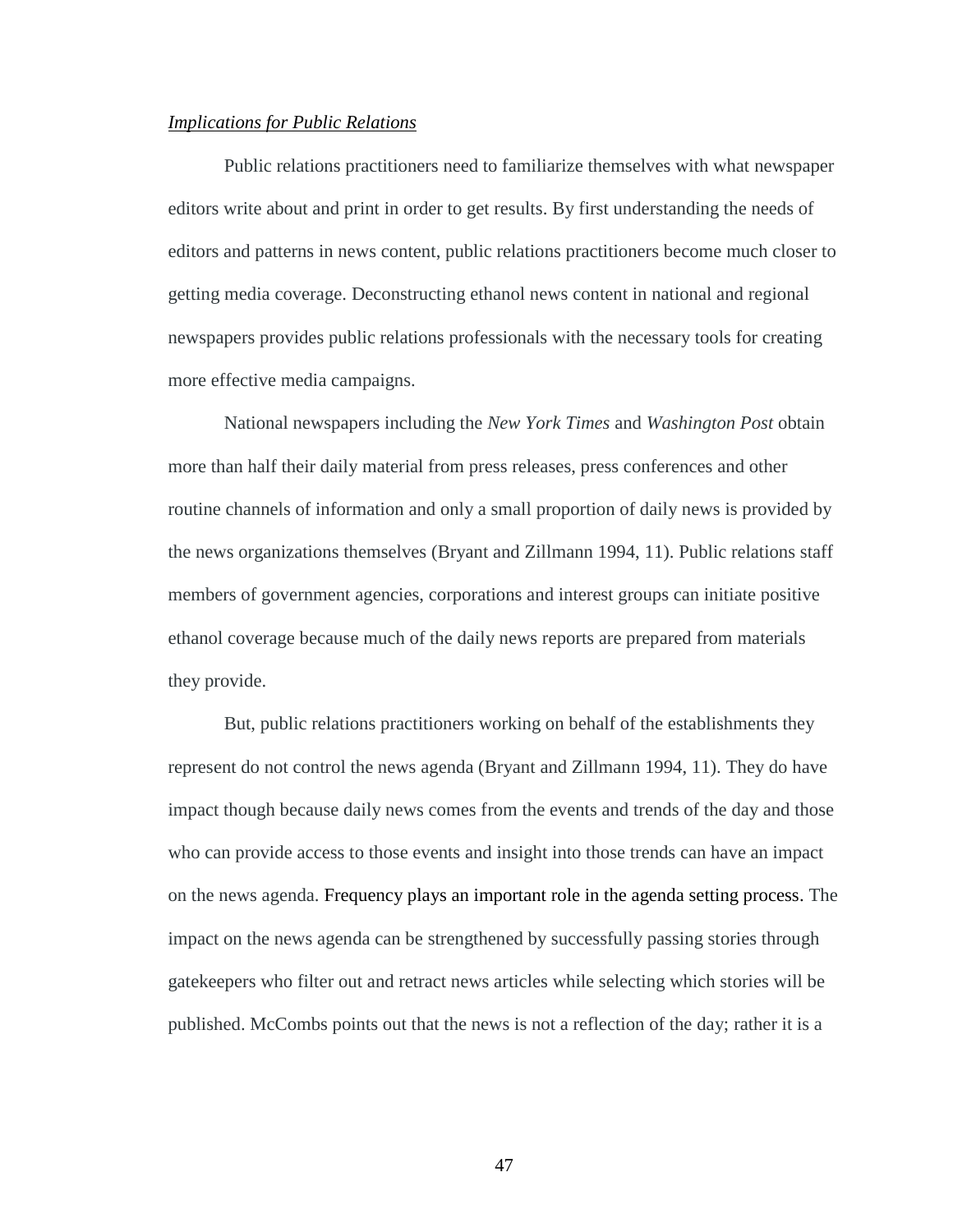set of stories constructed by journalists about the events of the day (Bryant and Zillmann 1994, 9).

Public relations practitioners can effectively promote ethanol, an issue competing with other issues to be placed on the public and media agenda, by layering ethanol messages, conducting press conferences, scheduling public events promoting ethanol, producing mass mailings and publications and using technology to create Web pages and electronic mailings. By running a layered campaign, ethanol becomes more than just a story for the day, but an event warranting the attention of gatekeepers and journalists.

Data from this research shows the *Des Moines Register* located in Iowa includes ethanol news stories more often than the other media analyzed. To increase the volume of ethanol news stories in the national and regional news media, public relations staff can work to improve media relations and converse with editorial boards to determine if and how ethanol news coverage can improve.

Analyzing newspaper articles about ethanol reveals that journalists more often use government officials as a source and nearly 32% of all stories are about government policy. Knowing the types of stories and sources journalists use provides public relations staff important insight as to what should be included in press materials. Public relations practitioners can develop relationships with government officials and use them as sources in press materials and incorporate them in press events in order to provide journalists and editors information they are more likely to print and events they are more likely to cover.

When public relations professionals are successful and ethanol stories are printed, the articles need to be prominent. This research into how newspaper media frames ethanol, including where the article placed and what is included in headlines, provides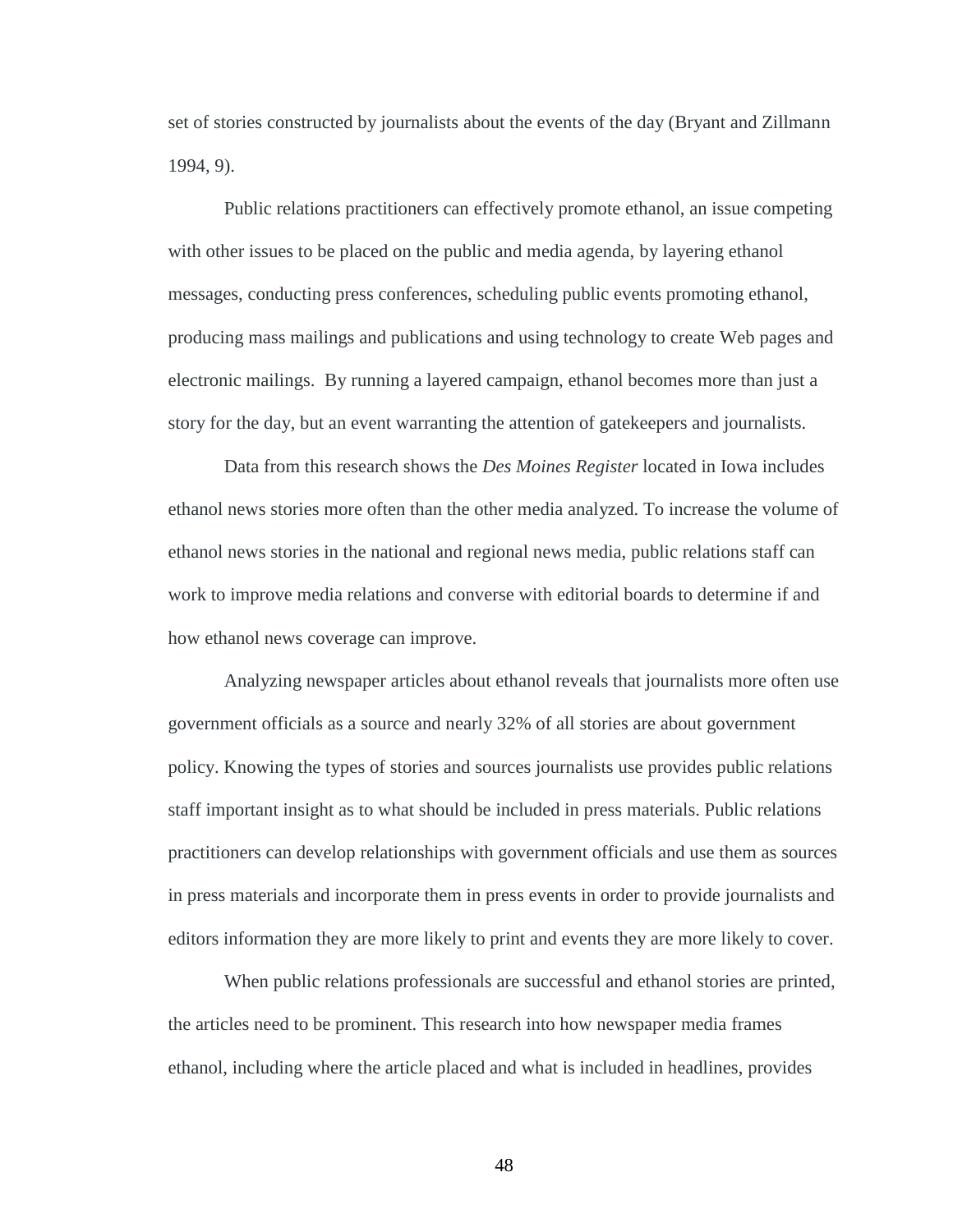public relations practitioners" additional insight as to how newspapers cover ethanol. Public relations practitioners can work to elevate ethanol news stories in salience by making the stories more noticeable, meaningful and memorable to the audiences viewing the information. Public relations practitioners can package ethanol news releases with photographs, charts and graphs in order to provide editors with additional materials that can warrant the attention of readers. Of the articles analyzed, nearly 85 percent of the time article headlines did not include the word ethanol. When providing news content, public relations staff can include the word ethanol in the headline. If editors do not modify the provided news materials or change the provided headline containing the word ethanol, the issue of ethanol becomes more noticeable and salient.

Data analyzed in this research found a significant correlation between article section placement and a newspaper"s geography. National newspapers are more likely to contain ethanol news in Section A, while regional newspapers are most likely to contain ethanol news in Section D. Regionally, public relations practitioners need to improve where ethanol articles are placed and work to have articles printed in Section A. Although article placement is not controlled by public relations personnel, strong relationships between newspaper and public relations staff can be influential when determining newspaper layout. Public relations practitioners can provide localized and well-written materials that help tell a story in order to improve article placement.

Findings in this study support the idea that a newspaper's framing of ethanol, regardless of location, does not favor a positive or negative tone. For public relations professionals involved in the ethanol industry, discovering that the media does not portray ethanol more negative or positive is encouraging, while at the same time,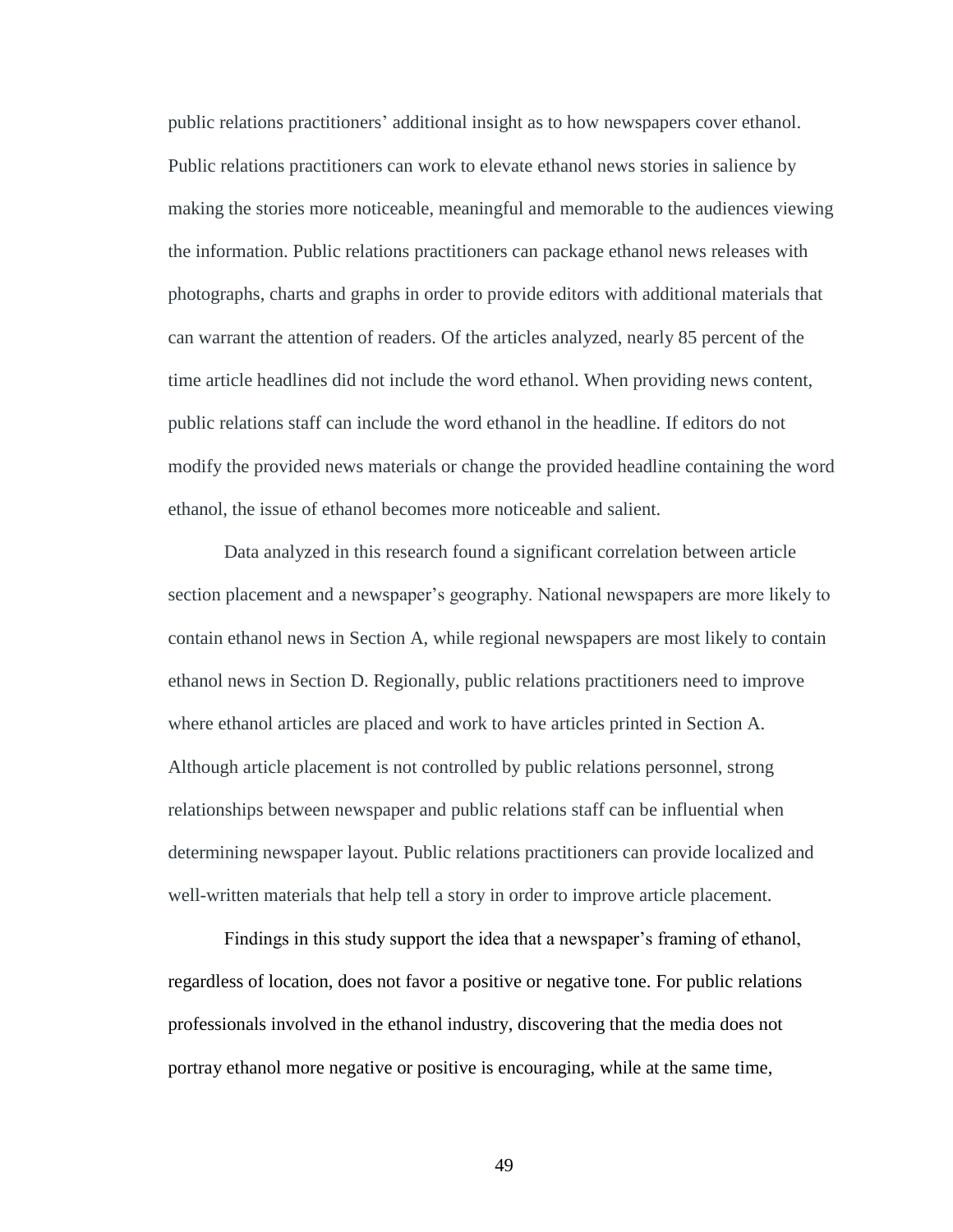provides an opportunity for these professionals to provide the media with positive news about ethanol in order to gain support for their efforts. Ethanol advocates can use the media"s balanced coverage as an opportunity to re-introduce themselves to media representatives and provide them with materials that will allow them to inform the general public and policymakers about the broad range of positive ethanol issues. At the same time, ethanol opponents can also use the media to inform the public and policymakers of negative ethanol issues.

Public opinion research has found if citizens have opinions about an issue at all, the opinions are low-quality (Zaller 1992). According to Chong and Druckman (2007), high-quality opinions that are stable, consistent, informed and connected to values are rare in the mass public. Regardless of geographical location, public relations professionals involved in the ethanol industry can use both the national and regional newspaper media to promote their agenda and create high-quality opinions about ethanol. Chong and Druckman (2007) claim that when an issue is new to the media agenda, the public is uncertain of the pros and cons connected to that issue. The opportunity for public relations professionals involved in the ethanol industry to sway the public and policy-makers is presenting itself, and the newspaper media is offering a fair playing field in order for them to do so.

#### *Future Directions*

Through content analysis, this study compared national and regional coverage of ethanol in newspapers in terms of article source, size, placement in terms of section and page number, headline and author attributes, the number and types of sources included in each story, overall article tone and theme. Future research should explore inter-media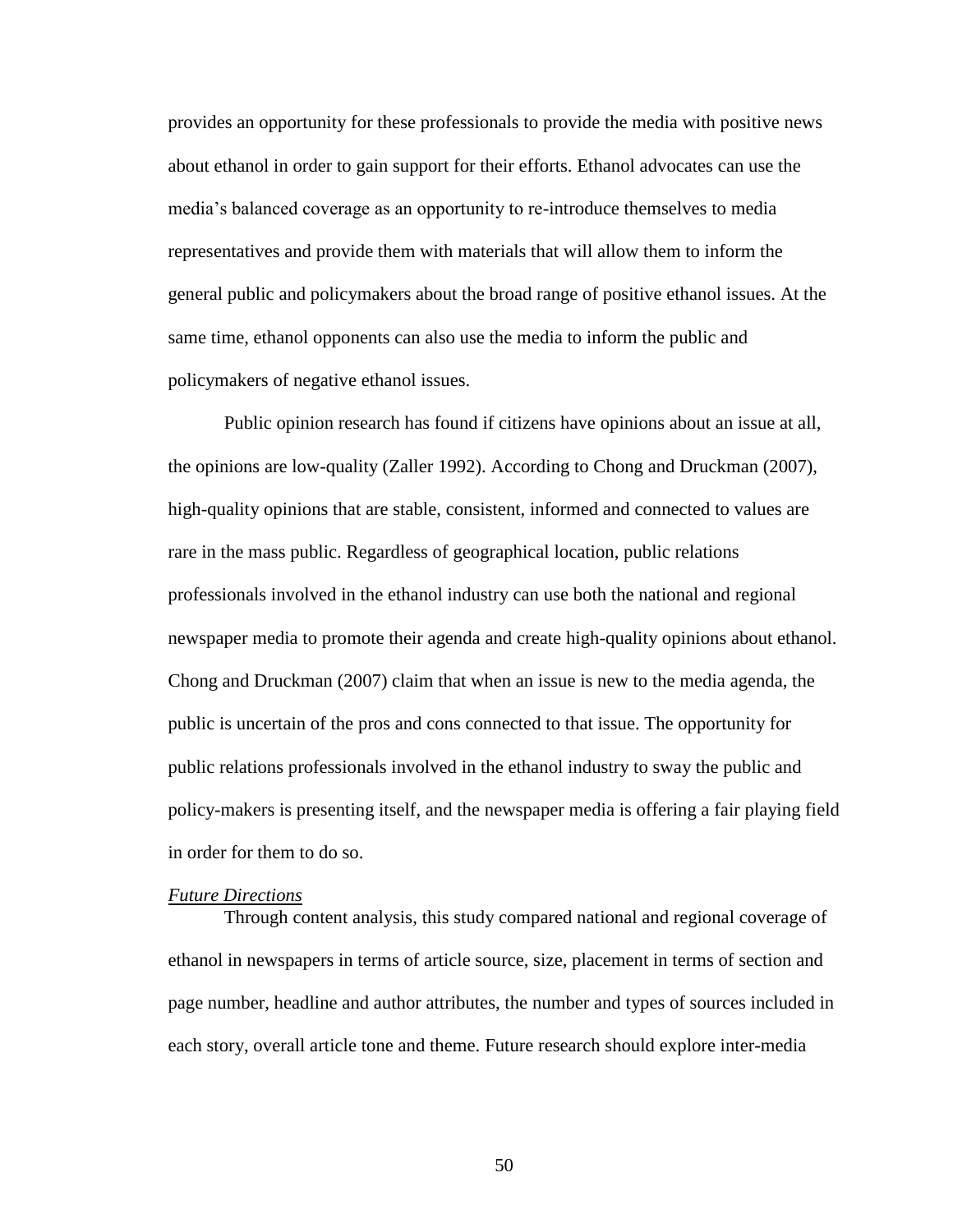effects and help determine if the national media coverage of ethanol sets the agenda for regional media coverage of ethanol. Inter-media agenda setting refers to the influence of the news media on each other (McCombs 2005). Both the *New York Times* and *Washington Post* are newspaper sources used in this study and are considered ". . . elite members of the press" that could be influencing other news media and the coverage of ethanol.

 According to Sheafer (2007), in most agenda-setting studies the dependent variable is the public"s evaluation of issue importance. Future studies might focus on determining how important the issue of ethanol is to the public and the cognitive effects and framing effects of the mass media"s coverage of ethanol on audiences in different regions of the U.S. Future research should help determine if national media coverage of ethanol sets the national public agenda, which would be a significant predictor of public salience for the issue of ethanol. An agenda-setting study could aid in determining if the issue of ethanol is both a regional and national issue and could also help determine if the issue of ethanol is an obtrusive or unobtrusive subject.

Determining if the issue of ethanol is an obtrusive or unobtrusive issue could provide insight as to the level to which the public depends on the mass media for that issue. Palmgreen and Clarke (1977) concluded that local issues are less obtrusive and for obtrusive issues, people are less likely to depend on the mass media. Agenda-setting effects on political figures and government policy should also be explored for the subject of ethanol. In the future researchers might explore whether national or regional media affects the relationship between political agendas.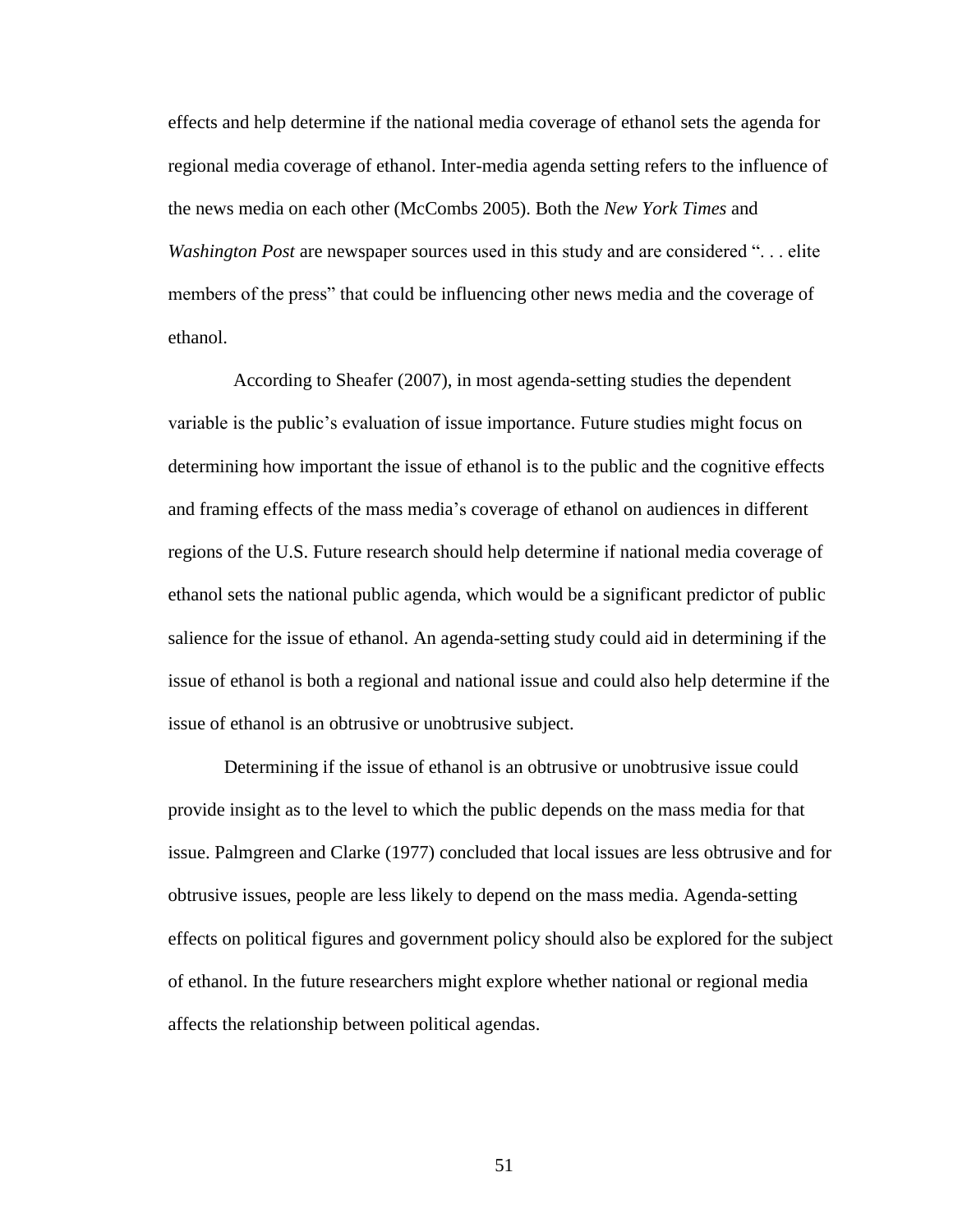Based on the concept of need for orientation, future research could delve into the idea that agenda-setting effects may be different for people for whom an issue is local compared to those for whom the issue is not local (Hester and Gibson 2007). Future directions include comparing salience levels of people living in the Midwest to national salience levels for the issue of ethanol. Hester and Gibson (2007) in a study comparing the agenda-setting effects of national and local media on public salience found agendasetting effects of local and national media can differ for individual issues and therefore, they state it is not always appropriate to combine local and national media together in agenda-setting research.

In the future, similar studies comparing national and regional coverage of ethanol in media outlets other than newspapers, such as digital, should be conducted and those findings could be compared to this study of ethanol coverage. Using diverse media in future research will help determine correlations in their emphasis of major issues. While this study compared national and regional coverage of ethanol in newspapers, similar studies focusing other new and emerging issues related to government policy, the environment, agriculture and energy should be conducted. Examples of such subjects are wind farms and bio-diesel. Because the same issue at different times can be framed differently (Chong and Druckman 2007), a future longitudinal study should content analyze other time frames and years.

The initial LexisNexis search for the term "ethanol" rendered 358 articles. Articles omitted from the research included 26 editorials, 3 opinion pieces and 14 letters to the editor or response letters, for a total of 43 articles. With the initial article search producing a high volume (12 percent) of editorials, opinion pieces and letters to the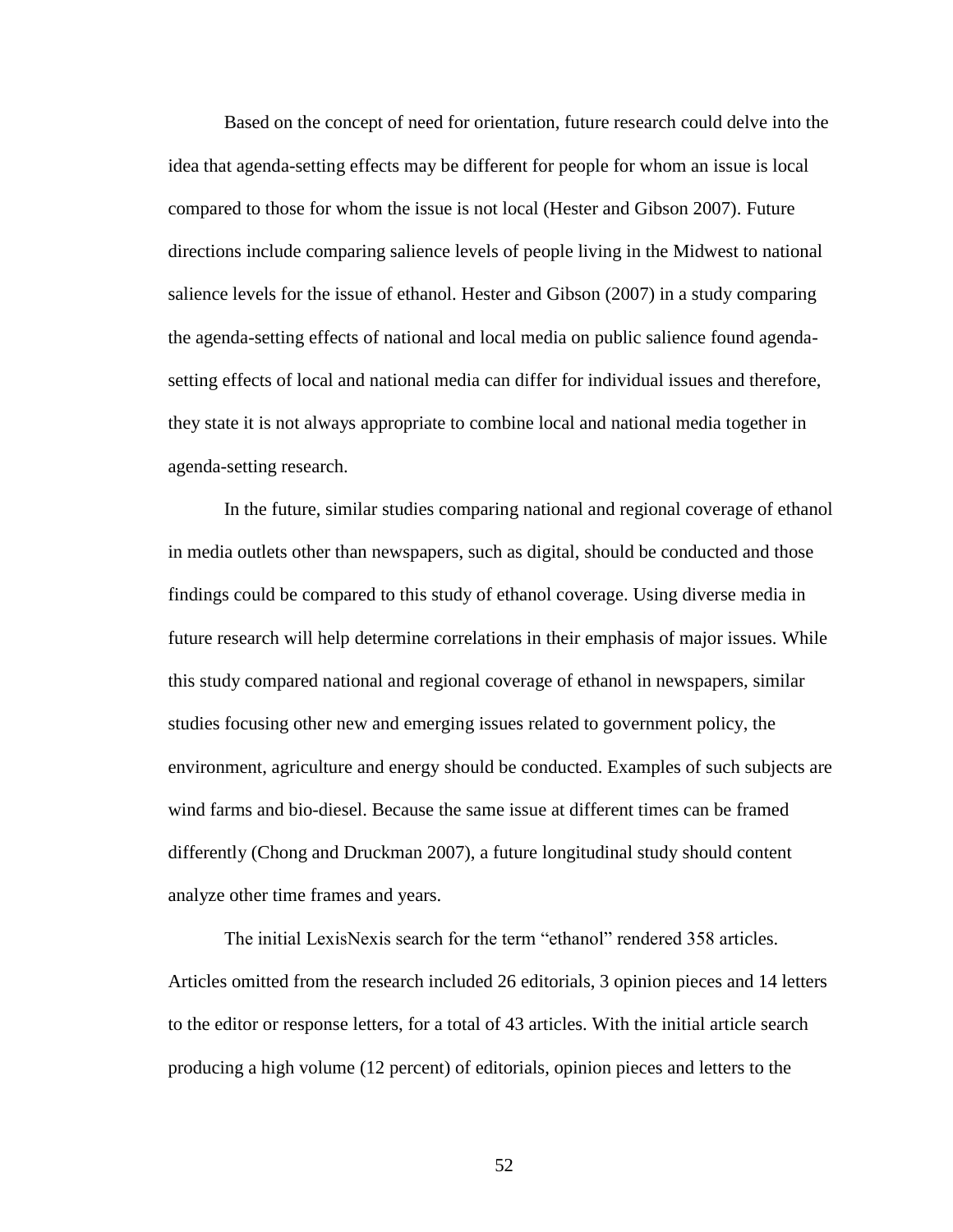editor, a future study should include an analysis of the framing of editorials, which could be a measure of the impact of agenda setting. To determine how much and if public relations staff members of government agencies, corporations and interest groups are impacting ethanol news content, a future study should determine if the materials provided by the public relations staff, such as news releases, are being printed in newspapers. If the materials are being printed, it should be determined if and how much those materials are being modified and re-written.

News coverage triggers public concerns about certain issues, those concerns can then affect the policy-making process (Kovacic 1997, 105). Analyzing various governmental policies concerning ethanol, both state and federal, in states included in this research could provide indications of the correlations between the media-agenda effects and public-agenda effects on the policy issues for each state. Correlations between the states and farm subsidies could also be examined in future research. Examining government policies that vary state-by-state and the correlations between the media agenda can strengthen media relations among journalists, the public and governmental aids.

#### *Conclusion*

With the escalating use and production of ethanol, media coverage about the issue has increased. Yet there has been little academic attention directed to empirically studying how the media portrays ethanol as a single issue. As a pilot study, the purpose of this study was to compare national and regional newspaper coverage of ethanol. Understanding if there are differences between how the national and regional newspaper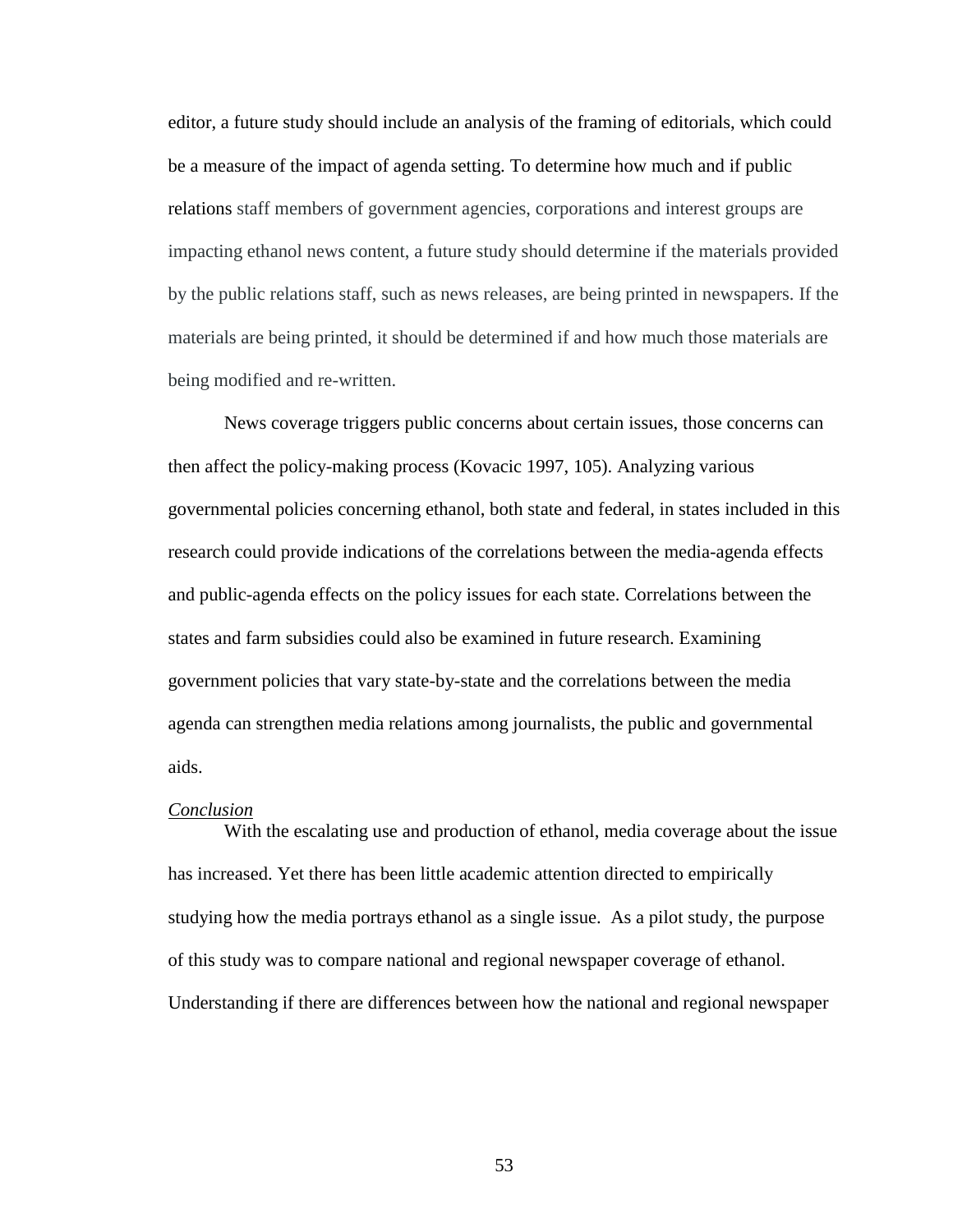media reports on ethanol can help ethanol advocates manage the issue more effectively in order to increase public, policy and media saliency.

Overall, data analyzed did not find significant correlations between national and regional newspapers and the tone, source types and themes of ethanol articles. Data did show differences in other affective attributes attached to the issue of ethanol. More articles were published in the newspaper located in the top ethanol producing state in the U.S., government sources are the most frequent type of source used in all the newspaper articles, and economic and government policy are the most frequently used article themes. National newspapers are more likely to contain ethanol news in Section A, while regional newspapers are most likely to contain ethanol news in Section D.

Because much of the daily news reports are prepared from materials provided by public relations staff members of government agencies, corporations and interest groups, deconstructing ethanol news content helps to strengthen issues management between public relations staff and clients. Media relations between public relations practitioners and journalists are also strengthened by understanding the needs of editors and patterns in ethanol news content.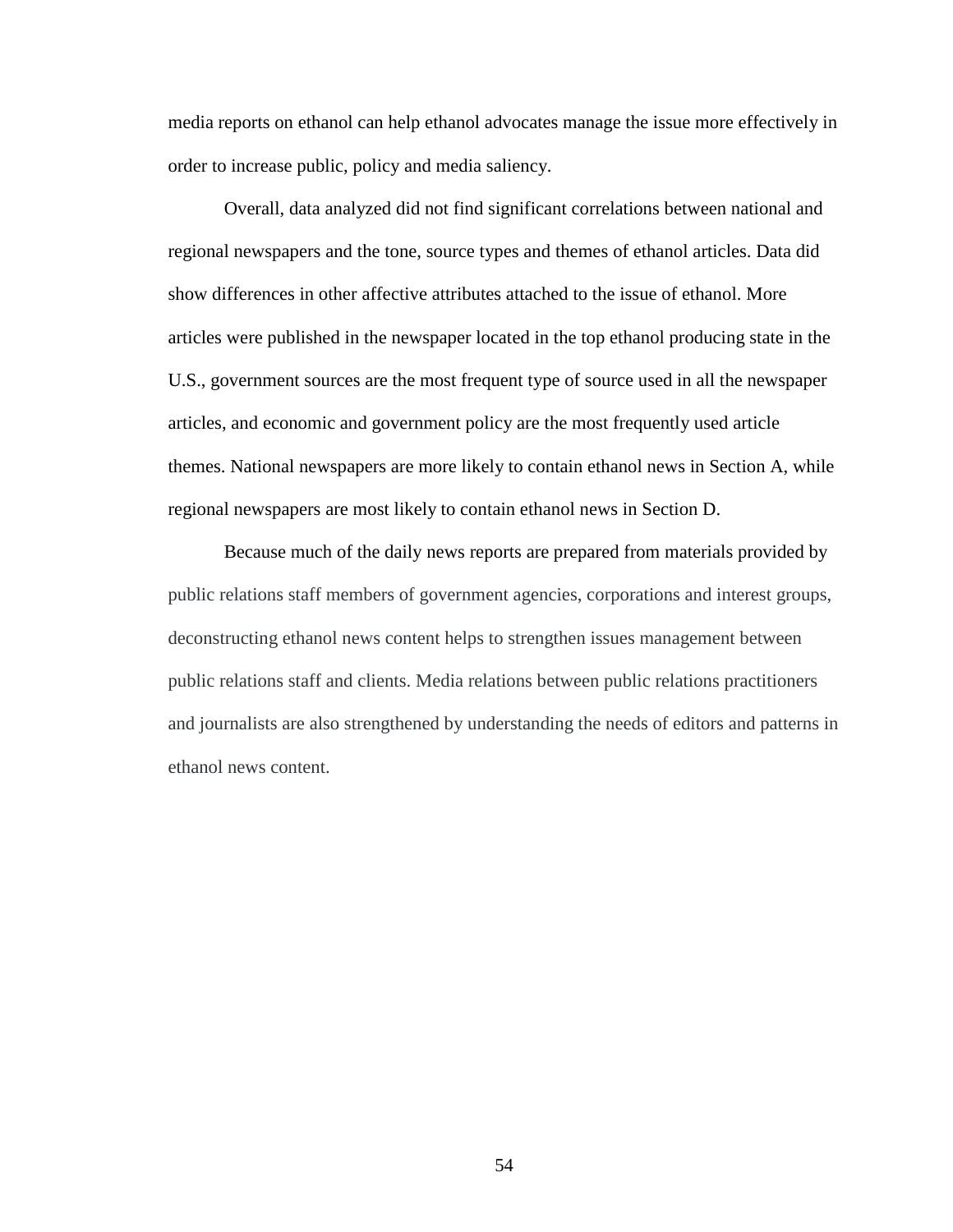### THESIS CODEBOOK

### *Smith Thesis Codebook (2008)*

This codebook is designed to help in the process of coding newspaper articles used in a content analysis comparing national and regional newspaper coverage of ethanol. Each variable is defined based on its use in this study. Coders are to refer to these definitions and only these definitions while coding newspaper articles. Other definitions of these words may be used outside of this study, but those definitions do not apply to this study. In addition, code the newspaper articles based on the following instructions. Although coders may have previous experience in research or coding, each study varies and therefore, code only according to the included instructions.

### *Instructions*

The purpose of this study is to compare national and regional coverage of ethanol in newspapers in terms of article source, size, placement in terms section and page number, headline and author attributes, the number and types of sources included in each story, overall article tone and theme.

Coders are responsible for reading newspaper articles and coding individual articles in compliance with the codebook. After reading an article, code it in numerical order on the corresponding code sheet. Specific instructions for coding each variable are provided.

In section one of this codebook a list of words and definitions are provided. These words are variables in this study and definitions included are the applications of the variables in this study. A coder"s first duty is to familiarize themselves with the variables and their definitions. Do this by reading through the list a few times and asking questions if a definition is not clearly understood.

Section two of this codebook includes a sample code sheet.

### *Basic Instructions*

- 1. Learn the variables to be coded
- 2. Read each definition completely
- 3. Read each article completely
- 4. Reach each article a second time while noting the existence of the listed variables. As coders find variables, mark them with a dash on the code sheet assigned to that article (article 1, code sheet 1). Variables to be coded are in order as they appear on the LexisNexis article print out. Tone and theme variables are to be coded last.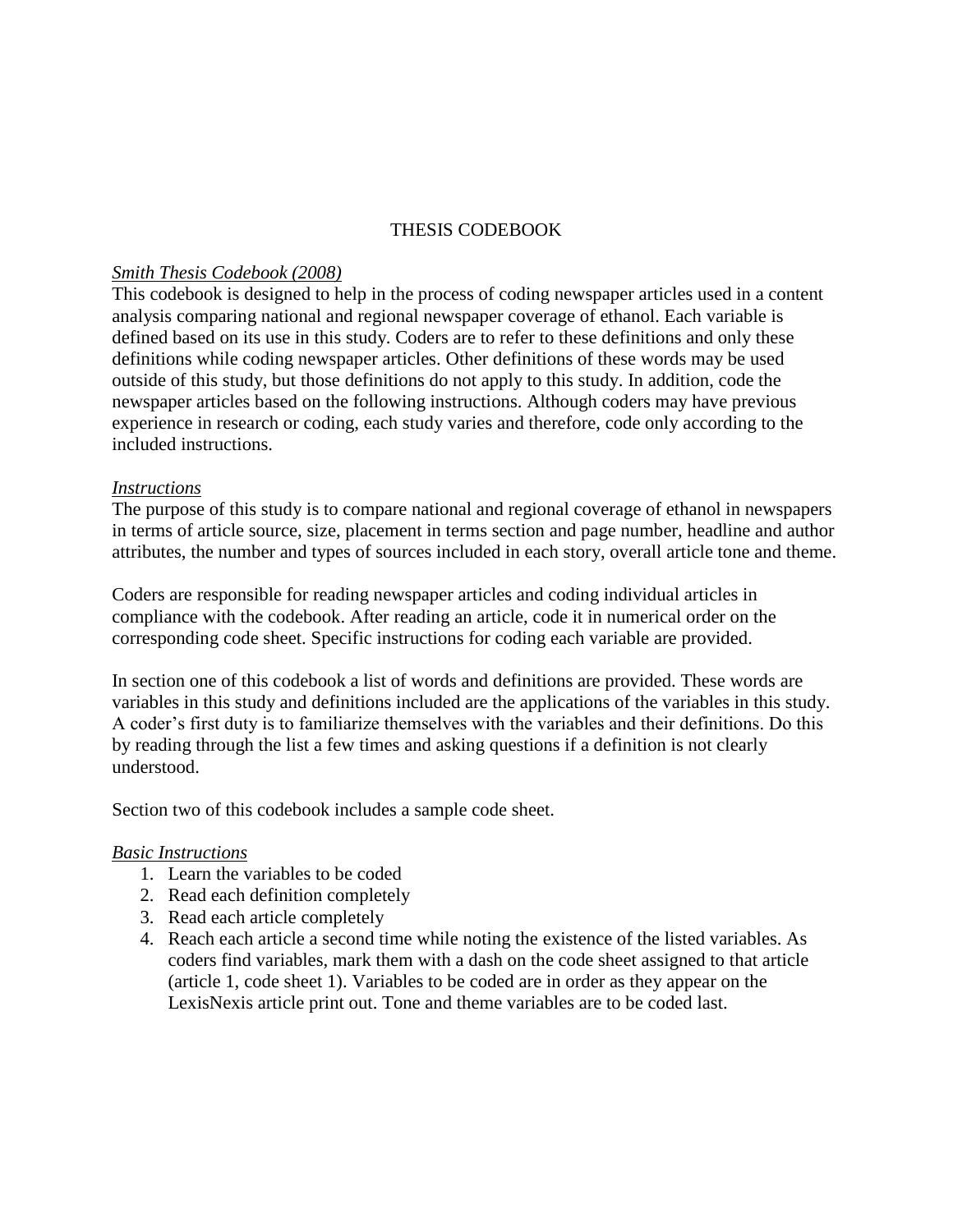# *Section I*

*Variables*

- V1- Article source
- V2- Word count
- V3- Newspaper section
- V4- Page number
- V5- Headline attributes
- V6- Type of author
- V7- Number of sources
- V8- Type of sources
- V9- Tone
- V10- Theme

## *Definitions*

- **1. Single journalist:** one name listed as the author or staff writer.
- **2. Two journalists:** two names are listed as the author or staff writer.
- **3. News service:** a news service such as Bloomberg, Associated Press or other news wire services are listed under the byline or as the author of the article.
- **4. News service modified:** a single name or multiple names of journalists are listed along with other news services under the byline or as the authors of the article.
- **5. Source:** any person interviewed in a story. Refers only to humans.
- **6. Farmer:** relates to any person who is married to or works primarily in the agricultural industry or supplies agricultural goods to the community.
- **7. Scientist:** relates to any person who works primarily in the science industry including biologists.
- **8. Government official:** relates to anyone who is an elected official, who works for an elected official, who is working to become an elected official and anyone who works for an administration operating under the government.
- **9. Representative from the ethanol industry:** refers to any individual who primarily works for, represents or supplies goods and services to the ethanol industry and refiners.
- **10. Environmental:** refers to any individual who primarily works for or represents an environmental organization.
- **11. Academic:** refers to an individual who primarily works in academia at any level.
- **12. Average person:** refers to any man, woman or child who does not primarily work in the farming, science, government, ethanol, environment or academic system, as a lobbyist, economist, for the petroleum/oil industry, auto industry. As a source, an average person"s occupation is not a factor.
- **13. Lobbyist:** refers to any person who works as a lobbyist. The article must list the person as a lobbyist.
- **14. Economist:** refers to any person referred to as an economist.
- **15. Petroleum/Oil:** refers to any person who works with or for any oil or petroleum company.
- **16. Financial:** refers to any person who works in or for financial institutions, in banking, as fund managers, investments firms, brokerage and venture capitalists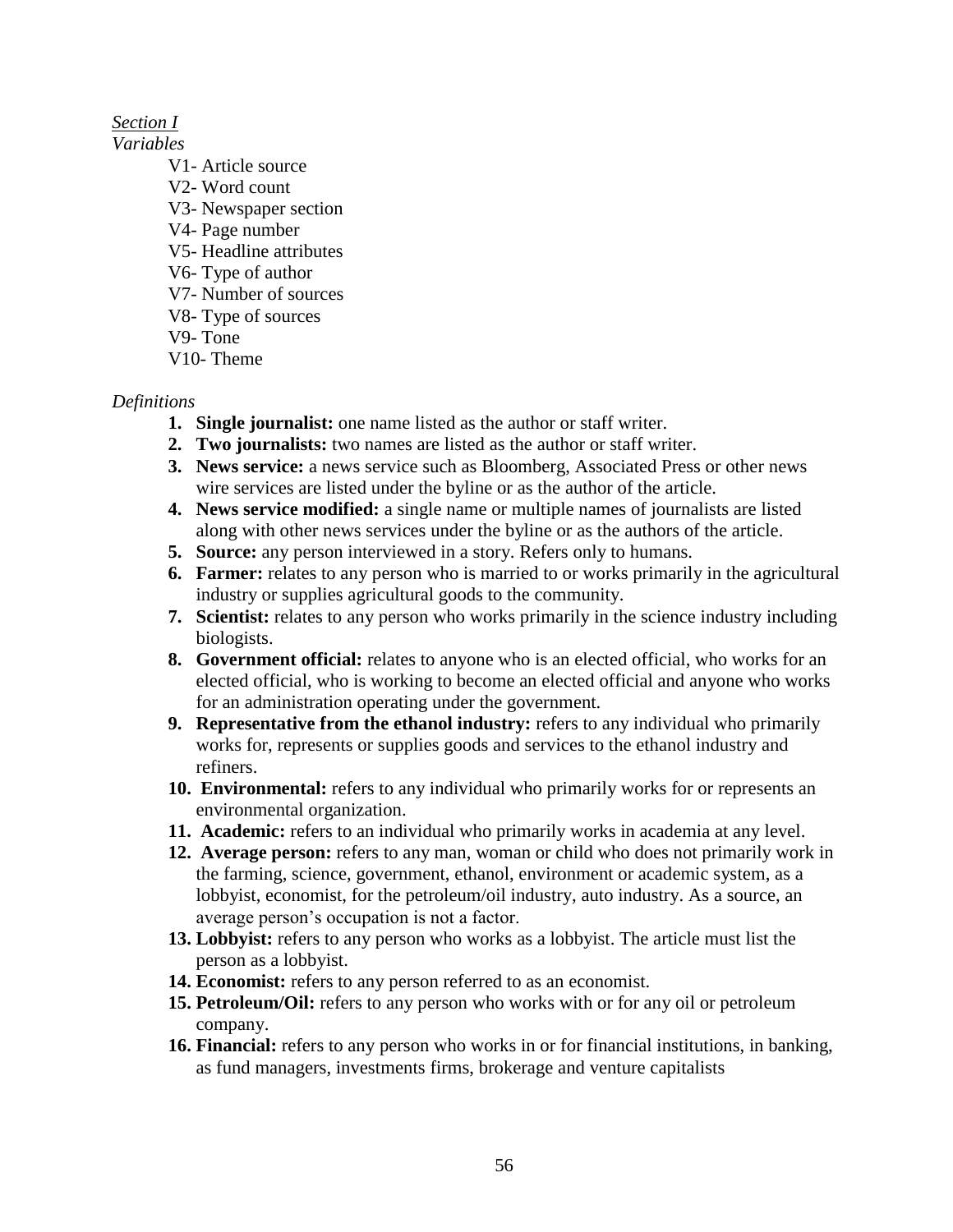- **17. Auto:** refers to individuals working in or for the auto industry.
- **18. Tone:** frame of mind.
- **19. Positive:** refers to a pro-ethanol frame of mind in that something of which an affirmation and assurance can be made; relates to the influence of good; to approve.
- **20. Negative:** refers to an anti-ethanol frame of mind of which is marked as lacking positive qualities such as disagreeable, hostile and withdrawal; opposing constructive treatment or development; relates to the side that upholds the contradictory side of a debate; to reject or disapprove.
- **21. Neutral:** refers to an impartial frame of mind concerning ethanol of which is marked as not being engaged on either side; not aligned with an ideological grouping; neither one nor the other; a position of disengagement.
- **22. Theme:** a subject or topic of discourse.
- **23. Economic Theme:** refers to a subject relating to the production, distribution and consumption of goods and services.
- **24. Environmental Theme:** refers to a subject relating to or concerned with ethanol affecting the circumstances, objects or conditions by which one is surrounded.
- **25. Energy Theme:** ethanol relating to or being used in the capacity of making something active, move or operate.
- **26. Agricultural Theme:** refers to ethanol relating to or being used in the science of cultivating the soil, producing crops, raising livestock and operations of a farm.
- **27. Government Policy Theme:** refers to ethanol relating to authoritative direction, concepts or control, the office, authority or function of a political unit.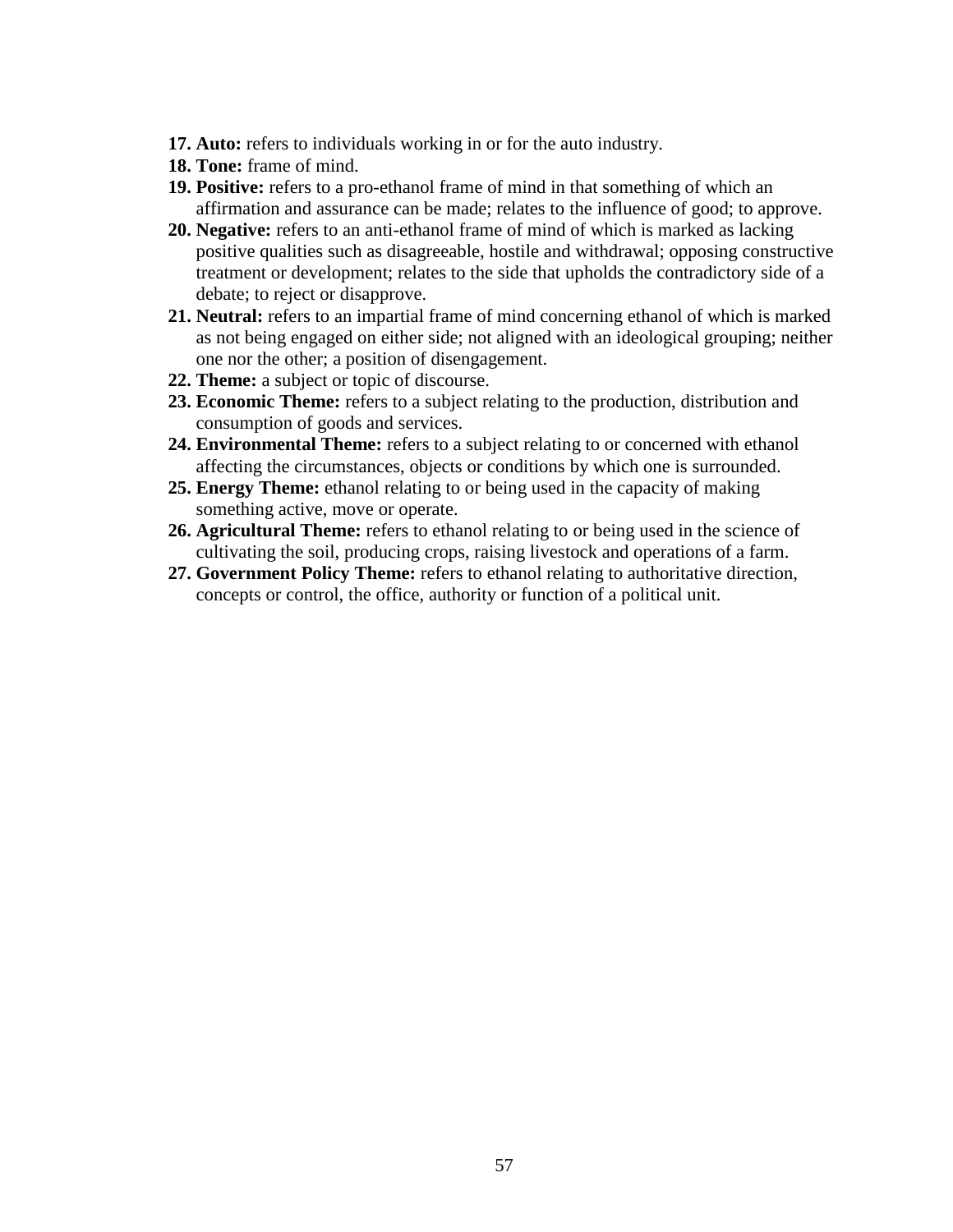### *Section II*

- I. Article source: the newspaper source the article was published in.
	- 1- The Wall Street Journal
	- 2- New York Times
	- 3- Los Angeles Times
	- 4- Washington Post
	- 5- Des Moines Register
	- 6- Omaha World-Herald
	- 7- Chicago Tribune
	- 8- St. Paul Pioneer Press
- II. Word count: the exact number of words included in the article. The exact article word count will be provided by the LexisNexis database and handwritten on the blank space.
- III. Newspaper section: the section of newspaper the article was published in. The exact section the article was published in will be provided by the LexisNexis database.
	- 1- Section A

\_\_\_\_\_\_\_\_\_

- 2- Section B
- 3- Section C
- 4- Section D
- 5- Section E
- 6- Section F
- 7- Section G
- 8- Section H
- 9- Section ET
- 10- Other
- IV. Page number: the page number of the newspaper the article was placed on. The exact page number the article was placed on will be provided by the LexisNexis database.
	- 1- Page one
	- 2- Page two
	- 3- Page three
	- 4- Page four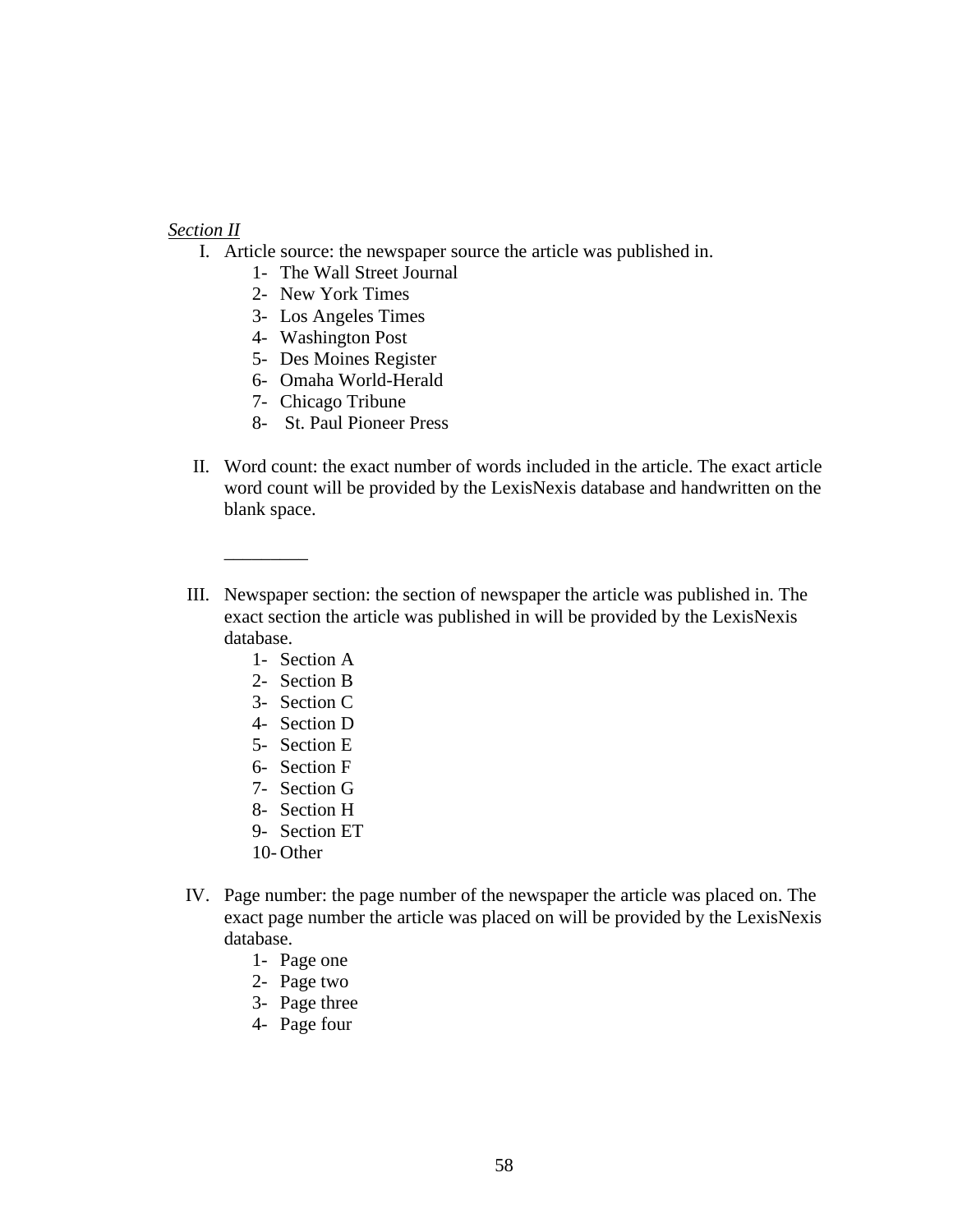- 5- Page five
- 6- Page six
- 7- Page seven
- 8- Page eight
- 9- Page nine
- 10- Page ten
- 11- Page 11
- 12- Page 12
- 13- Page 13
- 14- Page 14
- 15- Page 15
- 16- Page 16
- 17- Page 17
- 18- Page 18
- 19- Page 19
- 20- Page 20
- V. Is the word "ethanol" in the headline? When viewing the main headline of the article determine if the word "ethanol" is included.
	- 1- Yes
	- 2- No
- VI. Type of author: the individual who wrote the article. Author names are seen on the byline section of the LexisNexis search.
	- 1- Single journalist
	- 2- Two journalists
	- 3- News service
	- 4- News service modified
	- 5- Other
- VII. Number of sources: the total number of sources in an article.
	- 1- One
	- $2 Two$
	- 3- Three
	- 4- Four
	- 5- Five
	- 6- Six
	- 7- Seven
	- 8- Eight
	- 9- Nine
	- 10- Ten
	- 11- Eleven
	- 12- Twelve

VIII. Source one: the type of source interviewed in the story.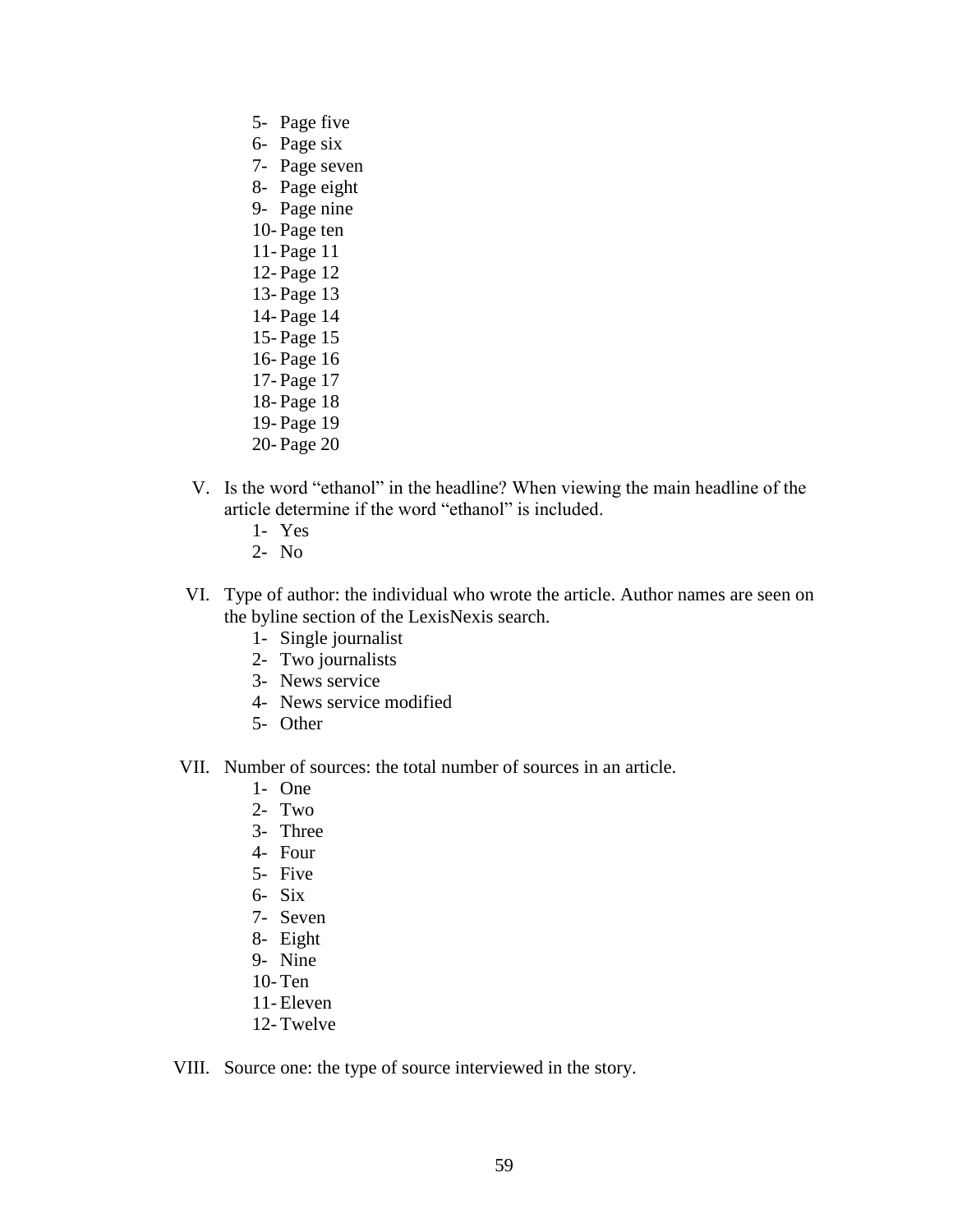- 1- Farmer
- 2- Scientist
- 3- Government official
- 4- Representative from the ethanol industry
- 5- Environmental source
- 6- Academic
- 7- Average person
- 8- Lobbyist
- 9- Economist
- 10- Petroleum/Oil
- 11- Auto
- 12- Financial
- 13- Other
- IX. Source two: the type of source interviewed in the story.
	- 1- Farmer
	- 2- Scientist
	- 3- Government official
	- 4- Representative from the ethanol industry
	- 5- Environmental source
	- 6- Academic
	- 7- Average person
	- 8- Lobbyist
	- 9- Economist
	- 10- Petroleum/Oil
	- 11- Auto
	- 12- Financial
	- 13- Other
- X. Source three: the type of source interviewed in the story.
	- 1- Farmer
	- 2- Scientist
	- 3- Government official
	- 4- Representative from the ethanol industry
	- 5- Environmental source
	- 6- Academic
	- 7- Average person
	- 8- Lobbyist
	- 9- Economist
	- 10- Petroleum/Oil
	- 11- Auto
	- 12- Financial
	- 13- Other
- XI. Source four: the type of source interviewed in the story.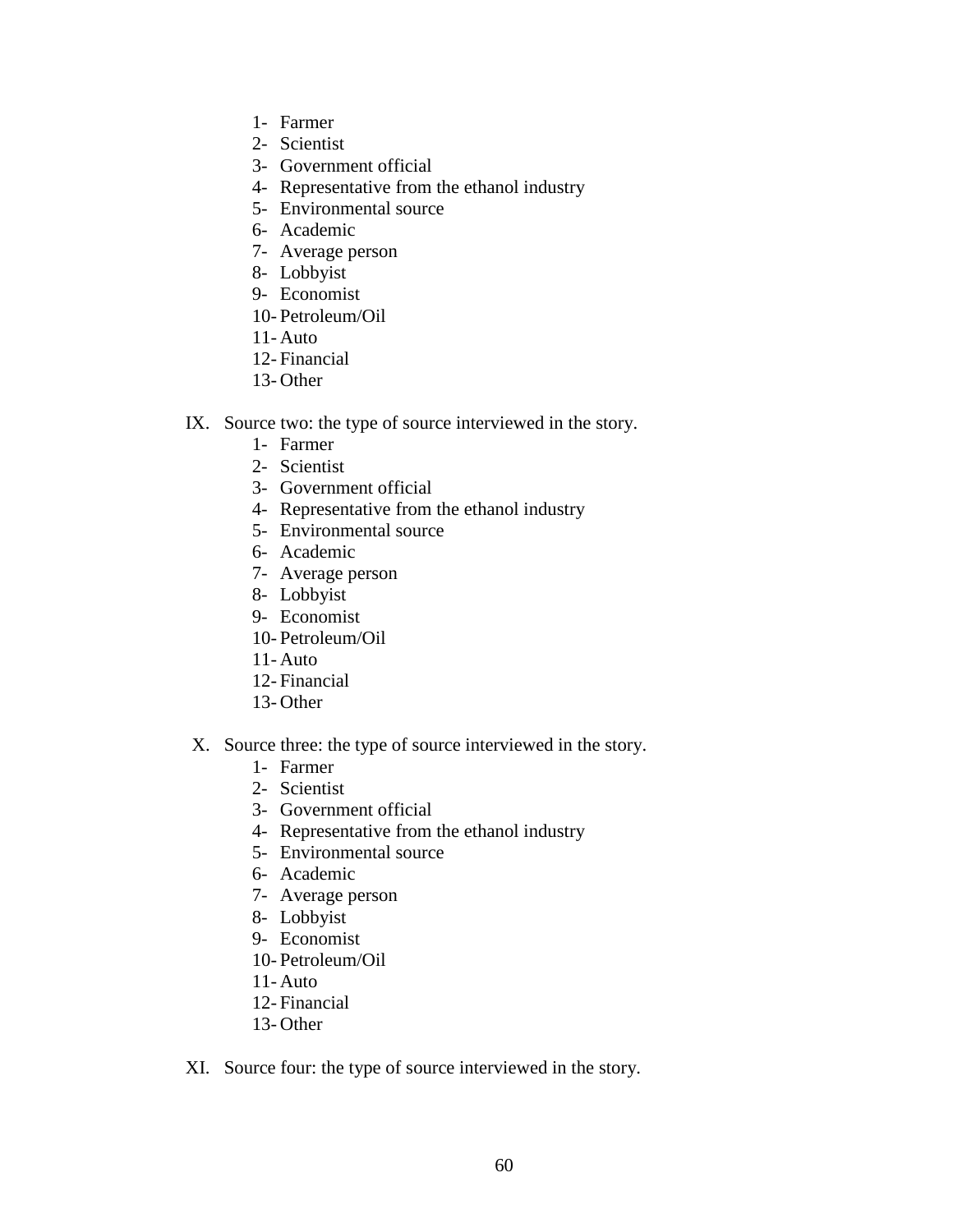- 1- Farmer
- 2- Scientist
- 3- Government official
- 4- Representative from the ethanol industry
- 5- Environmental source
- 6- Academic
- 7- Average person
- 8- Lobbyist
- 9- Economist
- 10- Petroleum/Oil
- 11- Auto
- 12- Financial
- 13- Other
- XII. Source five: the type of source interviewed in the story.
	- 1- Farmer
	- 2- Scientist
	- 3- Government official
	- 4- Representative from the ethanol industry
	- 5- Environmental source
	- 6- Academic
	- 7- Average person
	- 8- Lobbyist
	- 9- Economist
	- 10- Petroleum/Oil
	- 11- Auto
	- 12- Financial
	- 13- Other
- XIII. Source six: the type of source interviewed in the story.
	- 1- Farmer
	- 2- Scientist
	- 3- Government official
	- 4- Representative from the ethanol industry
	- 5- Environmental source
	- 6- Academic
	- 7- Average person
	- 8- Lobbyist
	- 9- Economist
	- 10- Petroleum/Oil
	- 11- Auto
	- 12- Financial
	- 13- Other
- XIV. Source seven: the type of source interviewed in the story.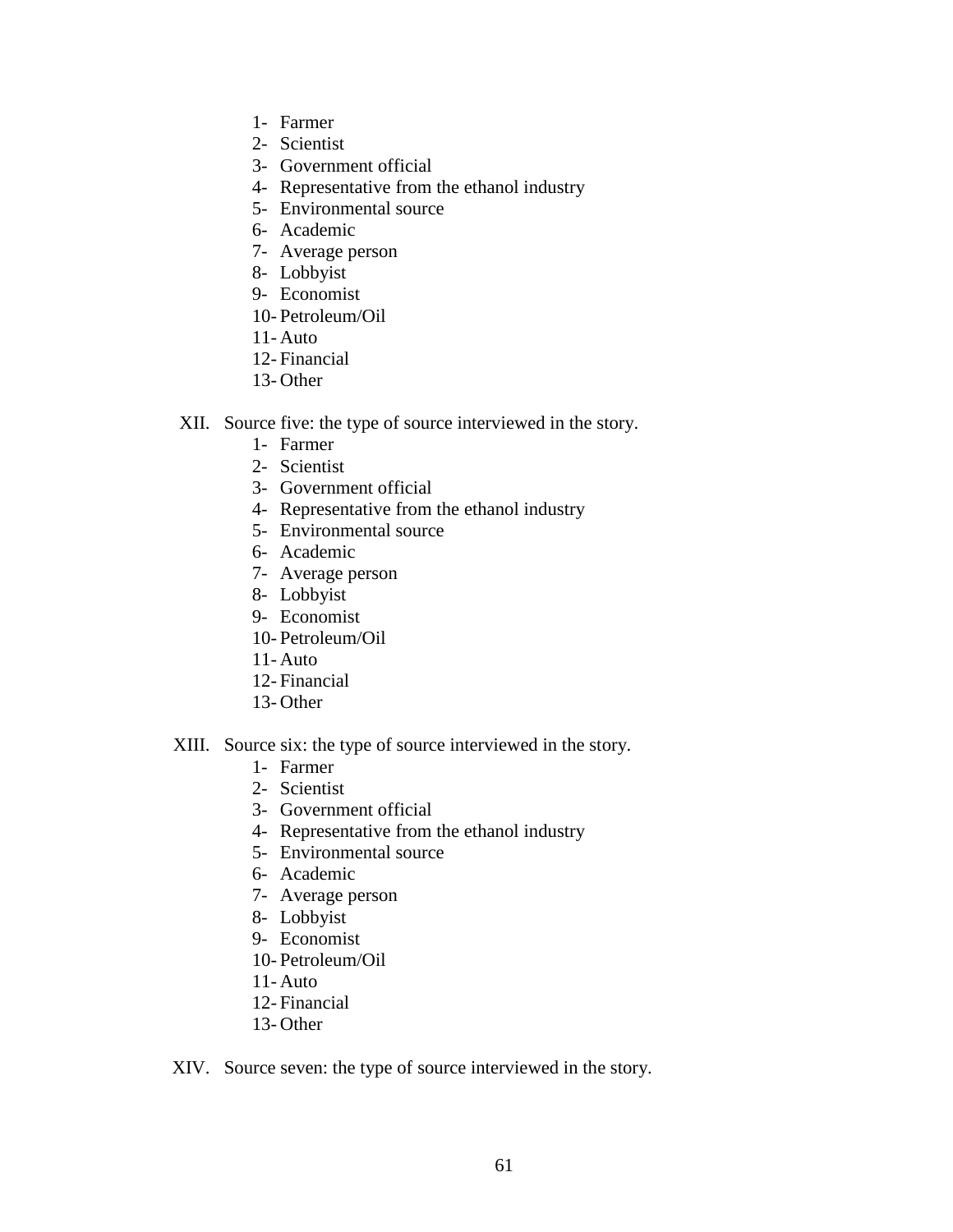- 1- Farmer
- 2- Scientist
- 3- Government official
- 4- Representative from the ethanol industry
- 5- Environmental source
- 6- Academic
- 7- Average person
- 8- Lobbyist
- 9- Economist
- 10- Petroleum/Oil
- 11- Auto
- 12- Financial
- 13- Other
- XV. Source eight: the type of source interviewed in the story.
	- 1- Farmer
	- 2- Scientist
	- 3- Government official
	- 4- Representative from the ethanol industry
	- 5- Environmental source
	- 6- Academic
	- 7- Average person
	- 8- Lobbyist
	- 9- Economist
	- 10- Petroleum/Oil
	- 11- Auto
	- 12- Financial
	- 13- Other

### XVI. Source nine: the type of source interviewed in the story.

- 1- Farmer
- 2- Scientist
- 3- Government official
- 4- Representative from the ethanol industry
- 5- Environmental source
- 6- Academic
- 7- Average person
- 8- Lobbyist
- 9- Economist
- 10- Petroleum/Oil
- 11- Auto
- 12- Financial
- 13- Other

### XVII. Source ten: the type of source interviewed in the story.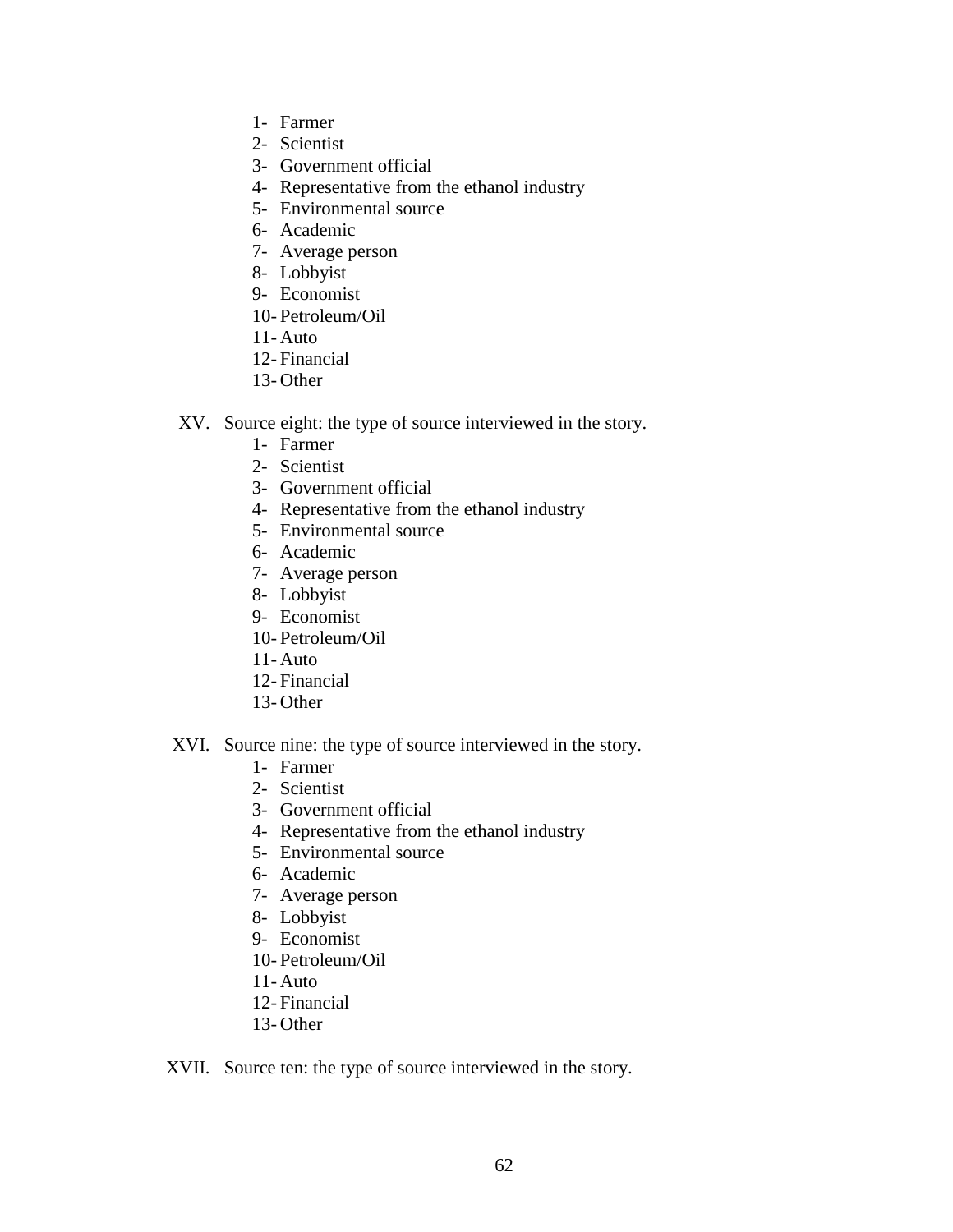- 1- Farmer
- 2- Scientist
- 3- Government official
- 4- Representative from the ethanol industry
- 5- Environmental source
- 6- Academic
- 7- Average person
- 8- Lobbyist
- 9- Economist
- 10- Petroleum/Oil
- 11- Auto
- 12- Financial
- 13- Other
- XVIII. Source eleven: the type of source interviewed in the story.
	- 1- Farmer
	- 2- Scientist
	- 3- Government official
	- 4- Representative from the ethanol industry
	- 5- Environmental source
	- 6- Academic
	- 7- Average person
	- 8- Lobbyist
	- 9- Economist
	- 10- Petroleum/Oil
	- 11- Auto
	- 12- Financial
	- 13- Other
	- XIX. Source twelve: the type of source interviewed in the story.
		- 1- Farmer
		- 2- Scientist
		- 3- Government official
		- 4- Representative from the ethanol industry
		- 5- Environmental source
		- 6- Academic
		- 7- Average person
		- 8- Lobbyist
		- 9- Economist
		- 10- Petroleum/Oil
		- 11- Auto
		- 12- Financial
		- 13- Other

XX. Tone: the apparent tone of the entire article.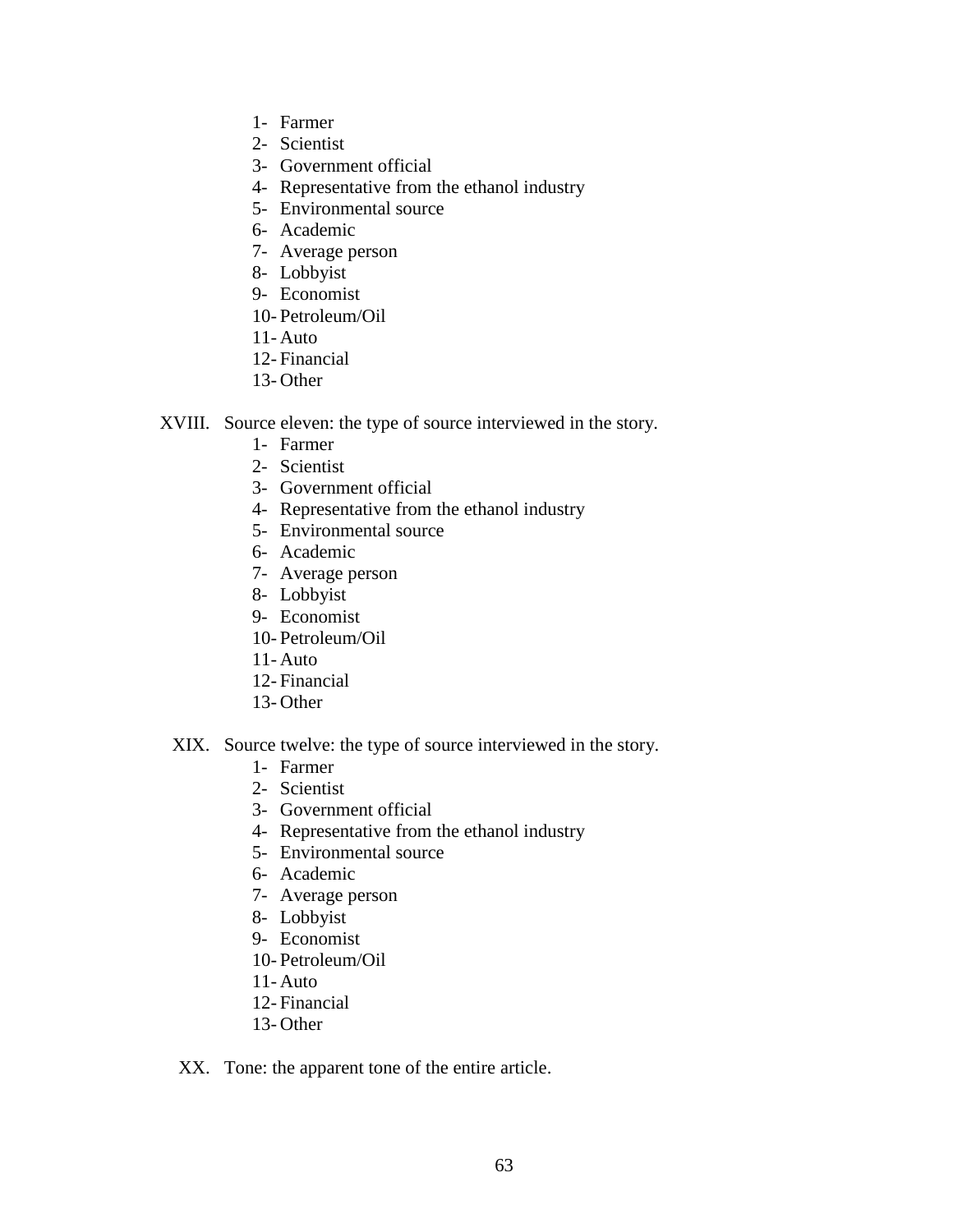- 1 Positive
- 2 Negative
- 3 Neutral

# XXI. Article theme: the apparent overall theme of the article.

- 1- Economic
- 2- Environmental
- 3- Energy
- 4- Agricultural
- 5- Government Policy
- 6- Other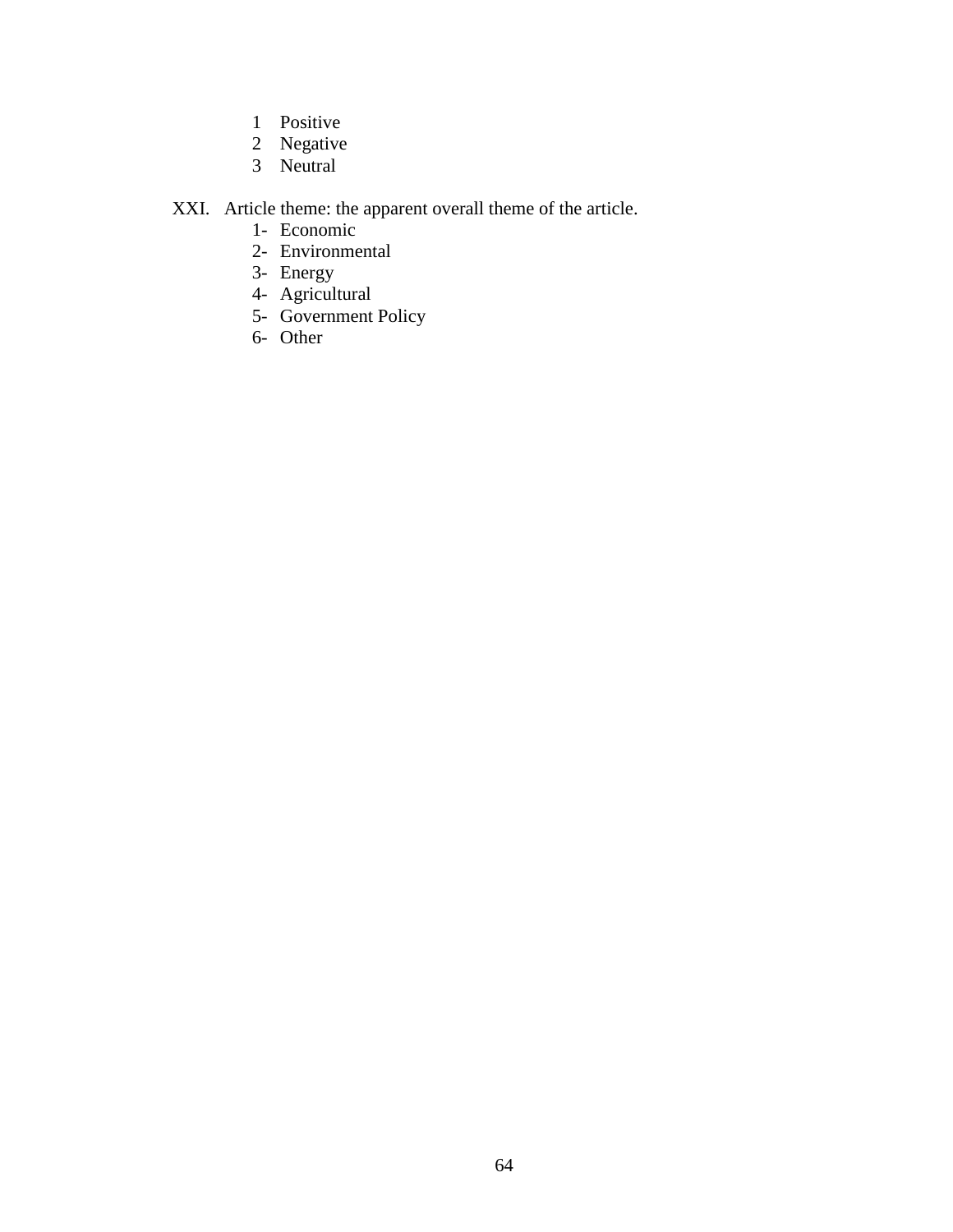### **REFERENCES**

- Adams, W. 1986.Whose Lives Count? TV Coverage of Natural Disasters. *Journal and Communication* 36: 113-22.
- Ader, Christine. 1995. A Longitudinal Study of Agenda Setting for the Issue of Environmental Pollution. *Journalism and Mass Communication Quarterly* 72 (summer), no. 2: 300-311.
- Alternative Fuels and Advanced Vehicles Data Center. 2008. On-line. Available from Internet, http://www.afdc.energy.gov/afdc/, accessed 1 October 2008.
- American Coalition for Ethanol. 2008. On-line. Available from Internet, [http://www.ethanol.org/index.php?id=79&parentid=26,](http://www.ethanol.org/index.php?id=79&parentid=26) accessed 6 October 2008.
- Askari, E. 1995. *Readers Thirst for More about Their Environment*. American Editor 771:14-16.
- Atwater, Tony, Michael Salwen, and Ronald Anderson. 1985. Media Agenda-Setting With Environmental Issues. *Journalism Quarterly* 62 (summer): 393-397.
- Bendix, Jacob, and Carol M. Liebler. 1999. Place, Distance, and Environmental News: Geographic Variation in Newspaper Coverage of the Spotted Owl Conflict. *Annals of the Association of American Geographers* 89, no. 4: 658-676.

\_\_\_\_\_\_\_\_. 1991. Environmental Degradation in Brazilian Amazonia: Perspectives in U.S. News Media. *The Professional Geographer* 43: 474-85.

Benton, M., and P.J. Frazier. 1976. The agenda setting function of the mass media at three Levels of "information holding." *Communication Research* 3: 261-74.

Berelson, B. 1954. Content Analysis. In *The Handbook of Social Psychology, Theory and Method*, ed. G. Lindzey, 488-505. London: Addison-Wesley Publishing.

Berkowitz, D., and D. Beach. 1993. Newspaper sources and news context: The role of Routine news, conflict and proximity. *Journalism Quarterly*, no: 70: 4-12.

Bowman, C. 1996. Needed: A Recommitment. *Nieman Reports* 50: 5-8.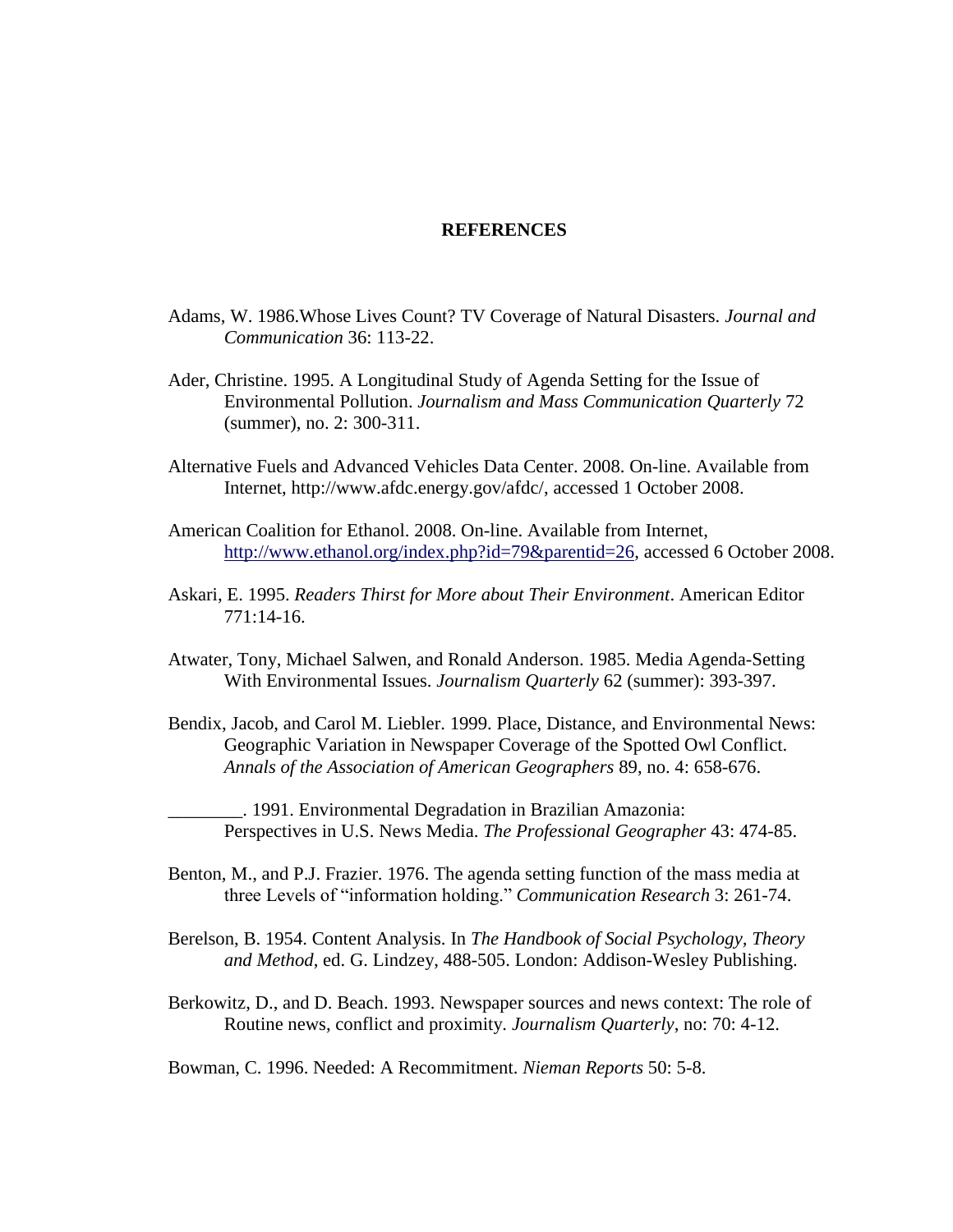- Breen, Bill. 1993. Dueling quotes and other flawed conventions in environmental journalism.*Garbage* 6: 40-44.
- Brug, Wouter, Holli Semetko, and Patti Valkenburg. 2006. Media Priming in a Multi-Party Context: A Controlled Naturalistic Study in Political Communication. *Political Behavior* 29: 115-141.
- Bryant, Jennings, and Dolf Zillmann, eds.1994. *Media Effects: Advances in Theory and Research*. New Jersey: Lawrence Erlbaum Associates.
- Burgess, J. 1990. The Production and Consumption of Environmental Meanings in the Mass Media: A Research Agenda for the 1990s. *Transactions of the Institute of British Geographers N.S.* 15: 139-61.
- Carmody, K. 1995. It's a Jungle Out There. *Columbia Journalism Review* 34: 40-45.
- Cho, Sooyoung. 2006. Network News Coverage of Breast Cancer, 1974 to 2003. *Journalism and Mass Communication Quarterly* 83 (spring), no 1: 116-130.
- Chong, Dennis, and J. N. Druckman. 2007. Framing Theory. *Annual Review of Political Science* 10: 103-26.
- Cohen, B.C. 1963. The Press and Foreign Policy. Princeton University Press.
- Cook, Fay, Tom Tyler, Edward Goets, Margaret Gordon, David Protess, Donna Leff and Harvey Molotch, eds.1983. Media and Agenda Setting: Effects on the Public, Interest Group Leaders, Policy Makers, and Policy. *Public Opinion Quarterly* 47: 16-35.
- Cottle, Simon, ed. 2003. *News, Public Relations and Power*. London: Sage Publications.
- Curtin, Patricia, and Eric Rhodenbaugh. 2001. Building the news media agenda on the Environment: A comparison of public relations and journalistic sources. *Public Relations Review* 27: 179-198.
- Cutlip, Scott M., Allen H. Center, Glen M. Broom. 2000. *Effective Public Relations*. New Jersey: Prentice Hall.
- Davison, W. Phillips, James Boylan, and Frederick T.C. Yu. 1976. *Mass Media systems and Effects*. New York: Praeger Publishers.
- Dearing, James W., and Everett M. Rogers. 1996. *Agenda-Setting*. Thousand Oaks. SAGE Publications.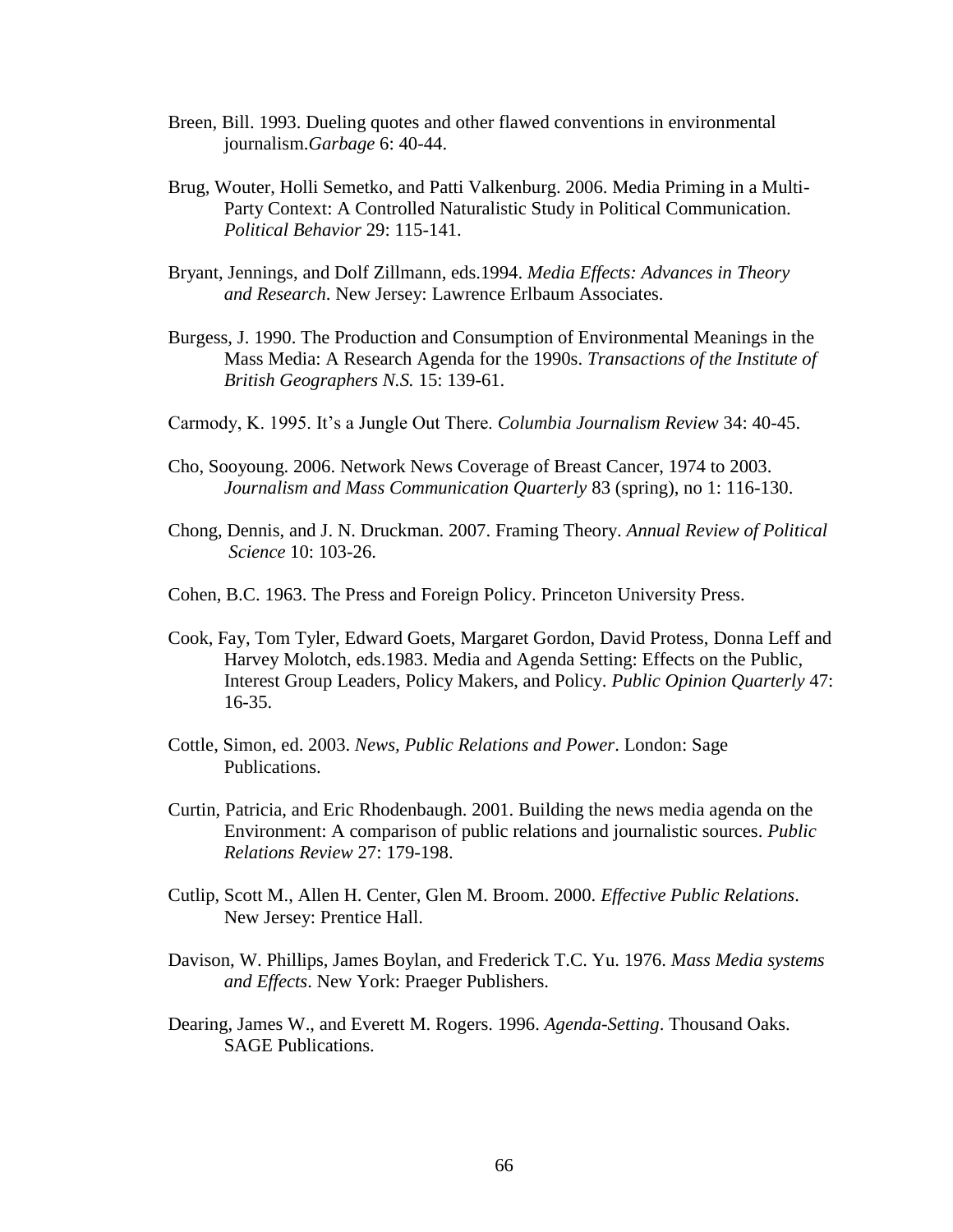- Demers, D.P., D. Craff, Y. Choi, and B.M. Pessin. 1989. Issue obtrusiveness and the agenda-setting effects of national network news. *Communication Research* 16: 793-812.
- Druckman, J.N., and K.R. Nelson. 2003. Framing and deliberation. *American Journalism of Political Science* 47: 728-44.
- Edwards III, G.C., and B.D. Wood. 1999. The President, Congress and the media. *American Political Science Review* 93: 327-44.
- Edy, Jill A., and Patrick C. Meirick. 2007. Wanted, Dead or Alive: Media Frames, Frame Adoption, and Support for the War in Afghanistan. *Journal of Communication* 57: 119-141.
- Entman, R. 1993. Framing: Toward clarification of a fractured paradigm. *Journal and Communication* 43: 51-58.
- Eyal, C.H. 1979. *The roles of newspapers and television in agenda-setting*. Paper Presented at the annual meetings of the American Associations of Public Opinion Research (May). Buck Hill Falls, Pa.
- Eyal, C.H., J.P. Winter, and W.F. DeGeorge. 1981. The Concept of Time Frame in Agenda Setting. In *Mass Communication Yearbook*, no. 2 ed. G.C. Wilhoit, 225- 245. Beverly Hills, CA: Sage.
- Funkhouser, G.R. 1973. Trends in media coverage of the issues of the 60"s. *Journalism Quarterly* 50: 533-38.
- Gamson, W.A. 1992. *Talking Politics*. New York: Cambridge University Press.
- Ghanem, S. 1997. Filling in the tapestry: The second level of agenda setting. In *Communication and Democracy*, ed. M. McCombs, D.L. Shaw and D. Weaver 3- 14. Mahwah, NJ: Erlbaum.
- Gitlin, Todd. 1980. *The Whole World is Watching: Mass Media in the Making and Unmaking Of the New Left*. Berkeley: University of California Press.
- Goffman, E. 1974. *Frame analysis*. New York: Harper and Row.
- Gormley, W.T., Jr. 1975. Newspaper agendas and political elites. Journalism Quarterly 52: 30-38.
- Graham, J.D., and P.R. Dziuban. 1996. Why Important Stories are Underreported. *Nieman Reports* 50: 27-28.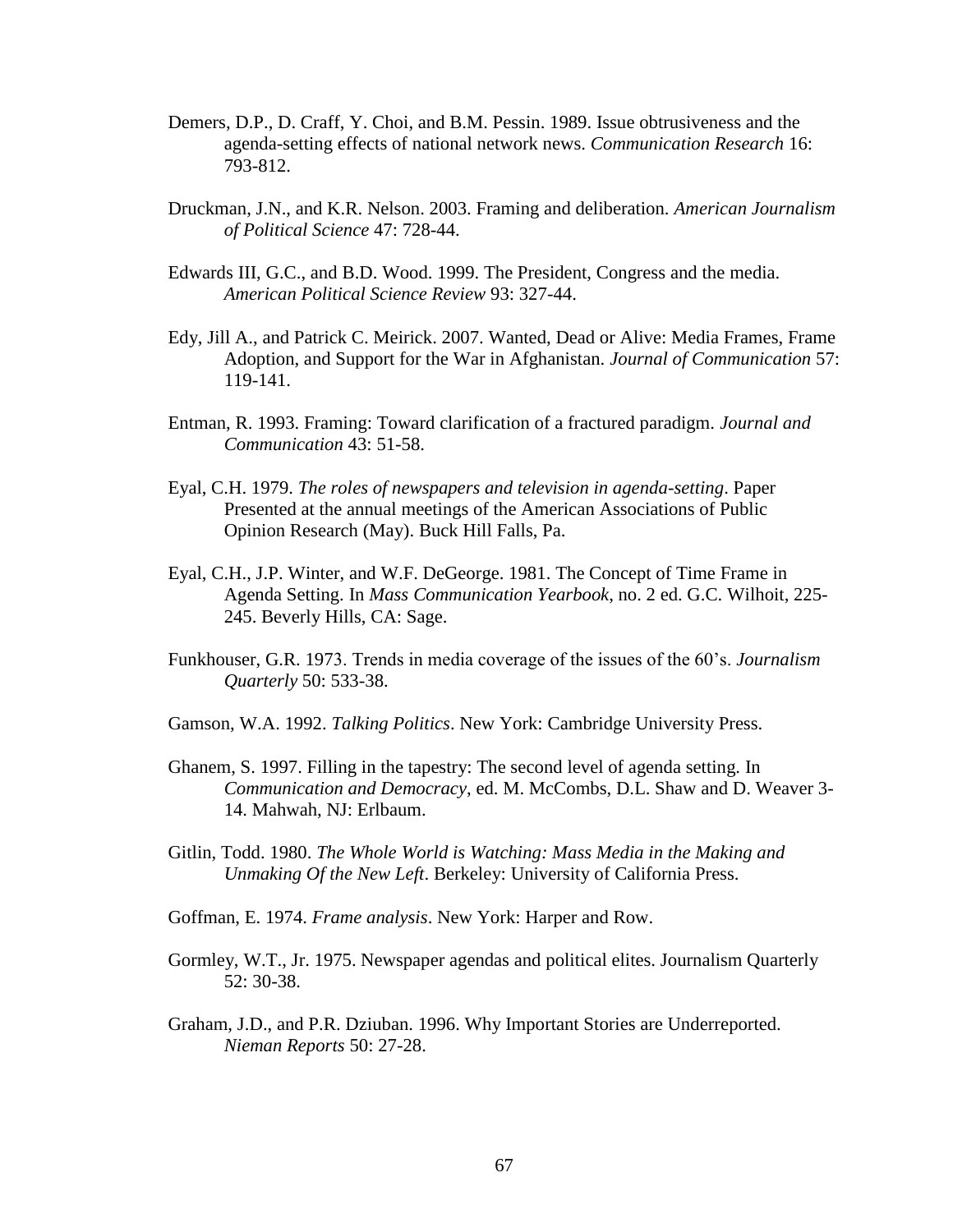- Haigh, Michel M., Michael Bruce and Elizabeth Craig. 2008. Mad Cow Coverage More Positive in Midwest Papers. *Newspaper Research Journal* 29 (winter), no.1: 50-62.
- Halberstam, D. 1979. *The powers that be*. New York: Knopf.
- Hatfield, M.O. 1991. *Old Growth and Media: A Lawmaker's Perspective*. In Media and the Environment, ed. C.L. LaMay and E.E. Dennis. Washington: Island Press.
- Hayes, Danny. 2008. Does the Messenger Matter? *Political Research Quarterly* 61, no. 1:134-146.
- Hester, Joe Bob, and Rhonda Gibson. 2007. The Agenda-Setting Function of National Versus Local Media: A Time-Series Analysis for the Issue of Same-Sex Marriage. *Mass Communication and Society* 10, no. 3: 299-317.
- Howard, Carole M., and Wilma K. Mathews. 2000. *On Deadline: Managing Media Relations*. Prospect Heights: Waveland Press, Inc. 7.
- Hsia, H.J. 1988. Mass *Communications Research Methods: A Step-by-Step Approach*. New Jersey: Lawrence Erlbaum Associates.
- Iyengar, S. 1991. *Is anyone responsible? How television frames political issues*. Chicago: University of Chicago Press.
- Iyengar, S., and D.R. Kinder. 1987. *News that matters: Television and American Opinion.* Chicago: University of Chicago Press.
- Jeffres, L.W. 1997. *Mass media effects*. Chicago: Waveland Press Inc.
- Johnson, Renee. 2008. *What is the "Farm Bill?"* Washington, D.C.: CRS Report for Congress. RS 22131: 1-6.
- Kendall, Diana. 2005. *Framing Class*. New York: Rowman and Littlefield Publishers, Inc.
- Kendall, Robert. 1996. *Public Relations Campaign Strategies*. New York: Harper Collins College Publishers.
- Kim, Sei-Hill, Dietram A. Scheufele, and James Shanahan. 2002. Think about it this way: attribute agenda-setting function of the press and the public"s evaluation of a local issue. Journalism and Mass Communication Quarterly 79 (spring), no. 10: 7-25
- King, Pu-tsung. 1997. The Press, Candidate Images, and Voter Perceptions. In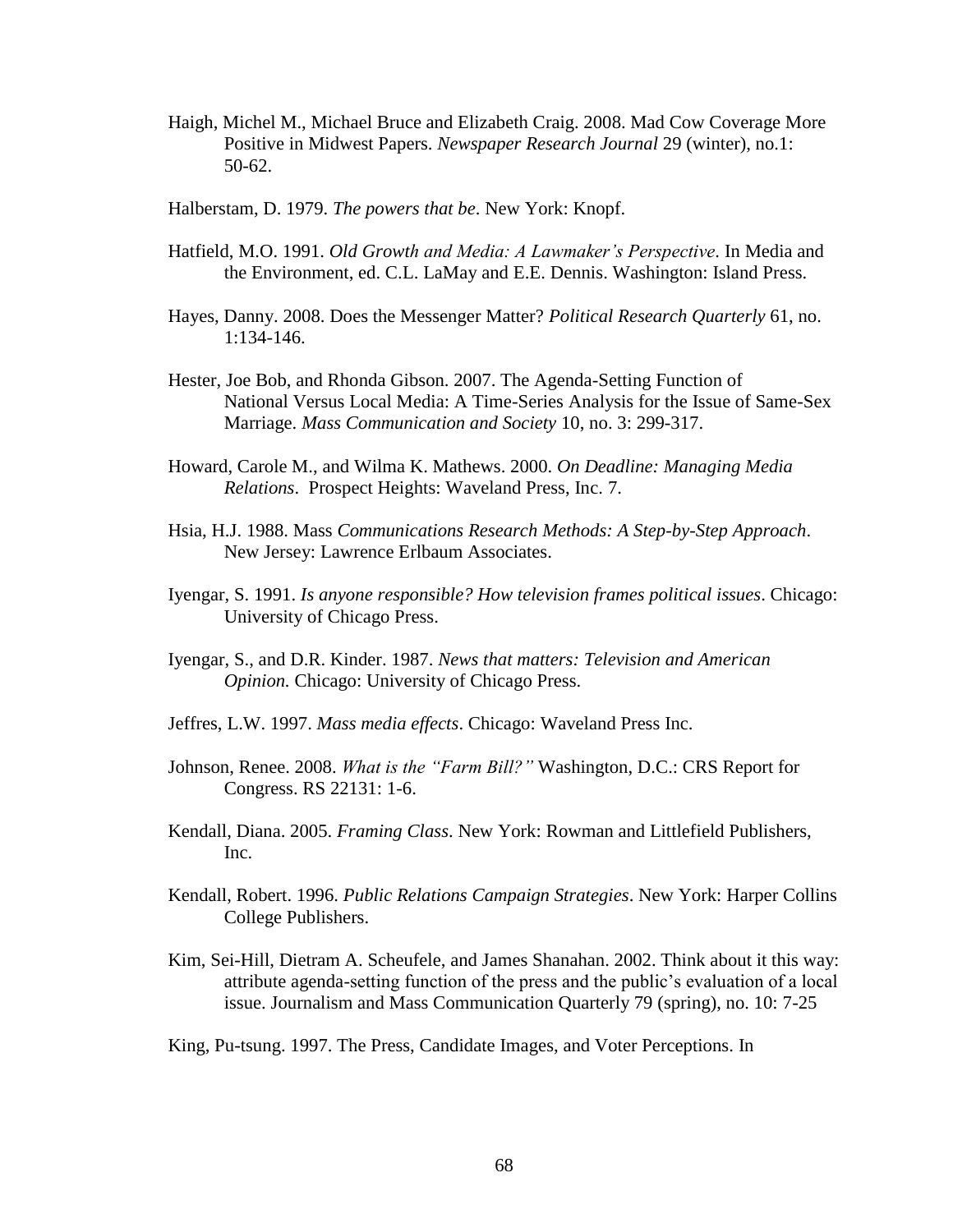Communication and Democracy, ed. M. McCombs, D. Shaw and D. Weaver, 29- 40. New Jersey: Lawrence Erlbaum Associates.

- Kosicki, Gerald M. 1993. Problems and opportunities in agenda-setting research. *Journal of Communication* 42, no. 2. 115.
- Kovacic, Branislav, ed. 1997. *Emerging Theories of Human Communication*. New York: State University of New York Press.
- Lee, G.H. 2004. Reconciling cognitive priming vs. obtrusive contingency hypotheses. *Gazette: International Journal for Communication Studies* 66: 151-167.
- Lee, Martin, and Norman Solomon. 1990. *Unreliable Sources: A Guide to Detecting Bias in the News Media*. New York: Carol Publishing Group.
- Lippmann, Walter. 1922. *Public Opinion*. New York: Macmillan.
- MacKuen, M.B. 1979. Social communication and the mass policy agenda. Ph.D. thesis, University Of Michigan.
- Martin, S.R. 1988. Proximity Does Not Assure Newsworthiness. *Journalism Quarterly* 60: 731-32.

\_\_\_\_\_\_\_\_. 1988. Proximity of Event as Factor in Selection of News Sources. *Journalism Quarterly* 65: 986-89.

- Mastin, Teresa, Jounghwa Choi, Gia Barboza, and Lori Post, eds. 2007. Newspapers" Framing of Elder Abuse: It"s Not a Family Affair. *Journalism and Mass Communication Quarterly* 84, no. 4: 777-794.
- McCaffrey, Paul, ed. 2008. The Reference Shelf. Vol. 80, no. 3, *U.S. National Debate Topic 2008-2009: Alternative Energy*. New York: The HW. Wilson Company.
- McClure, R.D., and T.E. Patterson. 1976. Setting the political agenda: print vs. network news. *Journalism Communication* 26, no. 2: 23-28.
- McCombs, Maxwell. 2005. A look at agenda-setting: Past, present and future. *Journalism Studies* 6, no. 4: 543-557.

\_\_\_\_\_\_\_\_. 1977. Newspaper versus television: Mass communication effects across time. In *The Emergence of American Political Issues: The agenda-setting function of the press*, ed. D.L. Shaw and M.E. McCombs, 89-105. St. Paul, Minn.: West.

\_\_\_\_\_\_\_\_. 2004. *Setting the Agenda*. Cambridge: Polity Press.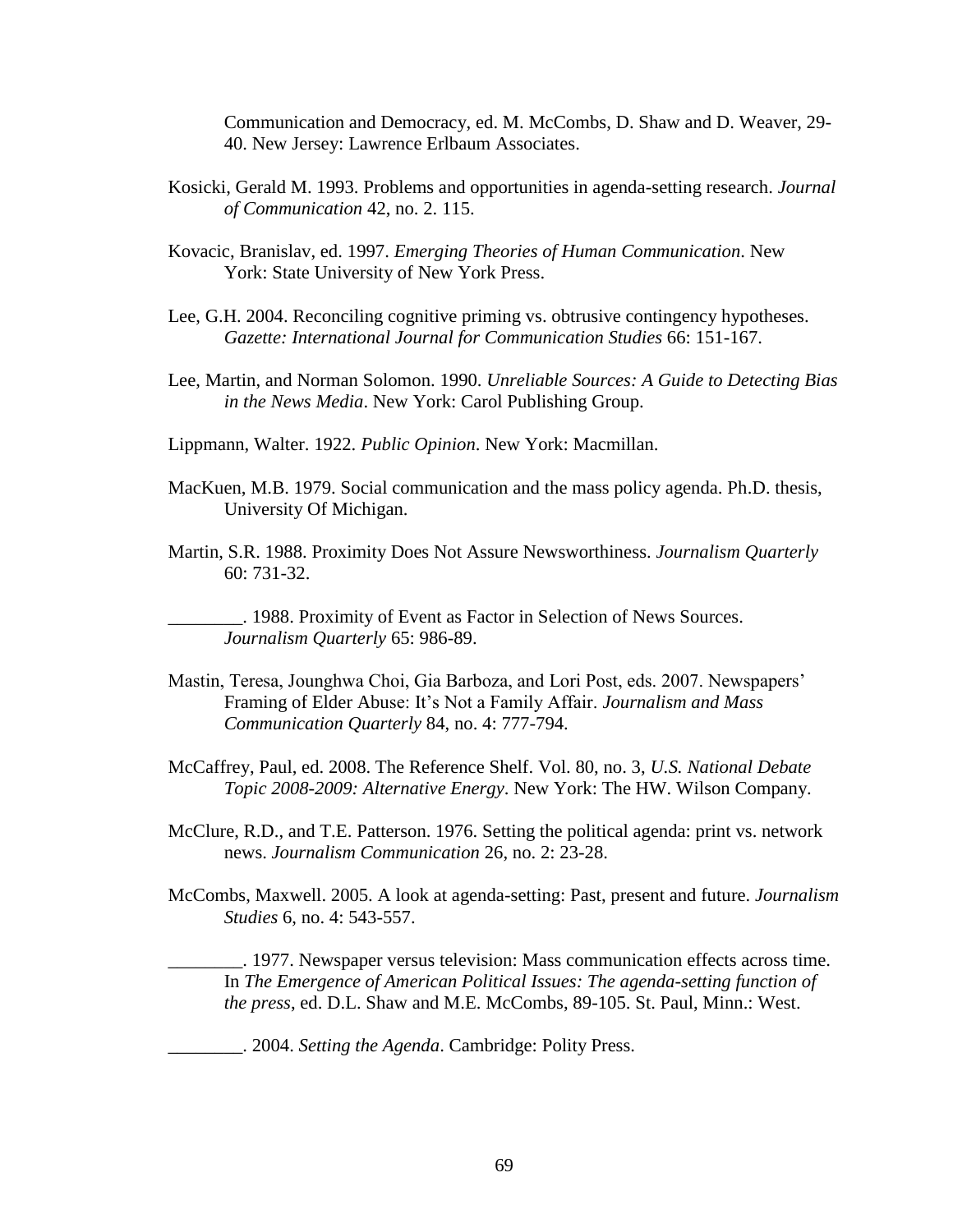- McCombs, Maxwell, and Donald L. Shaw. 1972. The agenda-setting function of mass media. *Public Opinion Quarterly* 36: 176-187.
- McCombs, Maxwell, Donald L. Shaw and David Weaver. 1997. *Communication and Democracy*. New Jersey: Lawrence Erlbaum Associates.
- McCombs, Maxwell, Jaun Pablo Llamay, Eteban Lopez-Escobar, and Federico Rey, eds. 1997. Candidate Images In Spanish Elections: Second-Level Agenda-Setting Effects. *Journalism and Mass Communication* Quarterly 74 (winter), no. 4: 703- 717.
- McQuail, Denis, and Sven Windahl. 1993. *Communication Models for the Study of Mass Communication*. New York: Longman Publishing.
- Megwa, E.R. 1987. News from somewhere: A study in source agenda-setting. Ph.D. thesis., University of Missouri-Columbia.
- Molotch, H., and M. Lester. 1974. News as Purposive Behavior: On the Strategic Use of Routine Events, Accidents and Scandals. *American Sociological Review* 39: 101- 112.
- Nordlund, J. 1978. Media interaction. *Communication Research* 5: 150-75.
- Ostman, R., and J.L. Parker. 1987. A public"s environmental information sources and evaluations of mass media. *The Journal of Environmental Education* 18: 9-17.
- Overholser, Geneva, and Kathleen Hall Jamieson. 2005. *The Press*. New York: Oxford University Press.
- Palmgreen, P., and P. Clarke. 1977. Agenda-setting with local and national issues. *Communication Research* 4: 435-452.
- Patterson, T., and McClure, R. 1976. *The unseeing eye: The myth of television power and National elections*. New York: Putnam.
- Price, V., and D. Tewksbury. 1997. News values and public opinion: A theoretical account of media priming and framing. In *Progress in the communication sciences*, ed. G. A. Barnett and F. J. Boster, 173-212. New York: Ablex.
- Rasinski, K.A. 1989. The effect of question wording on public support for government spending. *Public Opinion Quarterly* 3: 388-94.
- Ray, D.L., and L. Guzzo. 1993. *Environmental Overkill: Whatever Happened to Common Sense?* Washington: Regnery Gateway.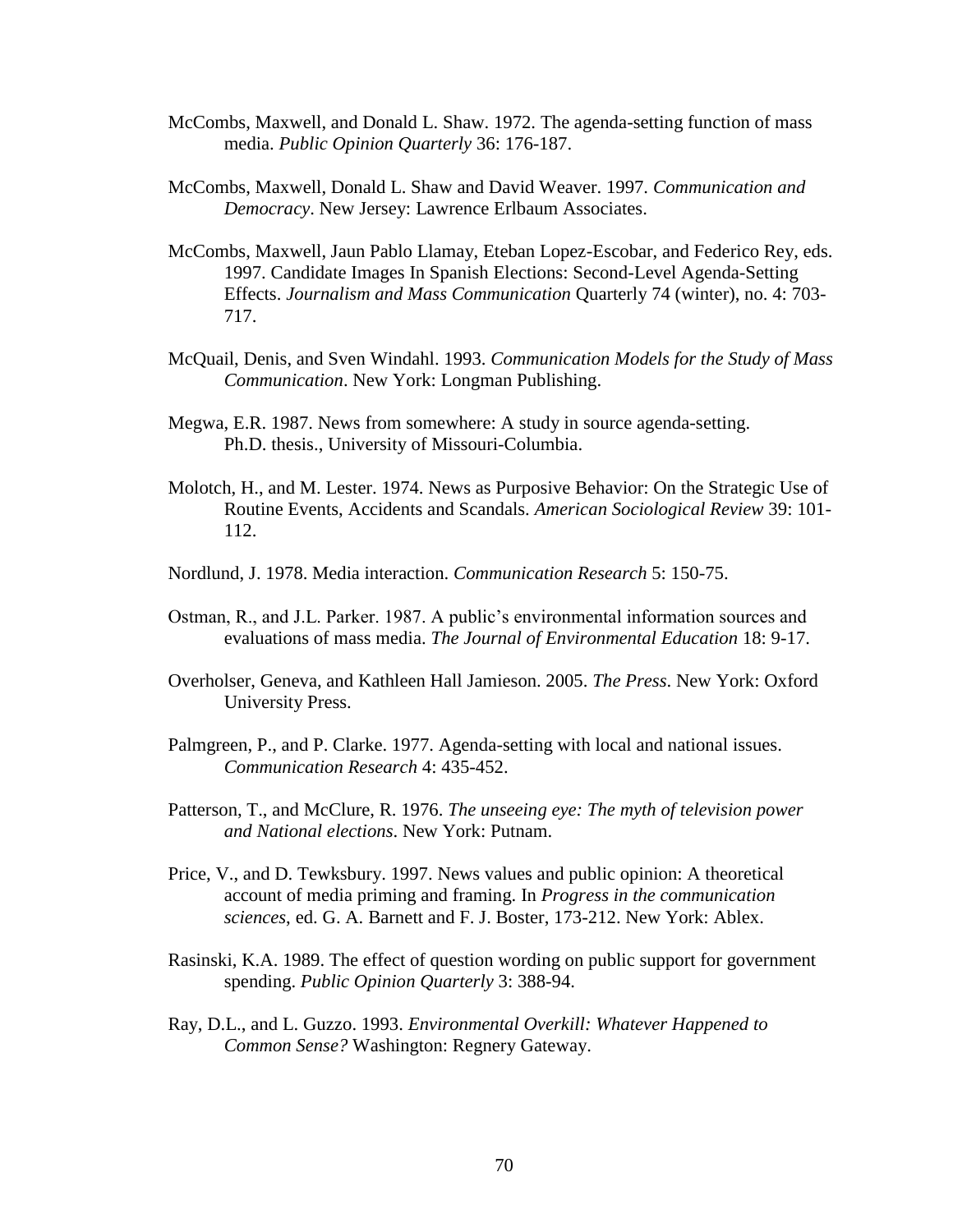- Reisner, Ann, and Gerry Walter. 1994. Agricultural journalists" assessments of print coverage of agricultural news. *Rural Sociology* 59: 525-537.
- Riker, W.H. 1996. *The Strategy of Rhetoric: Campaigning for the American Constitution*. New Haven, CT: Yale University Press.
- Roberts, Donald R., and Christine M. Bachen. 1981. Mass Communication Effects. *Annual Review of Psychology* 32: 307-56.
- Schoenfeld, A.C, R.F. Meier and R.J.Griffin. 1979. Constructing a Social Problem: The Press and the Environment. *Social Problems* 27: 38-61.
- Schramm, W. 1971. The Nature of Communication Between humans. In The Process and Effects of Mass Communication, ed. Schramm, W. and D.F. Robert, 3-53. Champaign-Urbana, IL: University of Illinois Press.
- Semetko, Holli A, Jay G. Blumler, Michael Gurevitch and David H. Weaver. 1991. *The Formation of Campaign Agendas: A Comparative Analysis of Party and Media Roles in Recent American and British Elections.* Hillsdale, NJ: Lawrence Erlbaum.
- Sheafer, Tamir. 2007. How to Evaluate It: The Role of Story-Evaluative Tone in Agenda Setting and Priming. *Journal of Communication* 57: 21-39.
- Simon, Adam, and Michael Xenos. 2000. Media Framing and Effective Public Deliberation. *Political Communication* 17: 363-376.
- Sigal, Leon V. 1973. *Reporters and Officials: The Organization and Politics of Newsmaking.* Lexington, Mass.: D.C. Heath.
- Sleeper, D. 1979. *Do the Media Too Often Miss the Message?* Letter from Sleeper to the Conservation Foundation. Jan., 1-8.
- Smith, Conrad. 1998. Responsible journalism, environmental advocacy, and the great apple scare of 1989. *Journal of Environmental Education* 29: 31-38.
- Sniderman, P.M. 1993. The new look in public opinion research. In *Political Science:* the *State of Discipline*, ed. A.W. Finifter, 219-45. Washington, DC: Am. Polit. Sci. Assoc.
- Soroka, Stuart. 2002. Issue Attributes and Agenda-Setting by Media, the Public, and Policymakers in Canada. *International Journal of Public Opinion Research* 14, no. 3: 264-285.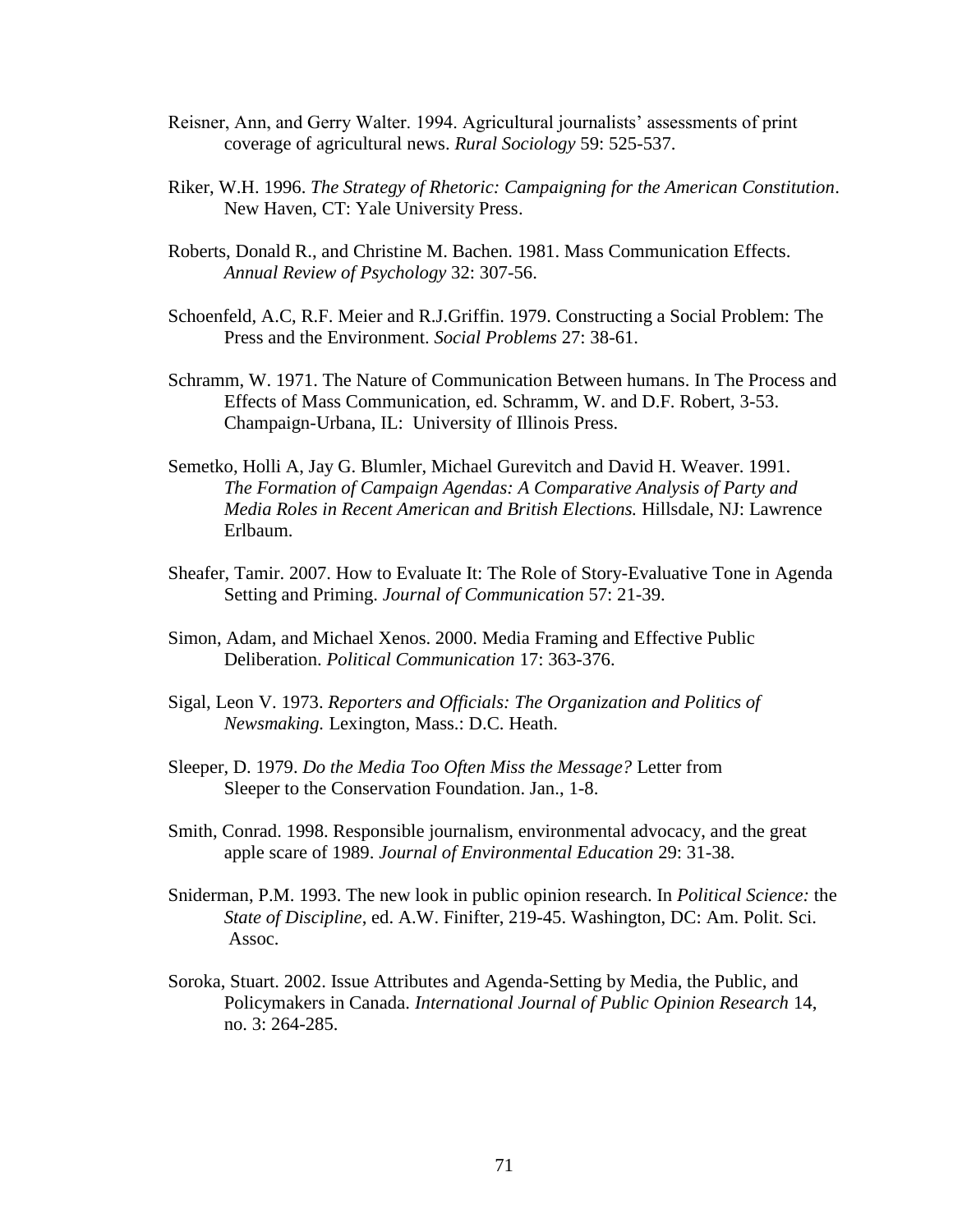- Tan, Yue, and David Weaver. 2007. Agenda-Setting Effects Among the Media, the public and Congress, 1946-2004*. Journalism and Mass Communication Quarterly* 84 (winter), no. 4: 729-744.
- Trumbo, C. 1995. Longitudinal Modeling of Public Issues: An Application of the Agenda-Setting Process to the Issue of Global Warming. *Journalism and Mass Communication Monographs* 152: 1-57.
- United States Department of Energy. 2002. On-line. Available from Internet, [http://www.energy.gov/,](http://www.energy.gov/) accessed 1 October 2008.
- United States Government Energy Information Administration. 2002. On-line. Available from Internet, [http://www.eia.doe.gov/,](http://www.eia.doe.gov/) accessed 1 October 2008.
- Walsh, K.C. 2003. *Talking About Politics: Informal Groups and Social Identity in American Life*. Chicago: University of Chicago Press.
- Wanta, Wayne, and Yu-Wei Hu. 1994. The Effects of Credibility, Reliance and Exposure on Media Agenda-Setting: A Path Analysis Model. *Journalism Quarterly* 71 (spring), no. 1: 90-98.
- Weaver, David. 1977. Political issues and voter need for orientation. In *The Agenda Setting Function of the Press*, ed. D.L. Shaw and M.E. McCombs, 107-19. St. Paul, Minn: West.
- Weaver, D.H., D.A. Graber, M.E. McCombs and C.H. Eyal. 1981. *Media agenda-setting in a Presidential election: Issues, images, and interests*. New York: Praeger.
- Weaver, D.H., T.S. Auh, Stehla T. and C. Wilhoit. 1975a. A path analysis of individual agenda-Setting during the 1974 Indiana senatorial campaign. Presented at Ann. Meet. Assoc. Education Journal, Ottawa, Canada.
- Weaver, D.H., and M.E. McCombs. 1978. Voters need for orientation and choice of Candidate: mass media and electoral decision making. Roanoke, VA: American Association for Public Opinion Research.
- Weaver, D.H., M.E. McCombs and C. Spellman. 1975b. Watergate and the media: a case study of agenda-setting. *American Politics Quarterly* 3: 458-72.
- Weaver, D.H., M.E. McCombs and D.L. Shaw. 1998. Agenda-Setting Research: Recent Developments in Place and Focus. St. Louis, MO: World Association for Public Opinion Research.
- Williams, W. Jr., and W. Semlak. 1978. Campaign 76: Agenda-setting during the New